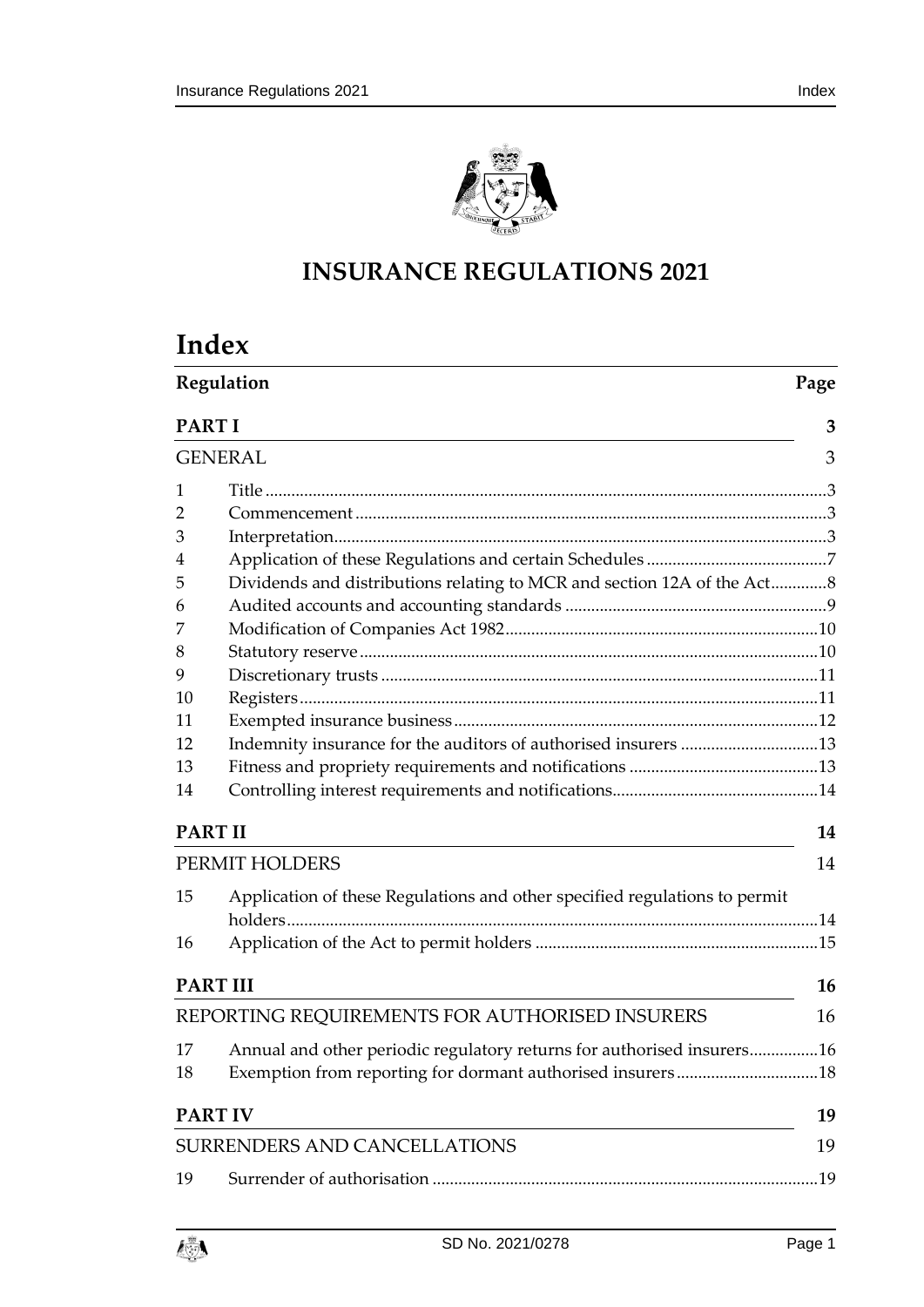| 20 |                                                                   |     |
|----|-------------------------------------------------------------------|-----|
| 21 |                                                                   |     |
| 22 |                                                                   |     |
|    | <b>PART V</b>                                                     | 22  |
|    | <b>TRANSITIONAL ARRANGEMENTS</b>                                  | 22  |
| 23 |                                                                   | .22 |
|    | <b>PART VI</b>                                                    | 23  |
|    | <b>REVOCATIONS</b>                                                | 23  |
| 24 |                                                                   | 23  |
|    | <b>SCHEDULE 1</b>                                                 | 25  |
|    | <b>CLASS 12 REQUIREMENTS</b>                                      | 25  |
|    | <b>SCHEDULE 2</b>                                                 | 36  |
|    | REGISTER OF AUTHORISED INSURERS                                   | 36  |
|    | <b>SCHEDULE 3</b>                                                 | 37  |
|    | <b>REGISTER OF PERMIT HOLDERS</b>                                 | 37  |
|    | <b>SCHEDULE 4</b>                                                 | 38  |
|    | <b>REGISTER OF INSURANCE MANAGERS</b>                             | 38  |
|    | <b>SCHEDULE 5</b>                                                 | 39  |
|    | MATTERS RELATING TO INSURERS THAT ARE PROTECTED CELL              |     |
|    | <b>COMPANIES</b>                                                  | 39  |
|    | <b>SCHEDULE 6</b>                                                 | 49  |
|    | MATTERS RELATING TO INSURERS THAT ARE INCORPORATED CELL           |     |
|    | <b>COMPANIES OR INCORPORATED CELLS</b>                            | 49  |
|    | <b>SCHEDULE 7</b>                                                 | 53  |
|    | <b>MATTERS RELATING TO INSURERS THAT ARE LIMITED PARTNERSHIPS</b> |     |
|    |                                                                   | 53  |

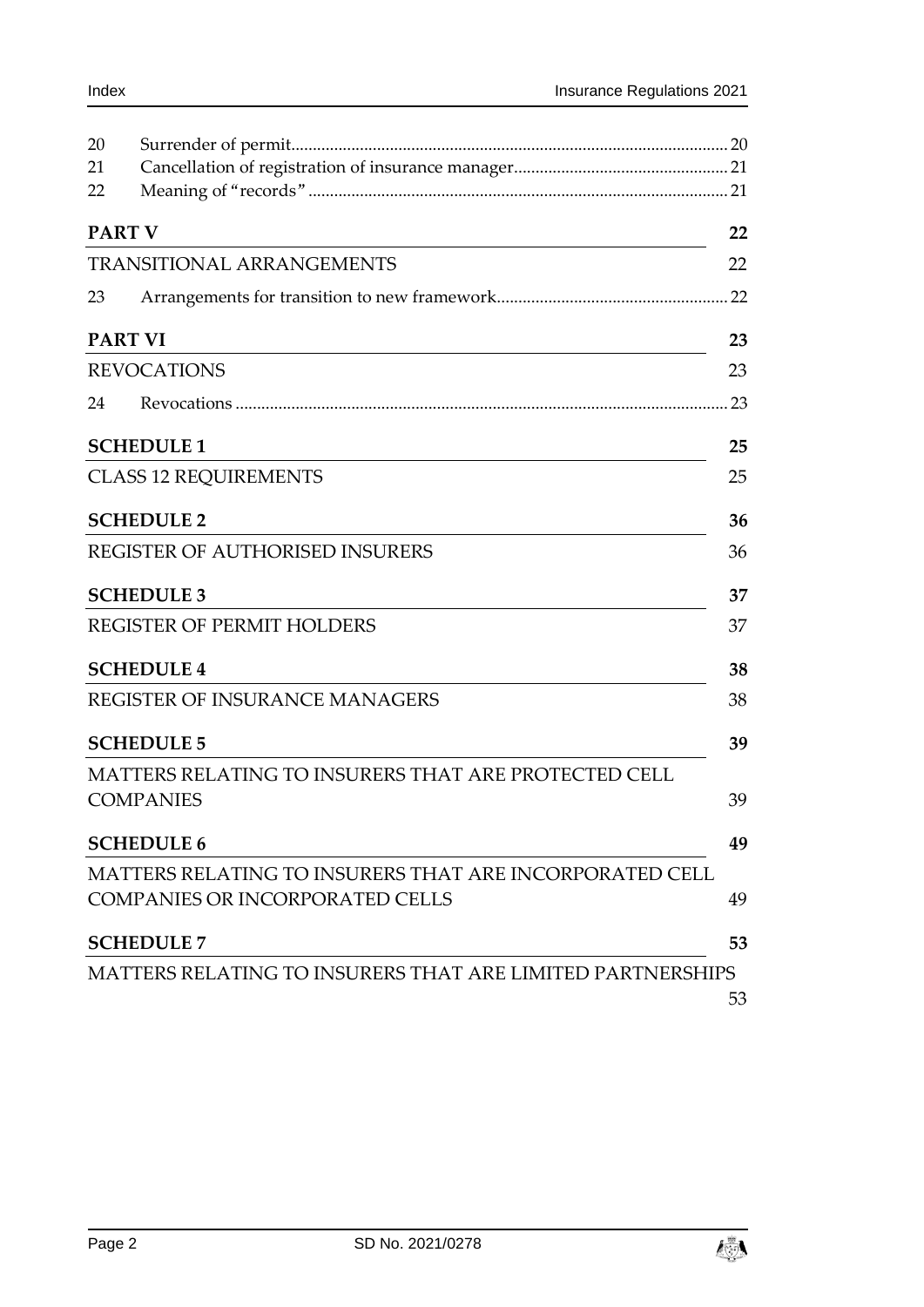Statutory Document No. 2021/0278



*Insurance Act 2008*

# **INSURANCE REGULATIONS 2021**

*Laid before Tynwald: [TBA] Coming into Operation: 30 June 2022*

<span id="page-2-0"></span>The Isle of Man Financial Services Authority makes the following Regulations under sections 5, 6, 12, 12A, 14, 22, 23, 27A, 48, 50 and 54 of, and Schedule 7 to, the Insurance Act 2008, after carrying out the consultation required by section 50(3) of that Act.

## **PART I**

## GENERAL

## <span id="page-2-2"></span><span id="page-2-1"></span>**1 Title**

These Regulations are the Insurance Regulations 2021.

#### <span id="page-2-3"></span>**2 Commencement**

These Regulations come into operation on 30 June 2022 1 .

## <span id="page-2-4"></span>**3 Interpretation**

(1) In these Regulations—

**"the Act"** means the Insurance Act 2008;

## <span id="page-2-5"></span>"**approved supervisor**" means—

- (a) the insurance supervisory authorities of the United Kingdom;
- (b) an insurance supervisory authority of a country in the European Union;

<sup>&</sup>lt;sup>1</sup> Under section 50(4) of the Insurance Act 2008, regulations shall be laid before Tynwald as soon as practicable after they are made, and if Tynwald at the sitting at which the regulations are laid, or at the next following sitting, resolves that they shall be annulled, the regulations shall cease to have effect from that time.



1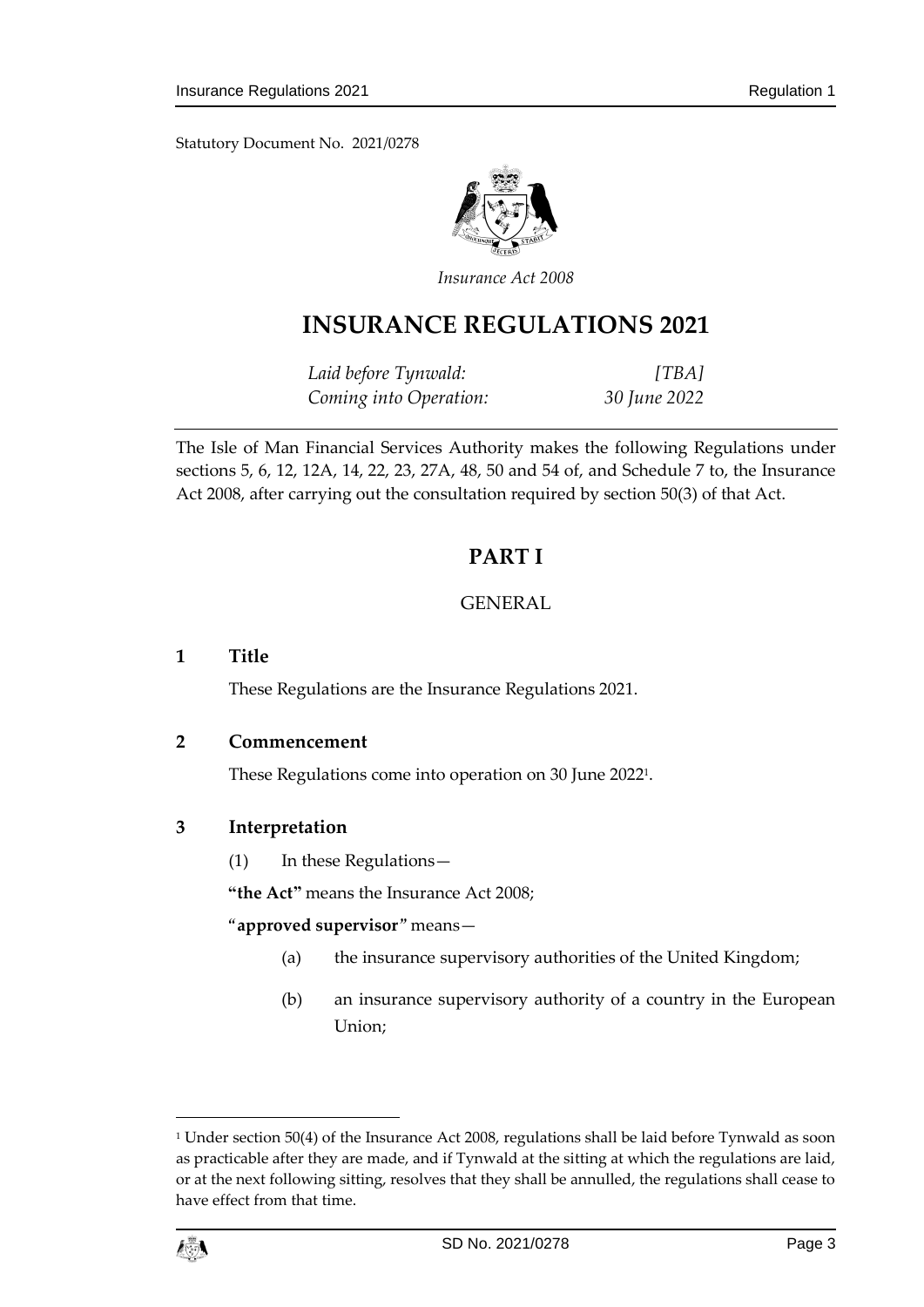- (c) an insurance supervisory authority responsible for a solvency regime insofar as it is determined by the European Commission as equivalent (whether fully, provisionally or temporarily) to the requirements of Directive 2009/138/EC of the European Parliament and of the Council of 25 November 2009 relating to the taking-up and pursuit of the business of Insurance and Reinsurance (Solvency II)<sup>2</sup> ; or
- <span id="page-3-0"></span>(d) any other insurance supervisory authority approved by the Authority,

and any approval of a supervisor under any of sub-paragraphs [\(a\)](#page-2-5) to [\(d\)](#page-3-0) may be restricted, as specified by the Authority, to apply only to certain categories of authorisation granted by the approved supervisor;

**"audited accounts"** means the audited annual accounts required to be prepared and produced to the Authority under sections 14(3) or 27A(3) of the Act (as applicable) and regulation [6;](#page-8-0)

**"CGC"** means the Corporate Governance Code of Practice for Insurers 2021<sup>3</sup> ;

**"class 12 insurer"** means an insurer authorised in respect of class 12;

**"dormant authorised insurer"** has the meaning given in regulation [18\(2\);](#page-17-1)

**"FRS"** has the meaning given in regulation [6\(4\)\(c\)\(i\);](#page-9-2)

**"IC"** has the meaning given in paragraph [2](#page-48-2) of Schedule 6;

**"ICC"** has the meaning given in paragraph [2](#page-48-2) of Schedule 6;

**"ICC equivalent"** has the meaning given in paragraph [2](#page-48-2) of Schedule 6;

**"IC equivalent"** has the meaning given in paragraph [2](#page-48-2) of Schedule 6;

**"IFRS"** has the meaning given in regulation [6\(4\)\(c\)\(ii\);](#page-9-3)

**"linked long-term"**, in paragraphs [\(2\)](#page-5-0) and [\(3\),](#page-5-1) means contracts of insurance on human life, capital redemption contracts or contracts to pay annuities on human life where the benefits are wholly or partly to be determined by reference to the value of, or the income from, property of any description (whether or not specified in the contracts) or by reference to fluctuations in, or in an index of, the value of property of any description (whether or not so specified);

**"long-term business"** has the meaning given in paragraph [\(2\);](#page-5-0)

**"LP"** has the meaning given in paragraph [3](#page-52-2) of Schedule 7;

**"LP equivalent"** has the meaning given in paragraph [3](#page-52-2) of Schedule 7;

-



<sup>2</sup> O.J. No. L335/1 17.12.09

<sup>3</sup> SD 2021/0276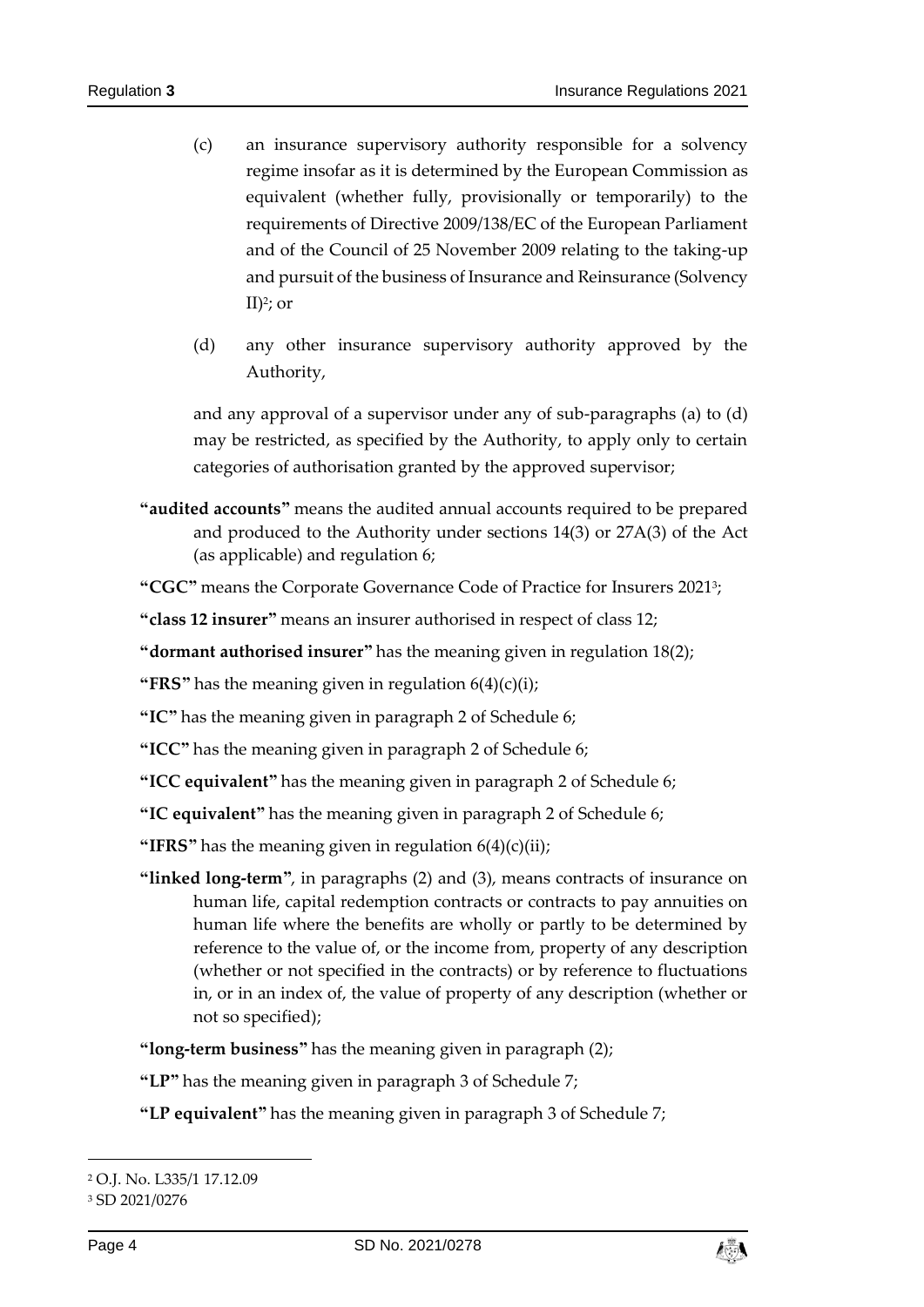- **"MCR"** is an abbreviation of "minimum capital requirement"**,** as referred to in section  $12(1)(a)$  of the Act, and has the meaning given in the  $-$ 
	- (a) Insurance (Long-Term Business Valuation and Solvency) Regulations 2021 4 ;
	- (b) Insurance (Non Long-Term Business Valuation and Solvency) Regulations 2021 5 ; or
	- (c) regulation [23\(1\),](#page-21-3)

as applicable;

- **"non long-term business"** means insurance business within any of classes 3 to 9, 11 and 12 (other than class 12 long-term business);
- **"PCC"** has the meaning given in paragraph [2](#page-38-2) of Schedule 5;
- **"PCC equivalent"** has the meaning given in paragraph [2](#page-38-2) of Schedule 5;
- **"permit holder"** means a person that is the holder of a permit issued under section 22 of the Act;
- **"registered insurance manager"** means a person registered as an insurance manager under Part 6 of the Act;
- **"regulatory return"** means a return required to be submitted to the Authority under regulation [17;](#page-15-2)
- **"SCR"** is an abbreviation of "solvency capital requirement"**,** as referred to in section  $12(1)(b)$  of the Act, and has the meaning given in the  $-$ 
	- (a) Insurance (Long-Term Business Valuation and Solvency) Regulations 2021; or
	- (b) Insurance (Non Long-Term Business Valuation and Solvency) Regulations 2021,

as applicable;

- **"technical provisions",** in relation to an authorised insurer, mean the provisions established by the insurer representing the amount it requires to fulfil all of its insurance obligations under its insurance contracts over the lifetime of those contracts, including at least the minimum amounts required to be included within its technical provisions under the—
	- (a) Insurance (Long-Term Business Valuation and Solvency) Regulations 2021; or
	- (b) Insurance (Non Long-Term Business Valuation and Solvency) Regulations 2021,

as applicable; and

1

<sup>4</sup> SD 2021/0273

<sup>5</sup> SD 2021/0274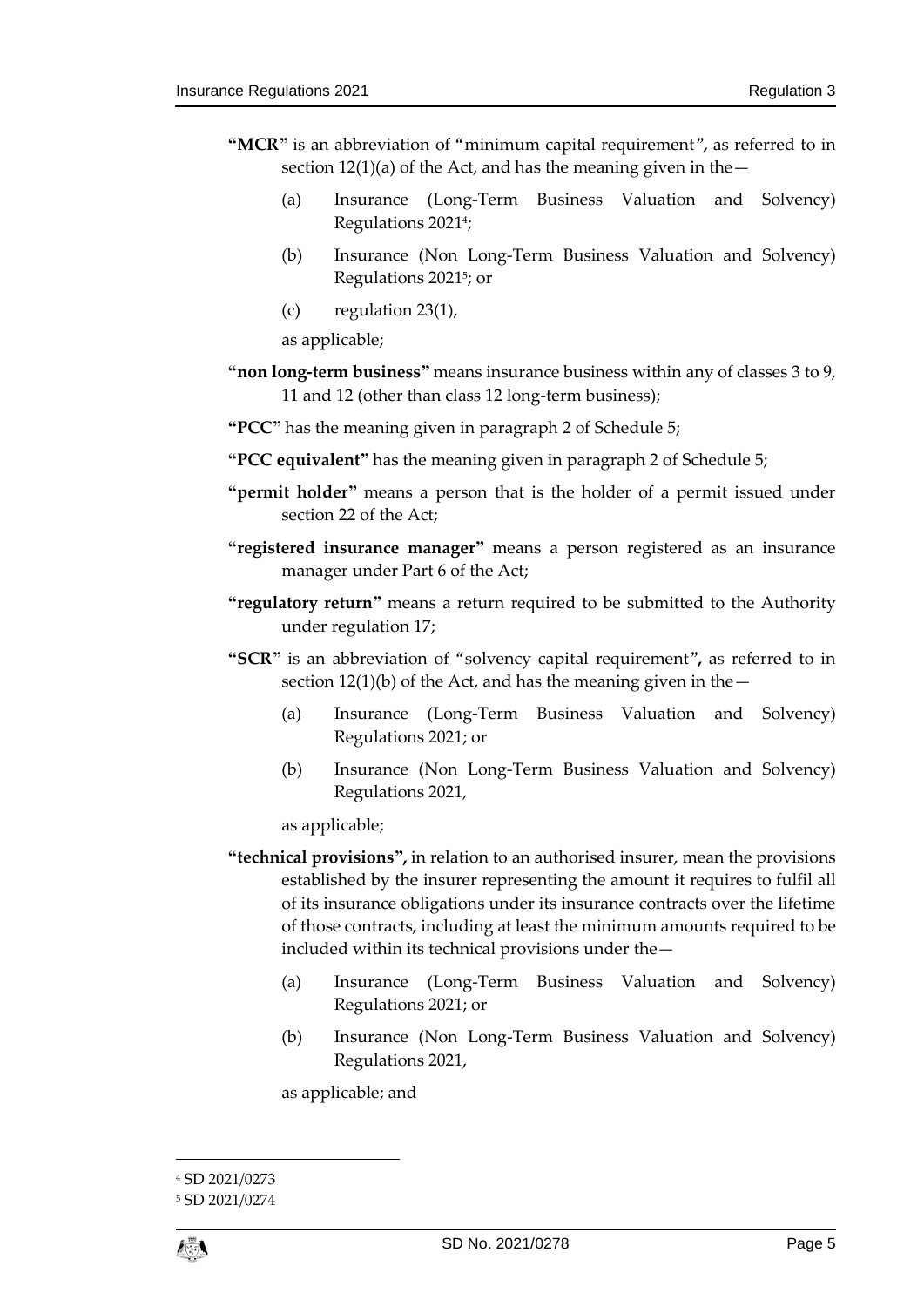- **"written",** in relation to a contract of insurance or the insurance business of an authorised insurer, means that the contract or business was effected by the insurer, or the contract or business was otherwise effected for or on behalf of the insurer, in any manner that constitutes the carrying on of an insurance business by the insurer.
- <span id="page-5-2"></span><span id="page-5-0"></span>(2) In the Act and in these Regulations the following definition applies.
	- (a) "L**ong-term business**" means, subject to sub-paragraph[s \(b\)](#page-5-2) to [\(d\),](#page-5-3) the effecting or carrying out of contracts of insurance of the following descriptions, namely life, annuity, marriage, birth, linked long-term, permanent health, tontines, and capital redemption, all being contracts that are expressed to be in effect for a period of not less than 5 years or without limit of time, and either not expressed to be terminable by the insurer before the expiration of 5 years from the taking effect of the contract or are expressed to be so terminable before the expiration of that period only in special circumstances mentioned in the contract.
	- (b) Where the principal object of a contract of insurance is long-term business, but that contract contains related or subsidiary insurance provisions which are not long-term business, the effecting and carrying out of that contract must be treated as long-term business.
	- (c) All contracts of a description that would fall within the definition of long-term business but for the term being less than 5 years must be treated as falling within that definition if the insurer concerned gives written notice to the Authority that it intends to treat all contracts within that description as long-term business.
	- (d) Sub-paragraph [\(c\)](#page-5-4) does not apply to any contract of insurance which was effected before the date on which notice was received by the Authority.
- <span id="page-5-4"></span><span id="page-5-3"></span><span id="page-5-1"></span>(3) In these Regulations, any reference to a category or a numbered class of insurance business is to be construed by reference to the following table—

| <b>Class</b> | Description                        |
|--------------|------------------------------------|
| number       |                                    |
| 1            | Linked long-term                   |
| 2            | Long-term, but excluding contracts |
|              | within classes 1 and 9             |
| 3            | Marine, aviation and transport     |
| 4            | Property, but excluding contracts  |
|              | within classes 3 or 5              |
| 5            | Motor                              |
| 6            | Pecuniary loss                     |
|              |                                    |

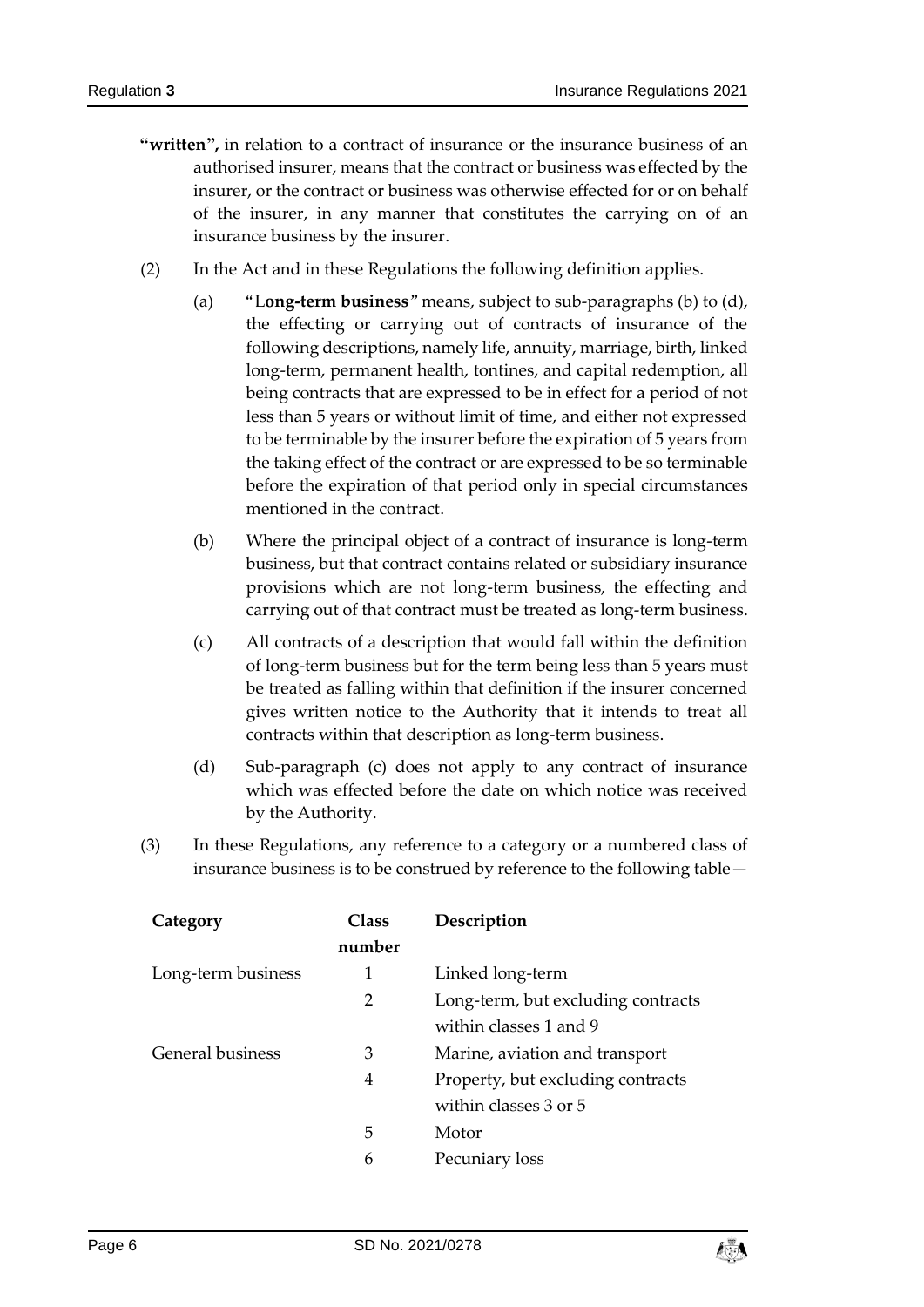|             | 7  | Liability, other than contracts within  |
|-------------|----|-----------------------------------------|
|             |    | classes 3 or 5                          |
|             | 8  | Credit and suretyship                   |
|             | 9  | Personal miscellaneous, including       |
|             |    | accident, health and disability         |
| Reinsurance | 10 | Reinsurance of contracts within classes |
|             |    | 1 and 2                                 |
|             | 11 | Reinsurance of contracts within classes |
|             |    | $3 \text{ to } 9$                       |
| Restricted  | 12 | Contracts within classes 1 to 11 which  |
|             |    | comply with the requirements for        |
|             |    | contracts set out in Schedule 1.        |

- (4) In paragraph [\(3\)](#page-5-1)
	- (a) insurance business which is within any of classes 1 to 9 includes reinsurance contracts within that class; and
	- (b) insurance business which is within any of classes 1 to 11 includes insurance contracts within that class that would also qualify as class 12.

## <span id="page-6-0"></span>**4 Application of these Regulations and certain Schedules**

- (1) These Regulations apply to—
	- (a) authorised insurers;
	- (b) permit holders; and
	- (c) registered insurance managers,

as set out in these Regulations.

- <span id="page-6-1"></span>(2) Schedule 1 applies to—
	- (a) insurers authorised in respect of class 12; and
	- (b) permit holders that hold a permit in respect of class 12,

and includes requirements in relation to such insurers and the contracts of insurance they may write.

- <span id="page-6-2"></span>(3) Schedule 5 applies to—
	- (a) authorised PCCs; and
	- (b) PCC equivalents that are permit holders,

as set out in that Schedule.

- <span id="page-6-3"></span>(4) Schedule 6 applies to—
	- (a) authorised ICCs;
	- (b) authorised ICs;

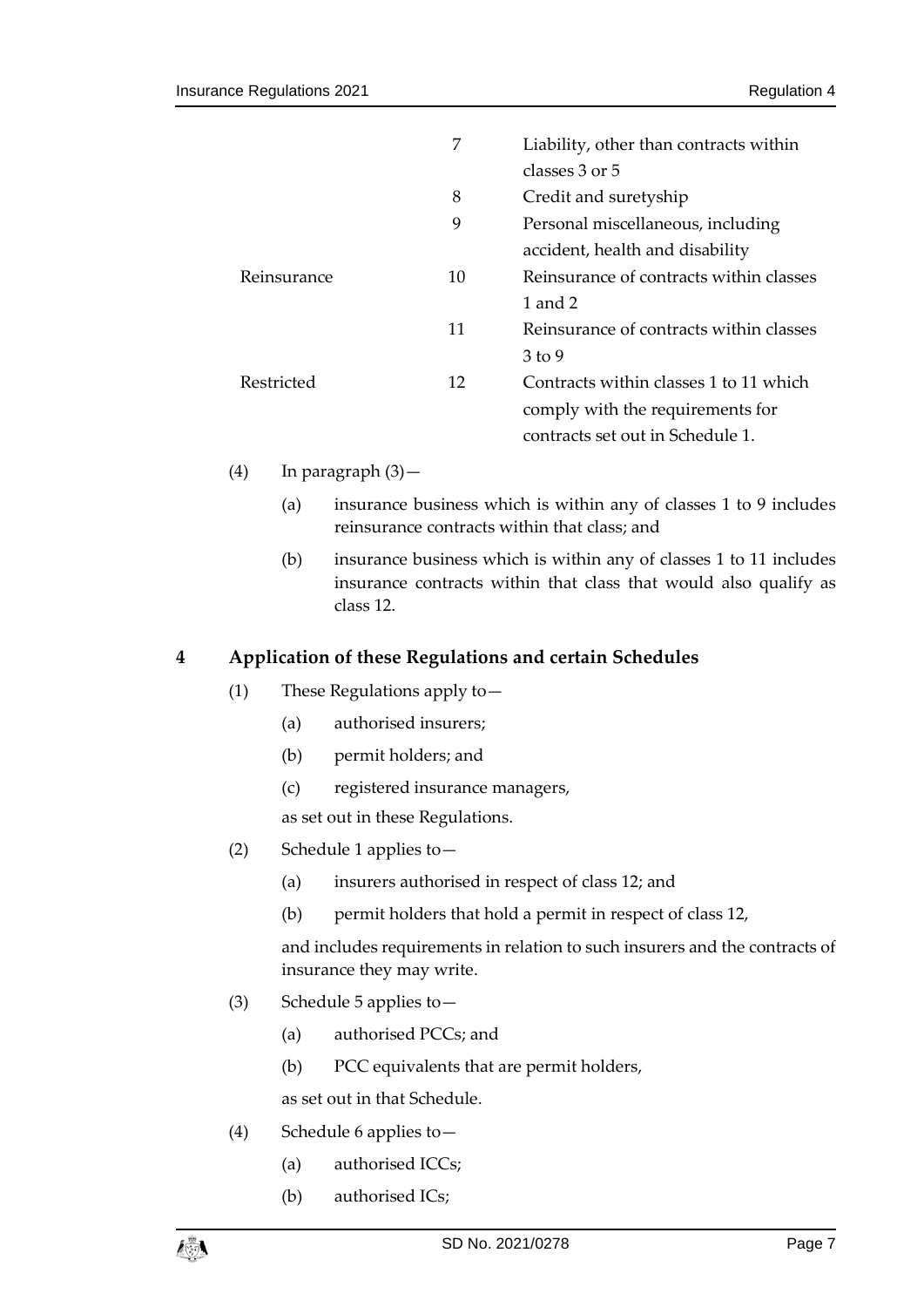- (c) ICC equivalents that are permit holders; and
- (d) IC equivalents that are permit holders,

as set out in that Schedule.

- <span id="page-7-2"></span>(5) Schedule 7 applies to—
	- (a) authorised LPs; and
	- (b) LP equivalents that are permit holders,

as set out in that Schedule.

#### <span id="page-7-0"></span>**5 Dividends and distributions relating to MCR and section 12A of the Act**

- (1) Where—
	- (a) paragraph 6 of Schedule 3 to the Act does not apply to the winding up of an authorised insurer; and
	- (b) the insurer is in the process of its winding up,

the insurer shall be exempt from section 12A(1) of the Act and paragraph [\(2\).](#page-7-1)

- <span id="page-7-1"></span>(2) Where the amount of an authorised insurer's MCR exceeds its SCR, the insurer must not declare or pay a dividend or make any distribution to any person other than a policyholder of the insurer where—
	- (a) the eligible capital resources of the insurer have fallen below its MCR; or
	- (b) the amount of the dividend or distribution would be such as to cause the eligible capital resources of the insurer to fall below its MCR,

and, to avoid any doubt, this paragraph does not aggregate such MCR amount with such SCR amount but, where this paragraph is applicable and without affecting the operation of section 12(A)(1), this paragraph applies only to the amount by which the insurer's MCR exceeds its SCR.

- <span id="page-7-3"></span>(3) Where a person is both a policyholder and a member of an authorised insurer, to avoid any doubt, section 12A(1) of the Act and paragraph [\(2\)](#page-7-1) (as applicable)—
	- (a) shall not restrict a dividend or distribution in respect of the person where the dividend or distribution as a bona fide entitlement of the person as a policyholder under a contract of insurance written by the insurer (for example, in the case of a profit bonus under a 'withprofits' long-term insurance policy); but
	- (b) shall restrict a dividend or distribution in respect of the person where the dividend or distribution is an entitlement of the person as a member of the insurer.

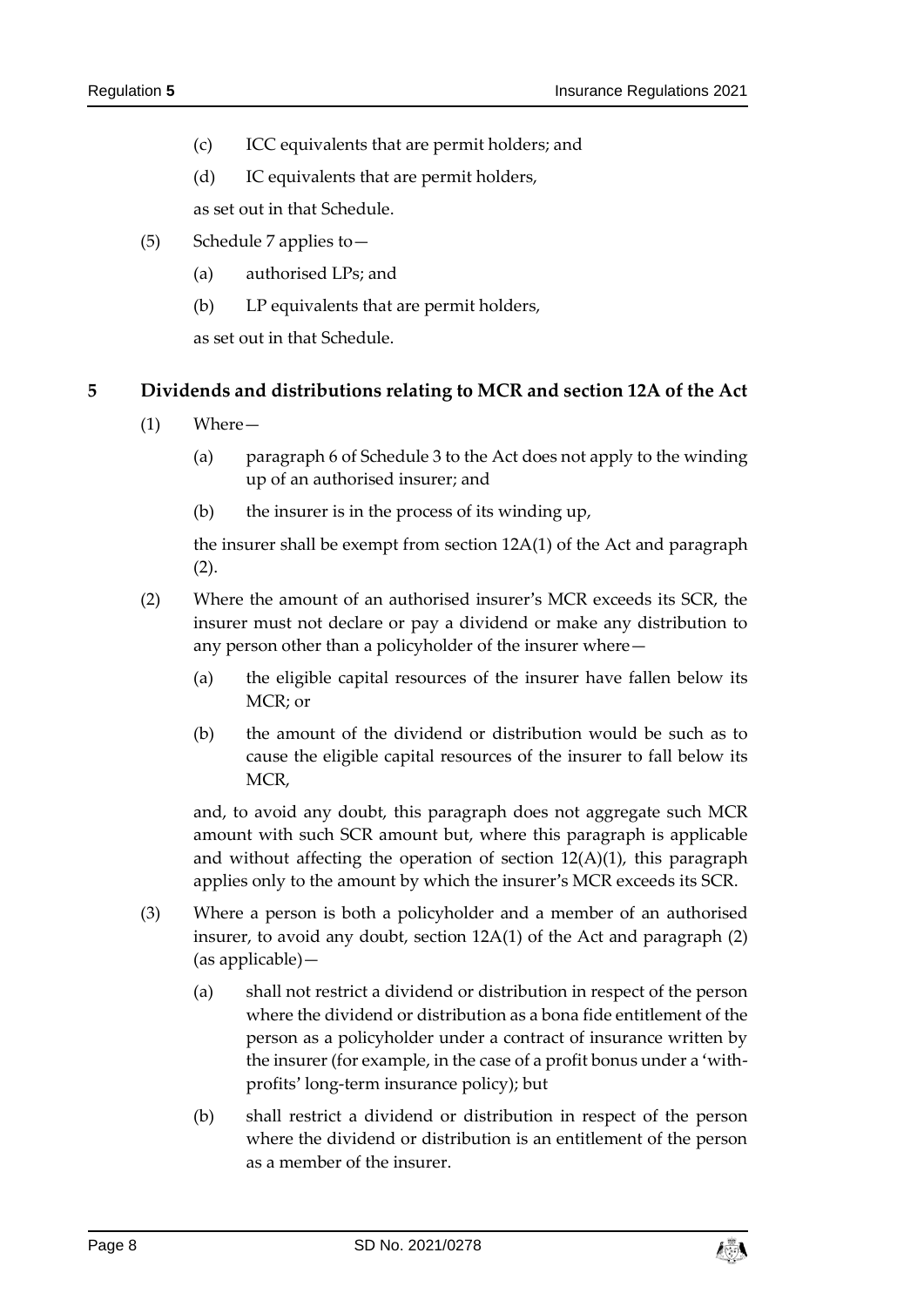- <span id="page-8-4"></span>(4) For the purposes of section 12A(2) of the Act and paragraph [\(2\),](#page-7-1) the terms "dividend" and "distribution" together include any transaction or arrangement by or on behalf of an authorised insurer, in relation to any person's entitlement to a dividend or distribution as a member of the insurer, which gives effect to—
	- (a) the direct or indirect transfer of any assets of the insurer to or for the benefit of the person; or
	- (b) the incurring of debt to or for the benefit of the person,

and includes—

- (i) the purchase of any assets;
- (ii) the purchase, redemption, acquisition or other reconstruction of shares;
- (iii) the release, waiver, or write down of any indebtedness owed to the insurer;
- (iv) any transfer or assignment of indebtedness; and
- (v) the creation or purported creation of any mortgage, debenture, charge, lien or encumbrance (or any other mechanism of the same or similar effect by whatever name), or the modification or purported modification of any existing mortgage, debenture, charge, lien or encumbrance (or any other mechanism of the same or similar effect by whatever name), by the insurer which grants priority to the payment of, or otherwise gives effect to, any dividend or distribution ahead of the insurer meeting its obligations under the contracts of insurance it has written and complying with the higher of its MCR and SCR.

#### <span id="page-8-0"></span>**6 Audited accounts and accounting standards**

- (1) In this regulation a "regulated entity" is an authorised insurer or a registered insurance manager (as the case requires).
- <span id="page-8-3"></span>(2) Subject to paragraphs [\(3\)](#page-8-1) and [\(4\),](#page-8-2) each regulated entity at least once in every calendar year, must prepare audited accounts for the year ending on the date of the regulated entity's financial year end.
- <span id="page-8-1"></span>(3) For the purposes of paragraph [\(2\),](#page-8-3) the Authority may, where it considers it appropriate to do so, agree a different audited reporting period of no longer than 18 months (including where a regulated entity is preparing its first audited accounts or wishes to change its financial year end).
- <span id="page-8-2"></span>(4) For the purposes of—
	- (a) paragraph [\(2\);](#page-8-3)
	- (b) section 14(2) of the Act; and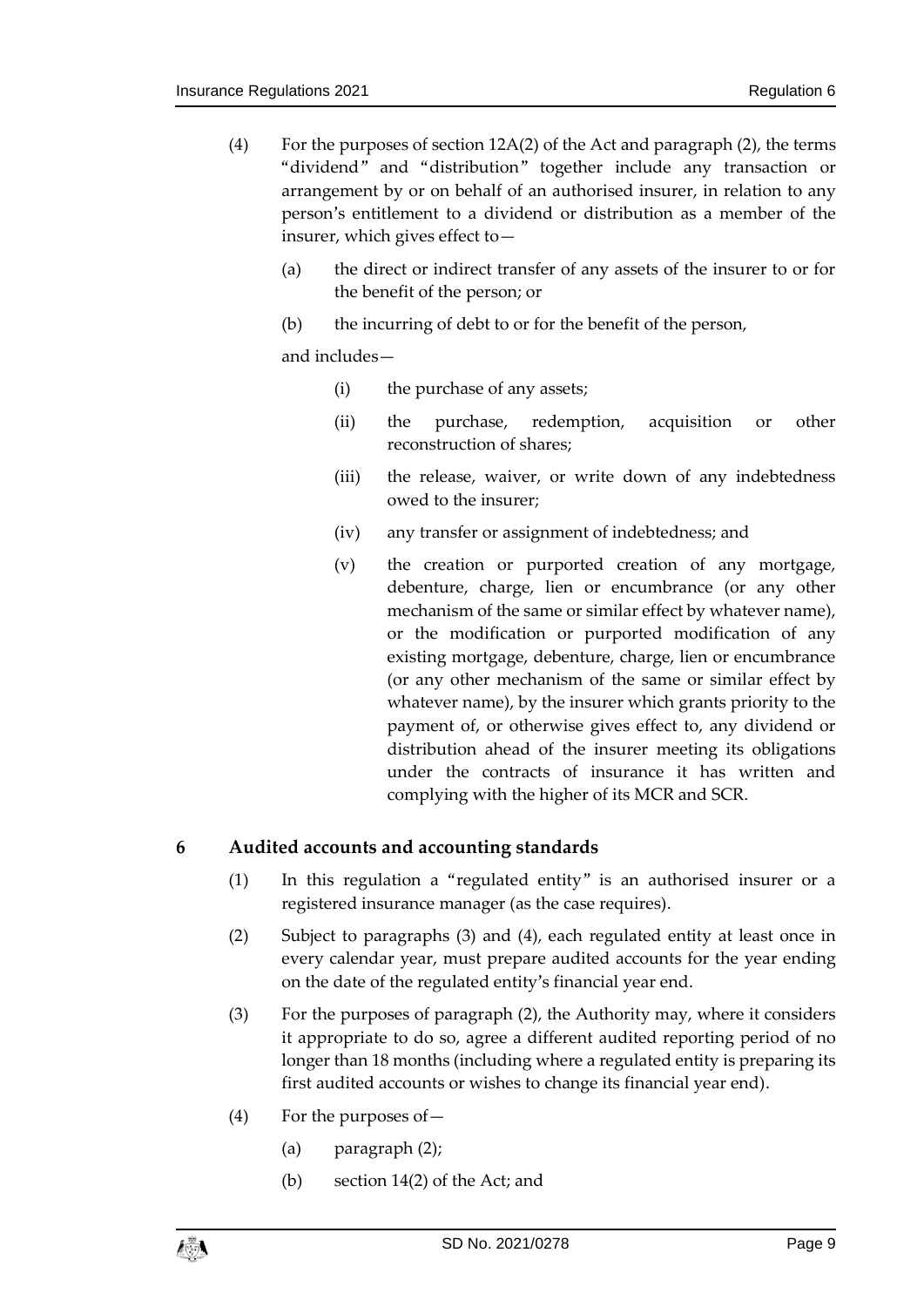(c) section 27A(2) of the Act,

<span id="page-9-2"></span>(as applicable) the audited accounts of a regulated entity must be prepared in accordance with—

- (i) Financial Reporting Standards ("FRS") issued or adopted from time to time by the Financial Reporting Council in the United Kingdom (or any successor organisation);
- <span id="page-9-3"></span>(ii) International Financial Reporting Standards ("IFRS") published from time to time by the International Accounting Standards Board (or any successor organisation); or
- (iii) other standards as may be approved by the Authority.

#### <span id="page-9-8"></span><span id="page-9-0"></span>**7 Modification of Companies Act 1982**

<span id="page-9-5"></span>In its application to an authorised insurer, Part I of Schedule 1 to the Companies Act 1982 has effect subject to the following—

- (a) an authorised insurer is exempt from the provisions of that Part to the extent that the insurer may, subject to paragraph [\(b\),](#page-9-4) include reserves in its technical provisions without the disclosure of the amount of those reserves;
- <span id="page-9-4"></span>(b) where reserves are included in technical provisions under paragraph [\(a\),](#page-9-5) any heading stating an amount arrived at after taking into account those reserves must be so framed or marked as to indicate that fact; and
- (c) the accounts of an authorised insurer are not to be deemed, by reason only of the fact that they do not comply with the requirements of Part I of Schedule 1 to the Companies Act 1982 from which the insurer is exempt by virtue of paragraph [\(a\),](#page-9-5) not to give the true and fair view by that Act.

#### <span id="page-9-7"></span><span id="page-9-1"></span>**8 Statutory reserve**

- (1) Subject to paragraph [\(2\),](#page-9-6) an authorised insurer which has any reserve which was set aside under regulation 12 of the Insurance Regulations 1986<sup>6</sup>, as it had effect immediately before 31 December 1996 in respect of any business carried on by the insurer, may make the reserve available for distribution.
- <span id="page-9-6"></span>(2) To avoid any doubt, the payment of, or otherwise giving effect to, a dividend or distribution (which shall have the meaning as given in regulation [5\(4\)\)](#page-8-4) of any amounts referred to in paragraph [\(1\)](#page-9-7) is subject to the insurer maintaining compliance with its regulatory requirements, including—

-



<sup>6</sup> G.C. 319/86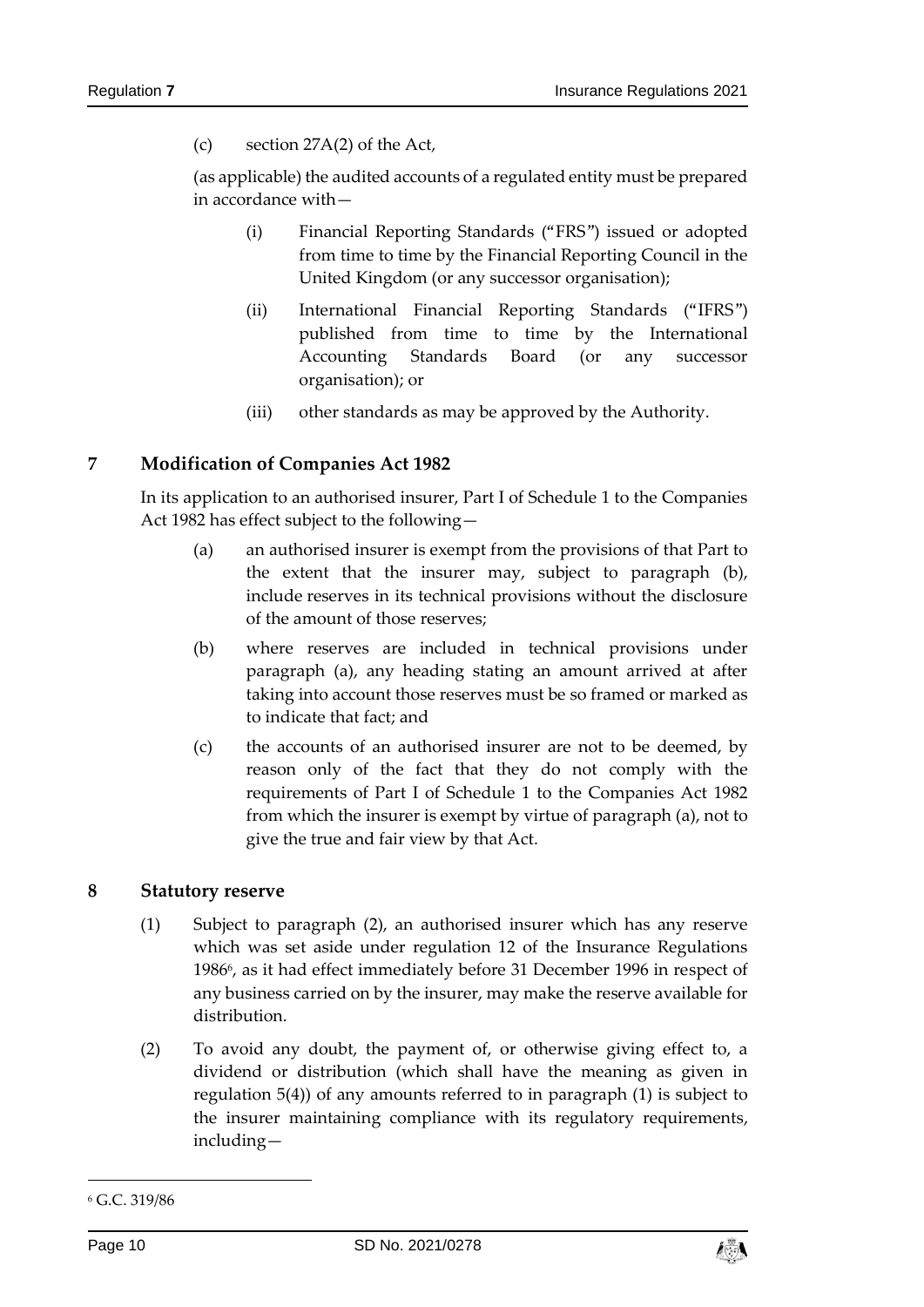- (a) the higher of its MCR and SCR;
- (b) section 12A of the Act and regulation [5\(2\);](#page-7-1)
- (c) capital adequacy and liquidity adequacy requirements in accordance with the CGC; and
- (d) any relevant—
	- (i) condition of authorisation;
	- (ii) direction; or
	- (iii) other requirement,

given or imposed by the Authority.

#### <span id="page-10-2"></span><span id="page-10-0"></span>**9 Discretionary trusts**

- (1) An authorised insurer which has a discretionary trust within its direct or indirect holding structure must notify the Authority as soon as is reasonably practicable—
	- (a) of those circumstances (as applicable) upon becoming aware of them; and
	- (b) of the identities and entitlements of the potential beneficiaries of the trust and the nature and scope of the discretion available to the trustees (and, if applicable, any other party) by which the potential beneficiaries or their entitlements may be changed.
- (2) An authorised insurer must notify the Authority of any change to any details notified under paragraph [\(1\)](#page-10-2) as soon as is reasonably practicable upon becoming aware of the change.
- (3) An authorised insurer must undertake monitoring in order to identify any situation in respect of the insurer requiring notification under this regulation. Such monitoring, at a minimum, must include carrying out enquiries as soon as is reasonably practicable upon becoming aware of any circumstances which suggest that a situation requiring such notification may have arisen, and at least annually.

#### <span id="page-10-3"></span><span id="page-10-1"></span>**10 Registers**

- (1) The register of current authorised insurers required to be kept under section 48 of the Act must contain the particulars specified in Schedule 2.
- <span id="page-10-4"></span>(2) The register of the current permit holders required to be kept under section 48 of the Act must contain the particulars specified in Schedule 3.
- <span id="page-10-5"></span>(3) The register of current registered insurance managers required to be kept under section 48 of the Act must contain the particulars specified in Schedule 4.

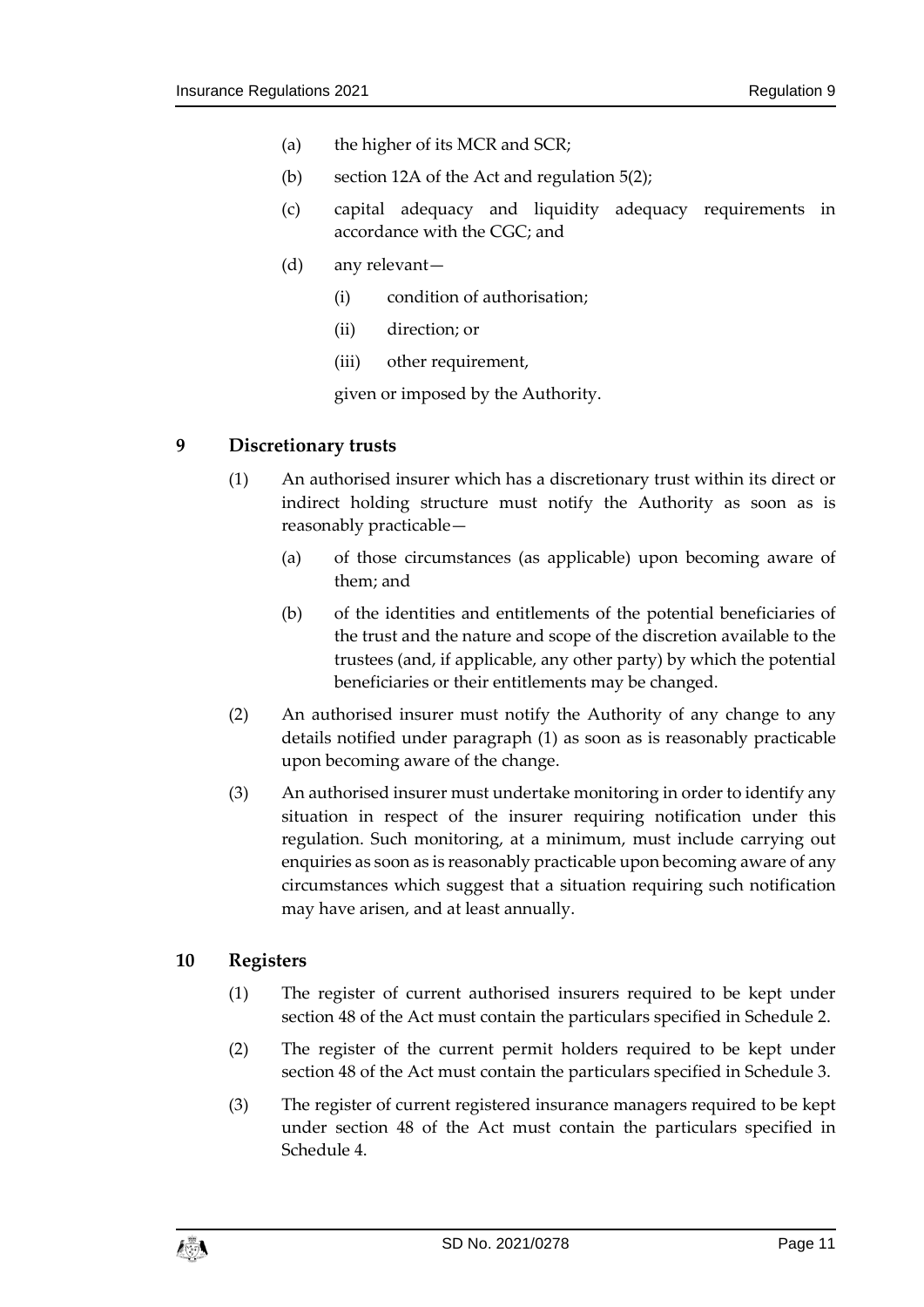- <span id="page-11-2"></span>(4) Subject to paragraph [\(5\),](#page-11-1) the registers of former authorised insurers, permit holders and registered insurance managers required to be kept under section 48 of the Act, respectively, must —
	- (a) contain the same particulars as specified in  $-$ 
		- (i) Schedule 2 for current authorised insurers;
		- (ii) Schedule 3 for current permit holders; and
		- (iii) Schedule 4 for current registered insurance managers,

as at the date the authorisation or permit was surrendered or terminated, or as at the date the registration was cancelled (as the case may be);

- <span id="page-11-3"></span>(b) include, as applicable, the date the  $-$ 
	- (i) authorisation or permit was surrendered or terminated (and state which applies); or
	- (ii) registration was cancelled (and state whether the cancellation was voluntary or imposed by the Authority); and
- (c) exclude any information in relation to any authorisation or permit (as applicable) which, prior to its surrender or termination, had been withdrawn in respect of new business.
- <span id="page-11-1"></span>(5) In respect of a former authorised insurer, permit holder or registered insurance manager at the date on which these Regulations came into operation, the content of the relevant register referred to in paragraph [\(4\)](#page-11-2) shall—
	- (a) be limited to such content as was required to be included in such a register in accordance with regulations made under the Act as were in operation immediately prior to the date on which these Regulations came into operation; and
	- (b) exclude any personal data within the meaning of article 4(1) of the Applied GDPR in the Annex to the Data Protection (Application of GDPR) Order 2018.

## <span id="page-11-0"></span>**11 Exempted insurance business**

For the purposes of section 5 of the Act, the following persons are exempt from the requirement to be an authorised insurer or permit holder to the extent specified—

(a) a body registered as a friendly society (but not as a branch of a society) under a Parliamentary enactment having effect in the Island or any part of the United Kingdom in respect of any business which it carries on for or in connection with any of the services which a friendly society may provide under that or other enactments relating to friendly societies;

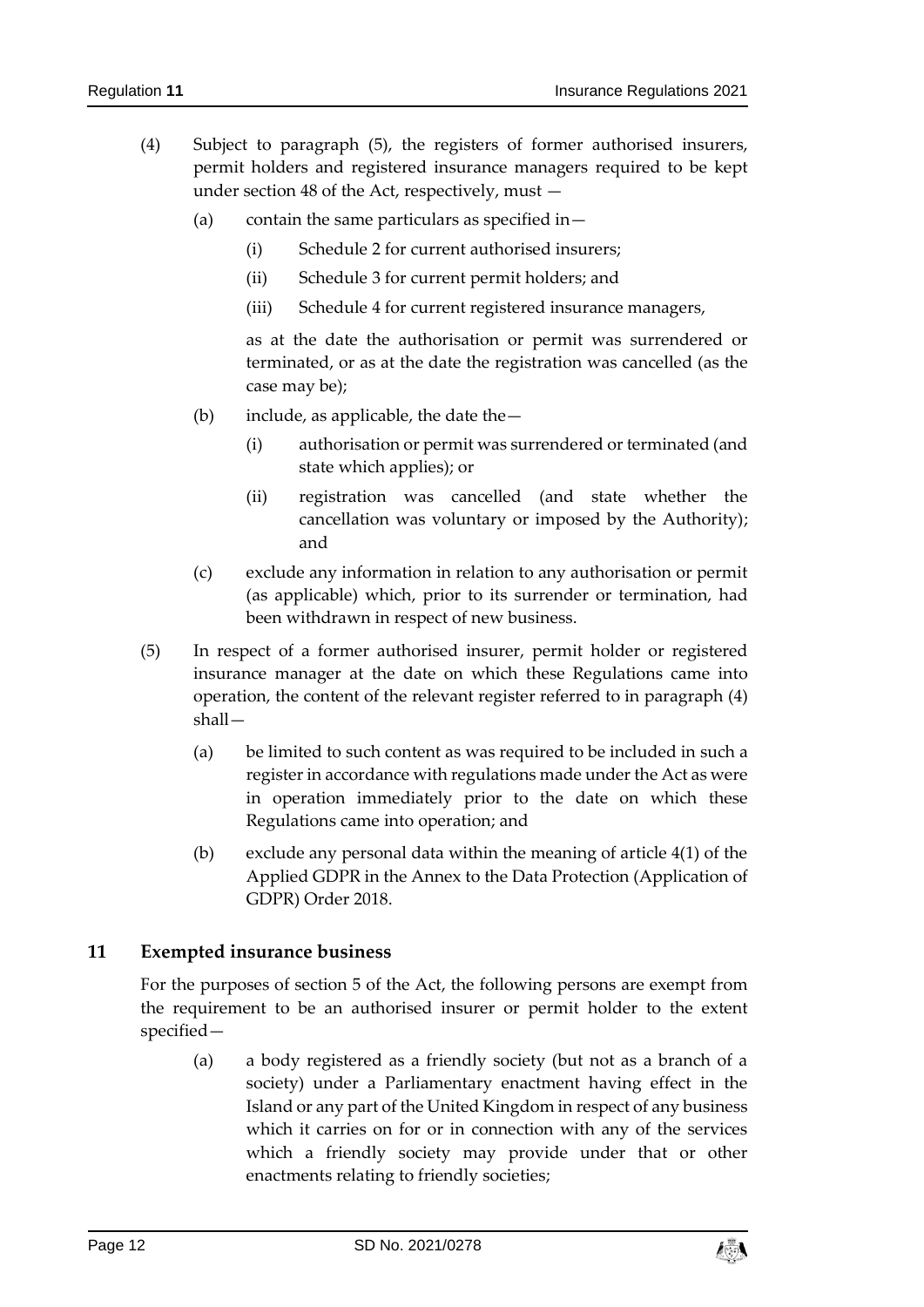- (b) a Trade Union or Employers' Association if the insurance business carried on by it is limited to the provision for its members in the Island of provident benefits or strike benefits;
- (c) a person licensed under section 7 of the Financial Services Act 2008 to undertake Class 1(1) or 1(2) regulated activities under the Regulated Activities Order 2011<sup>7</sup> (deposit taking), in respect of insurance business within class 6 or 8 and carried on solely in the course of, or for the purposes of, carrying on Class 1(1) or 1(2) regulated activities;
- (d) an insurer that—
	- (i) is authorised to carry on an insurance business in a jurisdiction which has an approved supervisor; and
	- (ii) does not have a fixed place of business (other than an agency) in the Island; and
- (e) a person who is a member of the Society incorporated by the Lloyd's Act 1871 (an Act of Parliament) in respect of insurance business carried on as such a member.

## <span id="page-12-0"></span>**12 Indemnity insurance for the auditors of authorised insurers**

No person may be appointed as auditor to an authorised insurer unless the person appointed is covered by an appropriate level of professional indemnity insurance which is suitable to the work carried on in relation to the insurer, and for an amount of not less than ten million pounds sterling.

## <span id="page-12-1"></span>**13 Fitness and propriety requirements and notifications**

- (1) In this regulation a "regulated entity" is an authorised insurer or a registered insurance manager (as the case requires).
- (2) A regulated entity must take reasonable steps to ensure that all individuals (whether or not employed by the regulated entity), who perform activities for the purpose of or in connection with the activities for which the regulated entity is authorised or registered (as the case may be), are fit and proper for the tasks they perform in relation to the regulated entity.
- (3) A regulated entity must notify the Authority promptly if it becomes aware of any significant matters that may adversely affect an assessment of the fitness or propriety of any individual notified to the Authority under section 29 of the Act (or otherwise notified to the Authority for fitness and propriety purposes, as required by the Authority) in relation to the regulated entity.

1

<sup>7</sup> SD 0884/11 (as amended)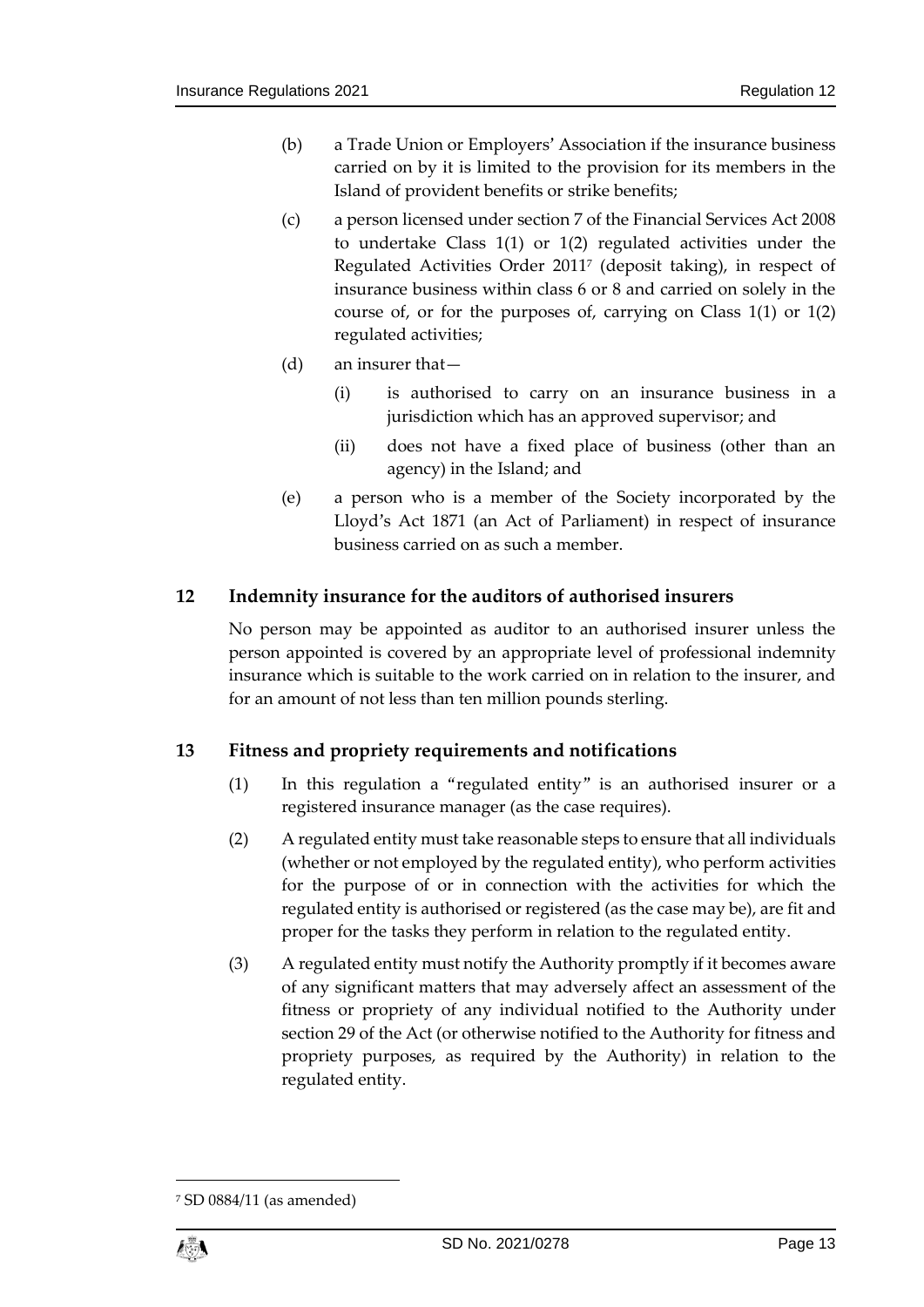## <span id="page-13-0"></span>**14 Controlling interest requirements and notifications**

- (1) In this regulation a "regulated entity" is an authorised insurer or a registered insurance manager (as the case requires).
- <span id="page-13-5"></span>(2) Subject to paragraph [\(3\),](#page-13-4) a regulated entity must notify the Authority of any changes to an existing controlling interest in the regulated entity which would take that controlling interest—
	- (a) from 50% or less to over 50%; or
	- (b) from 75% or less to over 75%.
- <span id="page-13-4"></span>(3) Notification under paragraph [\(2\)](#page-13-5) must be made within 7 days after the regulated entity becomes aware of the change, but is not required if the Authority has already been made aware of the change in accordance with section 29 of the Act.
- (4) A regulated entity must undertake monitoring in order to identify any situation in respect of the regulated entity requiring notification under paragraph [\(2\).](#page-13-5) Such monitoring, at a minimum, must include carrying out enquiries as soon as is reasonably practicable upon becoming aware of circumstances which suggest that a situation requiring such notification may have arisen, and at least annually.
- <span id="page-13-1"></span>(5) In this regulation, "**controlling interest**" is interpreted by reference to the definition of "controller" in the Act.

## **PART II**

## PERMIT HOLDERS

## <span id="page-13-3"></span><span id="page-13-2"></span>**15 Application of these Regulations and other specified regulations to permit holders**

- <span id="page-13-7"></span>(1) For the purposes of section 22 of the Act and subject to paragraphs [\(2\)](#page-13-6) to  $(4)$  —
	- (a) regulations [1](#page-2-2) to [3,](#page-2-4) [5,](#page-7-0) [6,](#page-8-0) [9,](#page-10-0) [12](#page-12-0) to [14,](#page-13-0) [17](#page-15-2) an[d 23\(2\)](#page-21-4) t[o \(5\);](#page-22-3) and
	- (b) the following (as applicable)—
		- (i) Insurance (Long-Term Business Valuation and Solvency) Regulations 2021; or
		- (ii) Insurance (Non Long-Term Business Valuation and Solvency) Regulations 2021,

apply, with any necessary modifications as may be specified in writing by the Authority, to a permit holder as they apply to an authorised insurer.

<span id="page-13-6"></span>(2) Regulation [17](#page-15-2) and sub-paragraph [\(1\)\(b\)](#page-13-7) do not apply to a permit holder if—

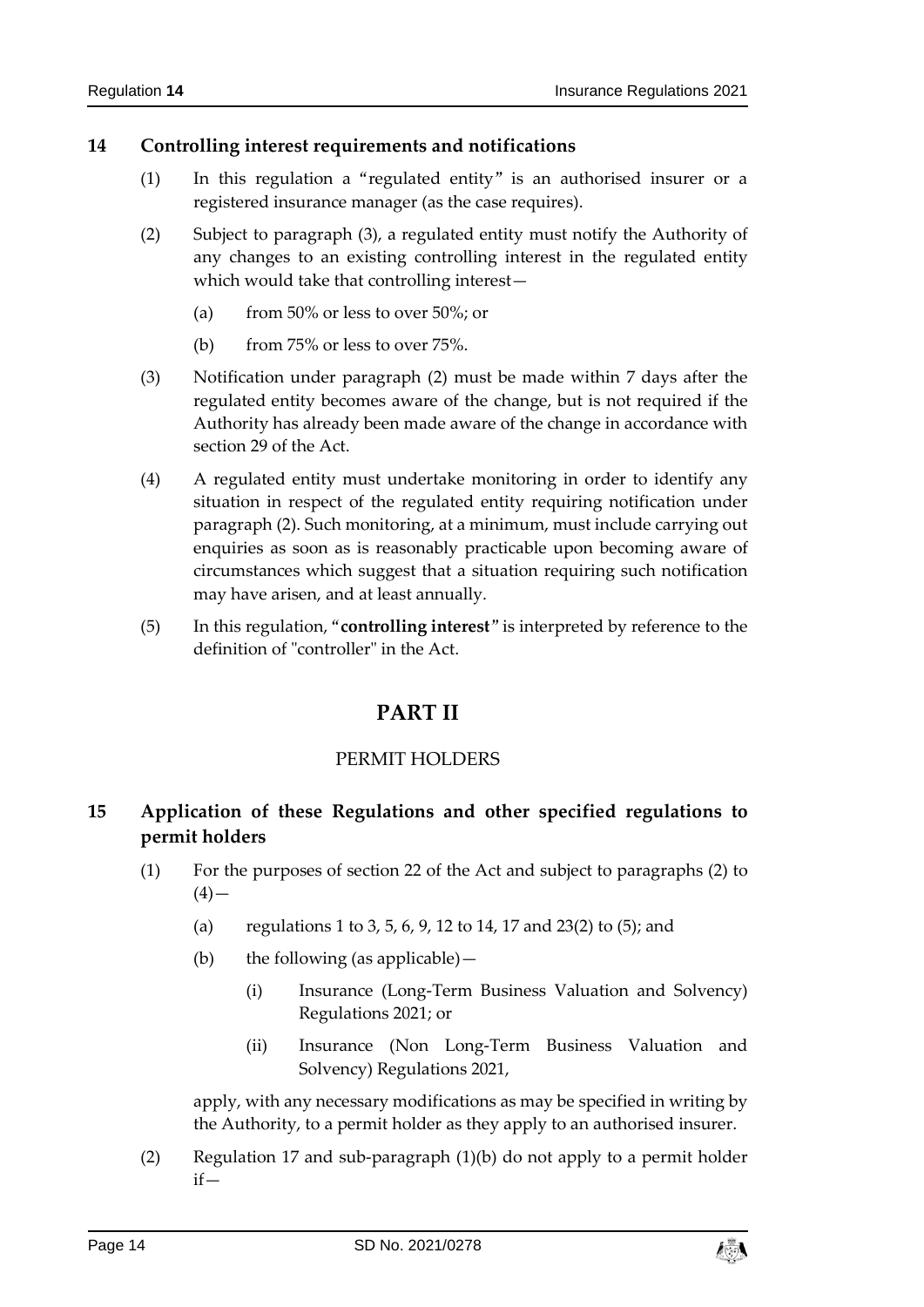- <span id="page-14-3"></span>(a) the permit holder is authorised to carry on insurance business in or from its home jurisdiction;
- (b) section 12 of the Act does not apply to the permit holder in accordance with regulation [16\(2\);](#page-14-2)
- <span id="page-14-4"></span>(c) at the same time as any financial statements and reports of the permit holder are submitted to the insurance supervisory authority in its home jurisdiction, the permit holder submits a copy of those financial statements and reports to the Authority; and
- <span id="page-14-5"></span>(d) at the same time as any capital and solvency calculations of the permit holder are submitted to the insurance supervisory authority in its home jurisdiction, the permit holder submits a copy of those capital and solvency calculations to the Authority,

and the financial statements and reports, and capital and solvency calculations, of the permit holder required to be reported to the insurance supervisory authority of its home jurisdiction are acceptable to the Authority instead of their equivalents under these Regulations.

- (3) In respect of a permit holder, if the requirements of paragraph [\(2\)](#page-13-6) are met, this shall also be deemed as approval of accounting standards under subparagraph [\(iii\)](#page-9-8) of regulation [6\(4\),](#page-8-2) but only for the case in question, if required.
- <span id="page-14-1"></span>(4) This regulation does not apply to a permit holder where—
	- (a) it is authorised to carry on an insurance business in its home jurisdiction; and
	- (b) its home jurisdiction has an approved supervisor.

## <span id="page-14-0"></span>**16 Application of the Act to permit holders**

- (1) For the purposes of section 22 of the Act and subject to paragraphs [\(2\)](#page-14-2) to [\(5\),](#page-15-3) sections 12, 12A to 12D, 13, 14(2) to 14(5), 15, 17A, 18, 21 and 29 of the Act apply, with any necessary modifications as may be specified in writing by the Authority, to a permit holder as they apply to an authorised insurer.
- <span id="page-14-2"></span>(2) Section 12 of the Act does not apply to a permit holder where the capital and solvency requirements of the insurance supervisory authority in its home jurisdiction that are applicable to the permit holder are acceptable to the Authority instead of their equivalents under the—
	- (a) Insurance (Long-Term Business Valuation and Solvency) Regulations 2021; or
	- (b) Insurance (Non Long-Term Business Valuation and Solvency) Regulations 2021,

(as applicable) and where the requirements of regulation  $15(2)(a)$ , [\(c\)](#page-14-4) and [\(d\)](#page-14-5) are met.

(3) In relation to a permit holder—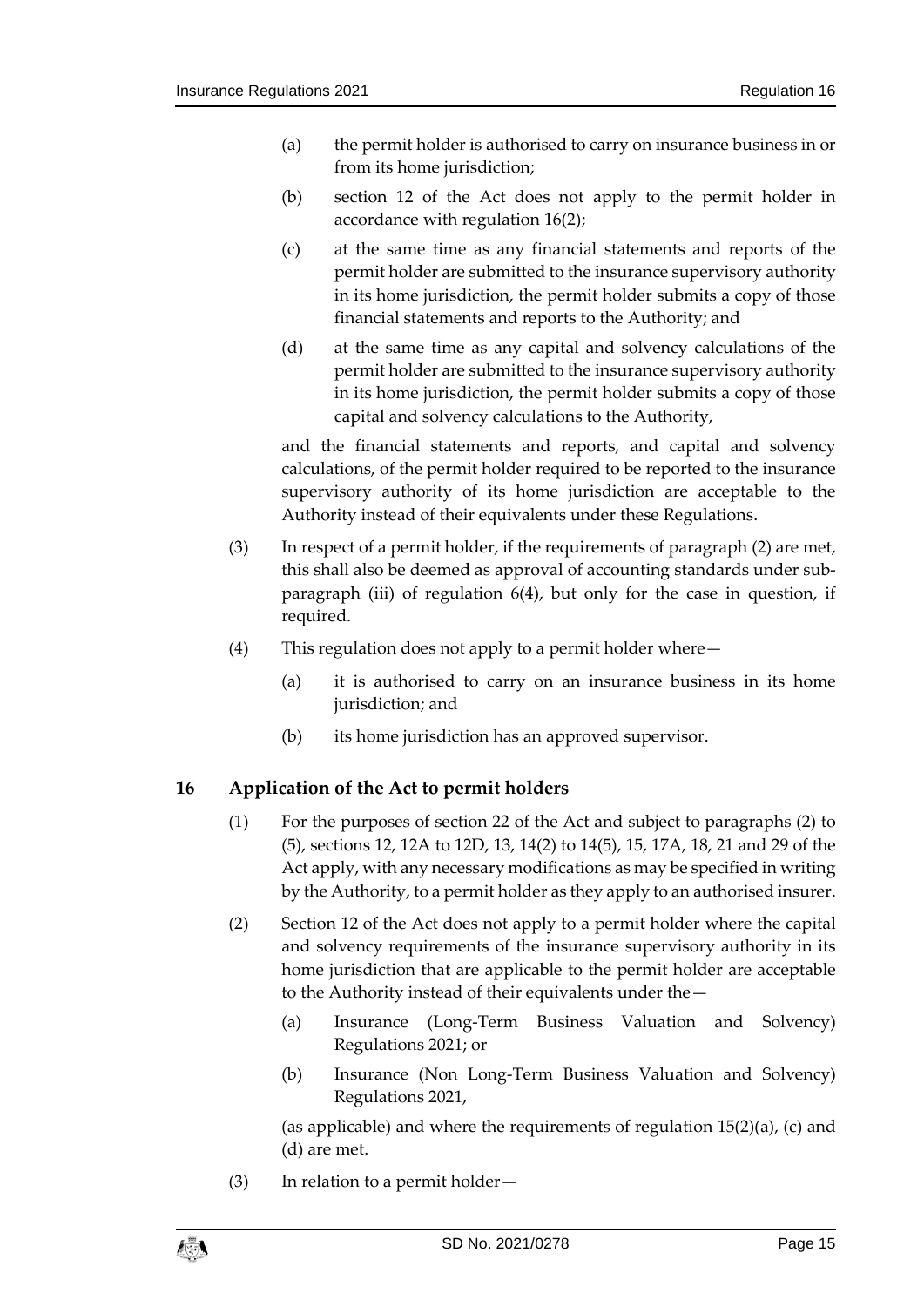(a) for section  $12C(1)(b)$  of the Act, substitute –

 **(b) undertake, or continue to undertake, inter-regulatory** communication with the insurer's home insurance supervisory authority to request or confirm that appropriate regulatory action is taken. $\boldsymbol{\mathsf{E}}$ ;

- (b) omit section 12C(2) of the Act; and
- (c) for section  $13(7)(a)$  of the Act, substitute –

 **(a) in the case of a scheme submitted under this section by** virtue of a requirement made under section  $12C(1)(a)$ , the Authority may undertake, or continue to undertake, interregulatory communication with the insurer's home insurance supervisory authority to request or confirm that appropriate regulatory action is taken. $\boldsymbol{\Sigma}$ .

- (4) Section 29 of the Act applies to a permit holder only in respect of  $-$ 
	- (a) a controller of the permit holder;
	- (b) the most senior executive in the Island responsible for the permit holder;
	- (c) the Money Laundering Reporting Officer of the permit holder; and
	- (d) any head office personnel who have direct responsibility for, or who will be overseeing the work of, the permit holder.
- <span id="page-15-3"></span>(5) Except in relation to the application of section 21 of the Act to a permit holder, this regulation does not apply to a permit holder where -
	- (a) it is authorised to carry on an insurance business in its home jurisdiction; and
	- (b) its home jurisdiction has an approved supervisor.

## **PART III**

#### <span id="page-15-1"></span><span id="page-15-0"></span>REPORTING REQUIREMENTS FOR AUTHORISED INSURERS

#### <span id="page-15-6"></span><span id="page-15-2"></span>**17 Annual and other periodic regulatory returns for authorised insurers**

- <span id="page-15-5"></span><span id="page-15-4"></span>(1) Subject to paragraphs [\(2\)](#page-16-0) to [\(6\)](#page-17-2) (as applicable), an authorised insurer must submit to the Authority the following regulatory returns in accordance with this regulation—
	- (a) an "annual return" each time and at the same time as the audited accounts of the insurer are submitted to the Authority; and
	- (b) for an insurer authorised in respect of a class other than class 12, a "quarterly return" on a 3 monthly reporting period basis; or

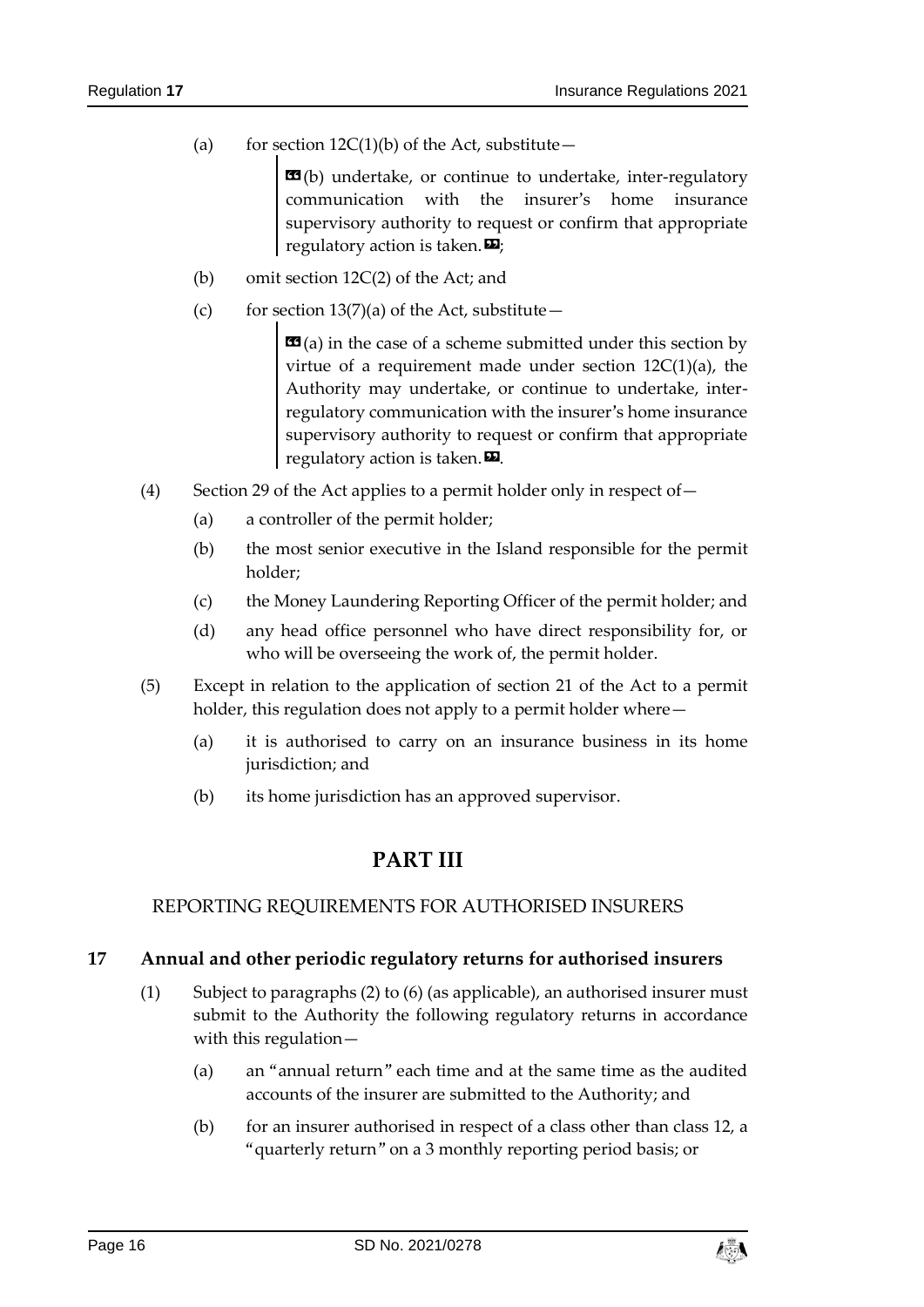- (c) for a class 12 insurer, a "bi-annual return" on a 6 monthly reporting period basis.
- <span id="page-16-1"></span><span id="page-16-0"></span>(2) Quarterly returns and bi-annual returns, as referred to in paragraph  $(1)(b)$ an[d \(1\)\(c\),](#page-16-1) must be submitted within 3 months after each reporting period end date, with the first reporting period commencing on the day immediately following the financial year end date of the insurer's last preceding audited accounts (where the insurer is newly authorised the commencement date shall be as stipulated or agreed by the Authority).
- (3) An authorised insurer's regulatory return under paragraph [\(1\)\(b\)](#page-15-4) (quarterly return) or  $(1)(c)$  (bi-annual return), where sharing the same period end date as the financial year end date of the insurer's audited accounts, is not (unless the Authority specifies otherwise) required to be submitted if the insurer's audited accounts and information required under paragraph [\(1\)\(a\)](#page-15-5) (annual return) have been submitted within 3 months of that financial year end date.
- <span id="page-16-3"></span>(4) The regulatory returns referred to in paragraph [\(1\)](#page-15-6) must—
	- (a) contain such information as may be specified by the Authority from time to time (which includes modifying the information referred to in paragraphs [\(5\)](#page-16-2) and [\(6\)\)](#page-17-2);
	- (b) be in such form as is required by the Authority; and
	- (c) be submitted electronically unless the Authority requires otherwise.
- <span id="page-16-7"></span><span id="page-16-6"></span><span id="page-16-5"></span><span id="page-16-4"></span><span id="page-16-2"></span>(5) Pursuant to paragraphs [\(1\)\(a\)](#page-15-5) and [\(4\),](#page-16-3) an annual return of an authorised insurer, in respect of the insurer and corresponding to the reporting period (ordinarily the financial year) of its accompanying audited accounts, must include the following—
	- (a) a completed return containing—
		- (i) information in respect of the insurer's regulatory economic balance sheet and SCR and MCR results;
		- (ii) other supplementary information about the insurer's business; and
		- (iii) general information and statistical data in relation to the insurer;
	- (b) a "Directors' Certificate", including confirmations and certifications in respect of the insurer and its regulatory returns as referred to in sub-paragraph [\(a\),](#page-16-4) which must be signed by two of the insurer's directors, at least one of whom must be resident in the Island;
	- (c) an "Auditor's Report", including the auditor's opinion in respect of certain information submitted by the insurer as referred to in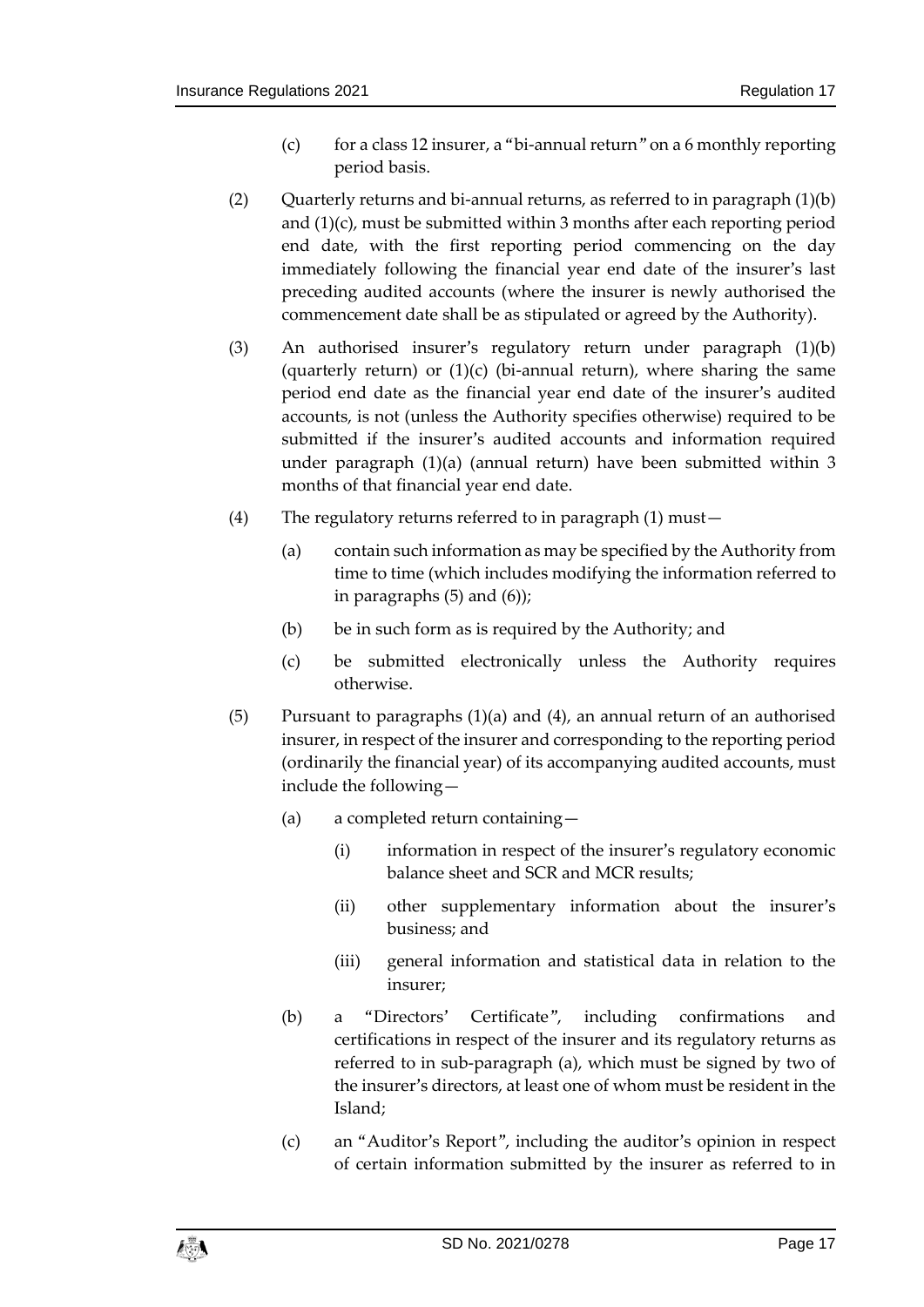sub-paragraphs [\(a\)\(i\)](#page-16-5) an[d \(b\),](#page-16-6) which must be signed by the insurer's auditor;

- (d) where the insurer is authorised in respect of long-term business, a copy of its actuarial report as required by regulation 7 of the Insurance (Long-Term Business Valuation and Solvency) Regulations 2021;
- (e) where the insurer is authorised in respect of non long-term business, a copy of its board report as required by regulation 8 of the Insurance (Non Long-Term Business Valuation and Solvency) Regulations 2021;
- (f) the Directors' Certificate on Corporate Governance as required by paragraph 8 of the CGC;
- (g) the information in respect of governance communication as required by paragraph 58(1) of the CGC; and
- (h) in respect of a class 12 insurer, the reports in relation to informed consent and de minimis as referred to in paragraphs [5\(7\)\(a\)](#page-32-0) and [6\(6\)\(a\)](#page-34-0) of Schedule 1 (as applicable).
- <span id="page-17-2"></span>(6) Pursuant to paragraphs  $(1)(b)$  and  $(c)$  and paragraph  $(4)$ , a quarterly or biannual return of an authorised insurer (as applicable) must include the following for the relevant reporting period—
	- (a) where the insurer is authorised in respect of long-term business—
		- (i) the information required in paragraph  $(5)(a)(i)$ ; and
		- (ii) a subset of the information required in paragraph  $(5)(a)(ii)$ , as specified by the Authority; and
	- (b) where the insurer is authorised in respect of non long-term business—
		- (i) the information required in paragraph  $(5)(a)(i)$ ; and
		- (ii) a copy of its management accounts and any other information that the Authority may require to supplement those accounts.

#### <span id="page-17-0"></span>**18 Exemption from reporting for dormant authorised insurers**

- (1) An authorised insurer, in accordance with paragraph [\(2\)](#page-17-1) (a "dormant authorised insurer") is exempt from the requirements of this Part.
- <span id="page-17-1"></span>(2) Subject to paragraphs [\(3\)](#page-18-3) and [\(4\),](#page-18-4) an authorised insurer is a dormant authorised insurer if it is not carrying on any activity in respect of which it is required to be authorised (including, to avoid any doubt, that the insurer does not have any exposure to any liability or potential liability by way of insurance business).

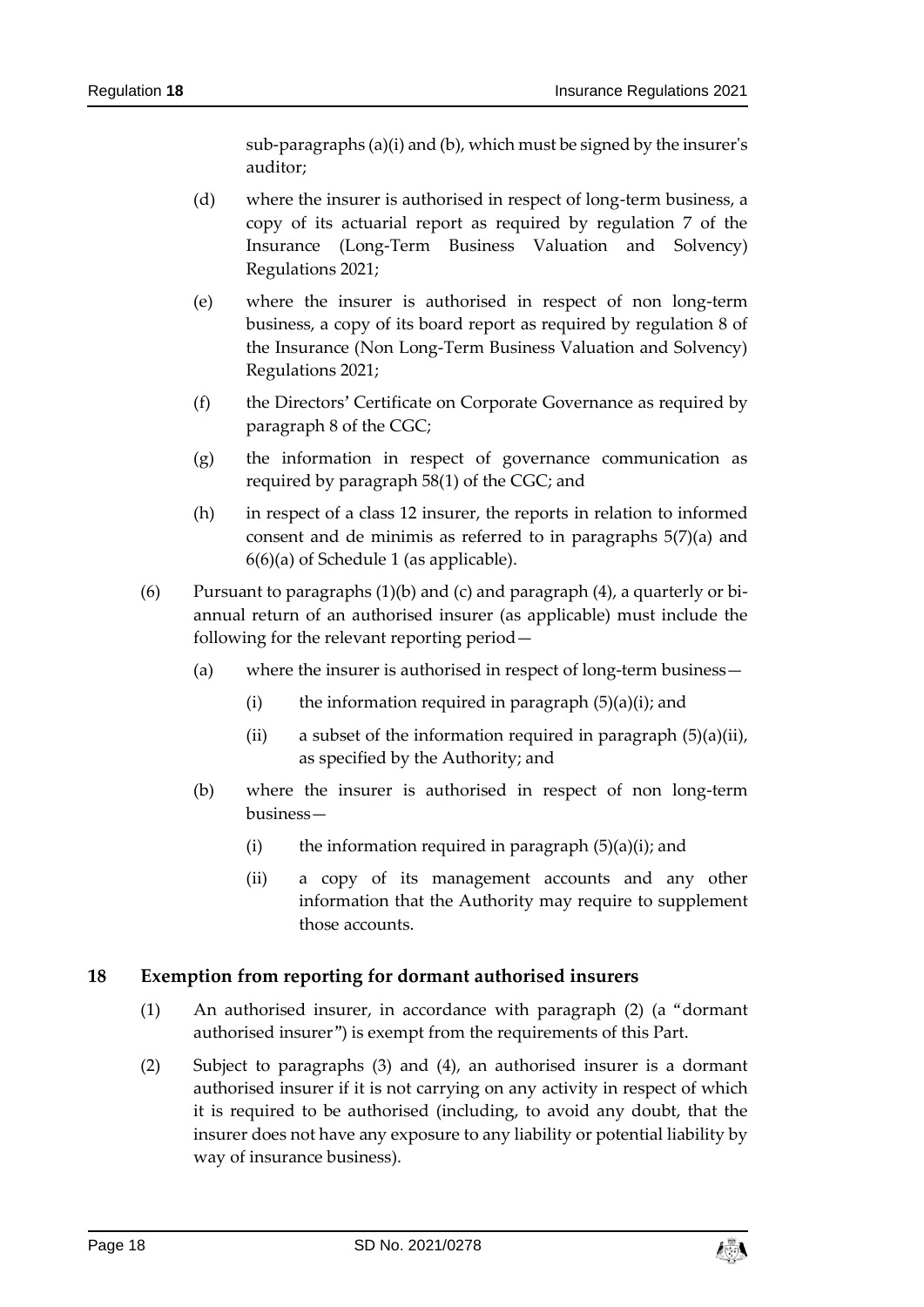- <span id="page-18-3"></span>(3) Subject to paragraph [\(4\),](#page-18-4) a dormant authorised insurer that wishes to commence the carrying on of any insurance business, at a minimum, must submit a corresponding business plan to the Authority and obtain the Authority's prior written approval to commence that business.
- <span id="page-18-4"></span><span id="page-18-0"></span>(4) A dormant authorised insurer may carry on work preparatory to its commencement of insurance business.

## **PART IV**

## SURRENDERS AND CANCELLATIONS

#### <span id="page-18-5"></span><span id="page-18-2"></span><span id="page-18-1"></span>**19 Surrender of authorisation**

- (1) An authorised insurer must—
	- (a) notify the Authority in writing if it proposes to surrender one or more of its classes of authorisation; and
	- (b) complete such additional surrender process (including providing any information and confirmations) as the Authority may require pursuant to section 10A of the Act.
- <span id="page-18-7"></span>(2) Any notice under paragraph [\(1\)\(a\)](#page-18-5) must—
	- (a) confirm that the insurer—
		- (i) is not carrying on any activity requiring it to be authorised in respect of any class of insurance business corresponding to the authorisation to be surrendered; and
		- (ii) has notified all relevant parties of its intention to surrender its authorisation;
	- (b) include details of the arrangements that the insurer considers necessary to secure that all insurance business, in respect of which its authorisation to be surrendered was required, is discontinued and wound up (a "winding-up plan") and those details must address at least the matters in paragraph [\(3\);](#page-18-6) and
	- (c) be given not less than 28 days before the surrender of authorisation is proposed to take effect.
- <span id="page-18-8"></span><span id="page-18-6"></span>(3) The winding up plan referred to in paragraph [\(2\)\(b\)](#page-18-7) must provide details of how the insurer has verified that it is not required to be authorised in respect of any class of insurance business corresponding to the authorisation to be surrendered (including verifying that all of its insurance obligations under the contracts of insurance it has written under such class have either been terminated permanently or have been fully and permanently transferred to another insurer).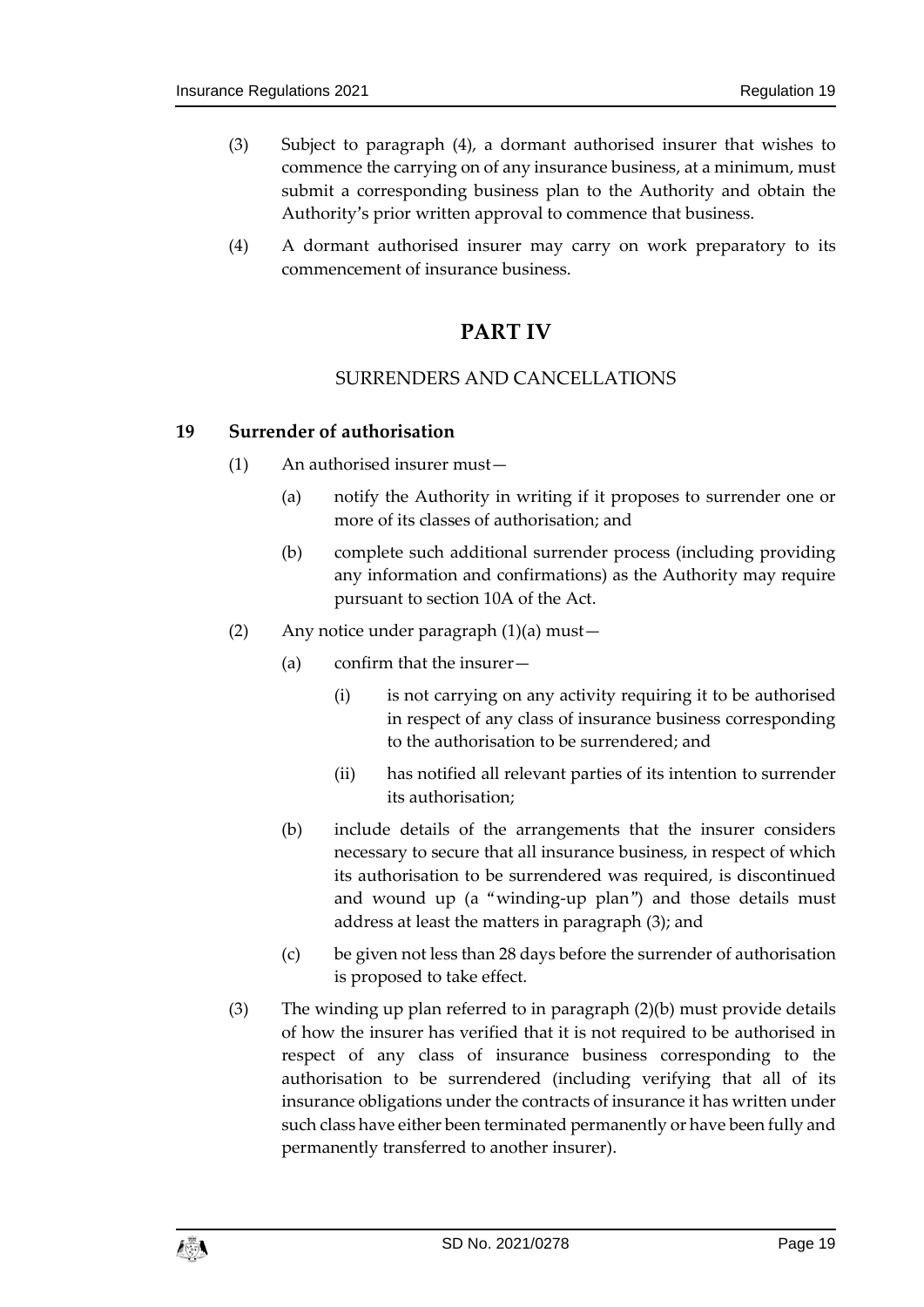- (4) The insurer, if required by the Authority to do so, must be able to demonstrate to the Authority, in a manner acceptable to the Authority, the verification process it has undertaken in accordance with paragraph [\(3\).](#page-18-6)
- (5) A surrender of authorisation is not effective until the end of the notice period given in accordance with paragraph [\(2\)\(c\),](#page-18-8) unless the Authority determines otherwise.
- (6) Where an authorisation is surrendered, the insurer surrendering it must preserve its records relating to the business in respect of which the authorisation was required for at least six years beginning with the date of surrender and must notify the Authority, within the notice at paragraph [\(1\)\(a\),](#page-18-5) of the method of storage and location of those records.

#### <span id="page-19-1"></span><span id="page-19-0"></span>**20 Surrender of permit**

- (1) A permit holder must—
	- (a) notify the Authority in writing if it proposes to surrender one or more classes of authorisation corresponding to its permit; and
	- (b) complete such additional surrender process (including providing any information and confirmations) as the Authority may require pursuant to section 10A of the Act.
- (2) Any notice under paragraph [\(1\)\(a\)](#page-19-1) must—
	- (a) confirm that the permit holder—
		- (i) is not carrying on any activity requiring it to hold a permit under section 22 of the Act in respect of any class of insurance business corresponding to the permit to be surrendered; and
		- (ii) has notified all relevant parties of its intention to surrender its permit;
	- (b) include details of the arrangements that the permit holder considers necessary to secure that all insurance business, in respect of which its permit to be surrendered was required, is discontinued and wound up (a "winding-up plan"); and
	- (c) be given not less than 28 days before the surrender of permit is proposed to take effect.
- <span id="page-19-2"></span>(3) A surrender of permit is not effective until the end of the notice period given in accordance with paragraph [\(2\)\(c\),](#page-19-2) unless the Authority determines otherwise.
- (4) Where a permit is surrendered, the permit holder surrendering it must preserve its records relating to the business in respect of which the permit was required for at least six years beginning with the date of surrender and must notify the Authority, within the notice at paragraph [\(1\)\(a\),](#page-19-1) of the method of storage and location of those records.

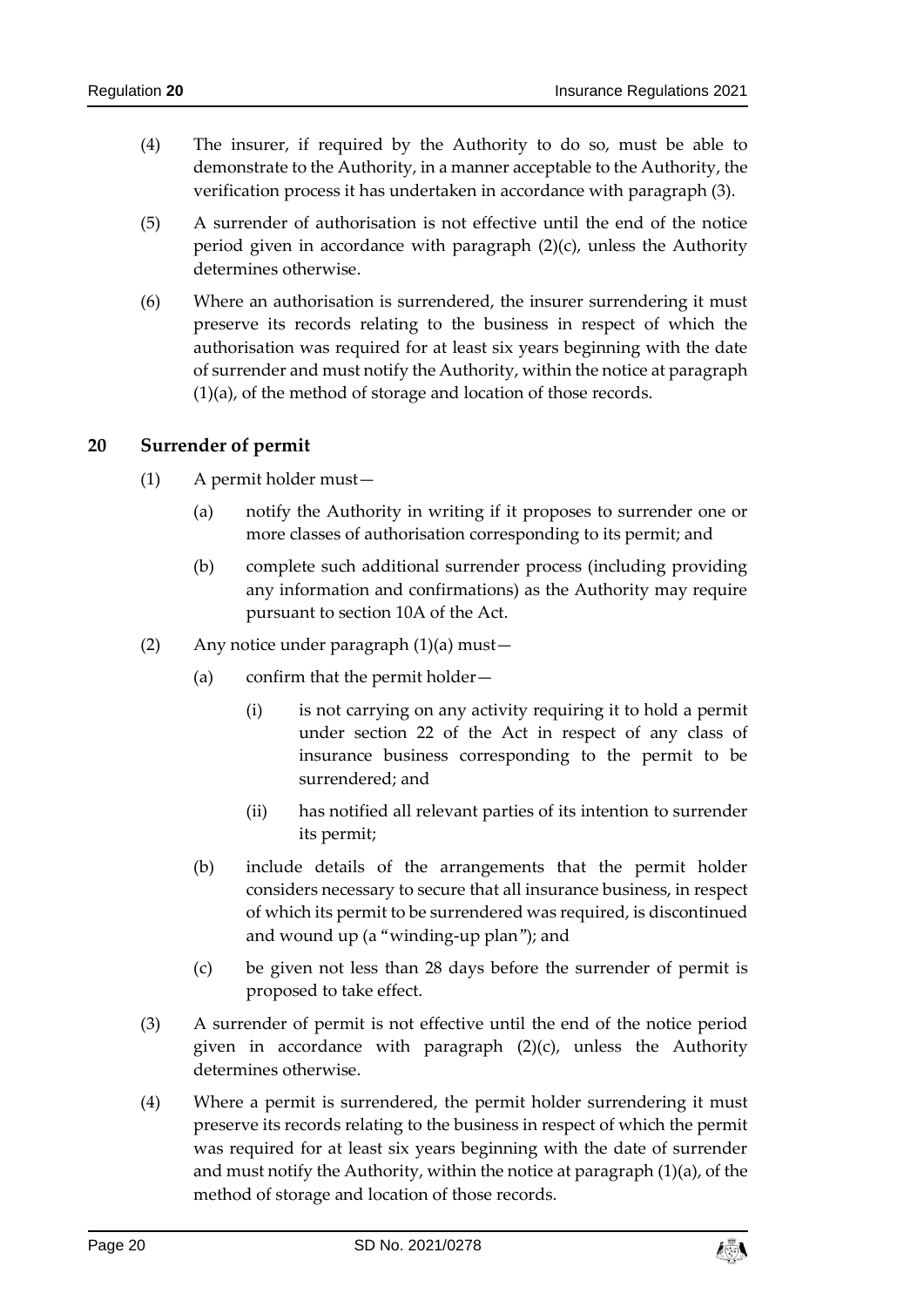## <span id="page-20-2"></span><span id="page-20-0"></span>**21 Cancellation of registration of insurance manager**

- (1) A registered insurance manager must—
	- (a) notify the Authority in writing if it proposes to cancel its registration; and
	- (b) complete such additional surrender process (including providing any information and confirmations) as the Authority may require pursuant to section 26A of the Act.
- (2) Any notice under paragraph [\(1\)\(a\)](#page-20-2) must—
	- (a) confirm that the insurance manager—
		- (i) is not carrying on any activity requiring it to be registered as an insurance manager under Part 6 of the Act; and
		- (ii) has notified all relevant parties of its intention to cancel its registration;
	- (b) include details of the arrangements that the insurance manager considers necessary to secure that all activities, in respect of which its registration was required, are discontinued and wound up (a "winding-up plan"); and
	- (c) be given not less than 28 days before the cancellation of registration is proposed to take effect.
- <span id="page-20-3"></span>(3) A cancellation of a registration is not effective until the end of the notice period given in accordance with paragraph [\(2\)\(c\),](#page-20-3) unless the Authority determines otherwise.
- (4) Where a registration is cancelled, the insurance manager cancelling it must preserve its records relating to the activities in respect of which the registration was required for at least six years beginning with the date of cancellation and must notify the Authority, within the notice at paragraph [\(1\)\(a\),](#page-20-2) of the method of storage and location of those records.

## <span id="page-20-1"></span>**22 Meaning of "records"**

In this Part, "records" means books, accounts and documents appropriate to the activities of the—

- (a) authorised insurer in respect of its class of authorisation being surrendered;
- (b) permit holder in respect of the class of permit being surrendered; or
- (c) registered insurance manager in respect of the registration being cancelled,

(as applicable) that provide legible accurate, verifiable, timely, complete and comprehensible information.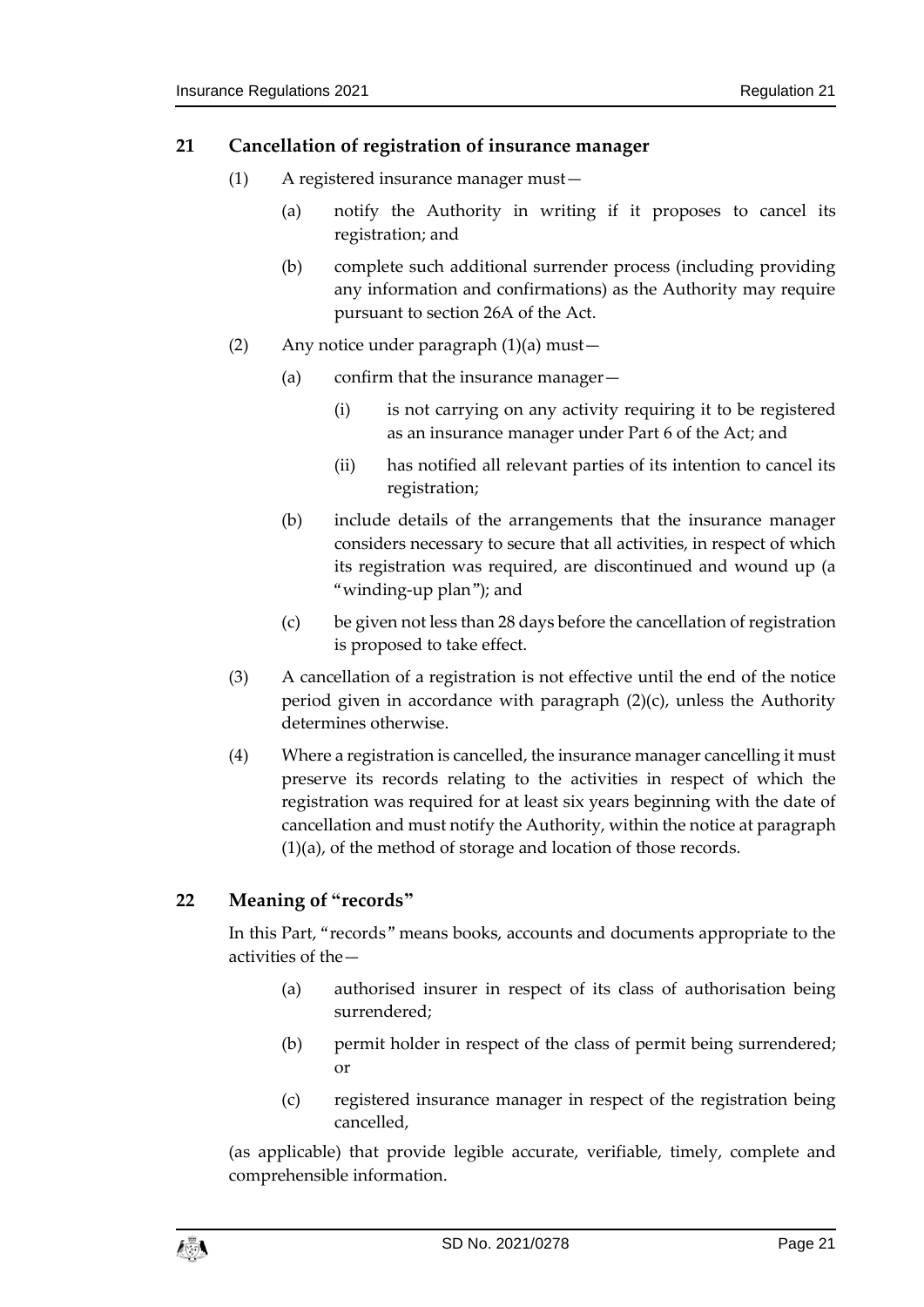## **PART V**

## TRANSITIONAL ARRANGEMENTS

## <span id="page-21-3"></span><span id="page-21-2"></span><span id="page-21-1"></span><span id="page-21-0"></span>**23 Arrangements for transition to new framework**

- (1) In respect of any insurance business of an authorised insurer existing at the date on which these Regulations came into operation, the Authority may determine, if it considers it appropriate to do so for transitional purposes, where the insurer—
	- (a) is authorised in respect of any of classes 3 to 9 or 11 effective at the date when these Regulations came into operation; and
	- (b) has permanently ceased conducting new business and is administering its portfolio in order to terminate all of its insurance obligations and activities,

that the insurer is subject to a reduced MCR of an amount no lower than £100,000, as specified by the Authority, and this amount shall apply instead of the MCR otherwise applicable to the insurer in accordance with regulation 70(4)(b) of the Insurance (Non Long-Term Business Valuation and Solvency) Regulations 2021.

- <span id="page-21-6"></span><span id="page-21-4"></span>(2) In respect of class 12, subject to paragraphs [\(3\)](#page-21-5) to [\(5\),](#page-22-3) and subject to paragraphs [1\(4\)](#page-25-0) and [1\(5\)](#page-25-1) of Schedule 1, any insurance business of an authorised insurer existing at the date on which these Regulations came into operation which—
	- (a) complies with the requirements for class 12 authorisation in accordance with Schedule 1;
	- (b) was written under a class 12 authorisation in accordance with regulations made under the Act that were in operation on the date the relevant contracts of insurance were entered into; or
	- (c) despite being written under a class of authorisation other than class 12 in accordance with regulations made under the Act that were in operation on the date the relevant contracts of insurance were entered into, also met the requirements for class 12 authorisation in accordance with those regulations,

<span id="page-21-7"></span>shall qualify as class 12 under these Regulations.

- <span id="page-21-5"></span>(3) In relation to—
	- (a) class 12 business as referred to in paragraph  $(2)(b)$ ; or
	- (b) other business as referred to in paragraph  $(2)(c)$ ,

where the insurer wishes to be authorised in respect of class 12 under these Regulations and where any of its contracts of insurance existing at the date on which these Regulations came into operation—

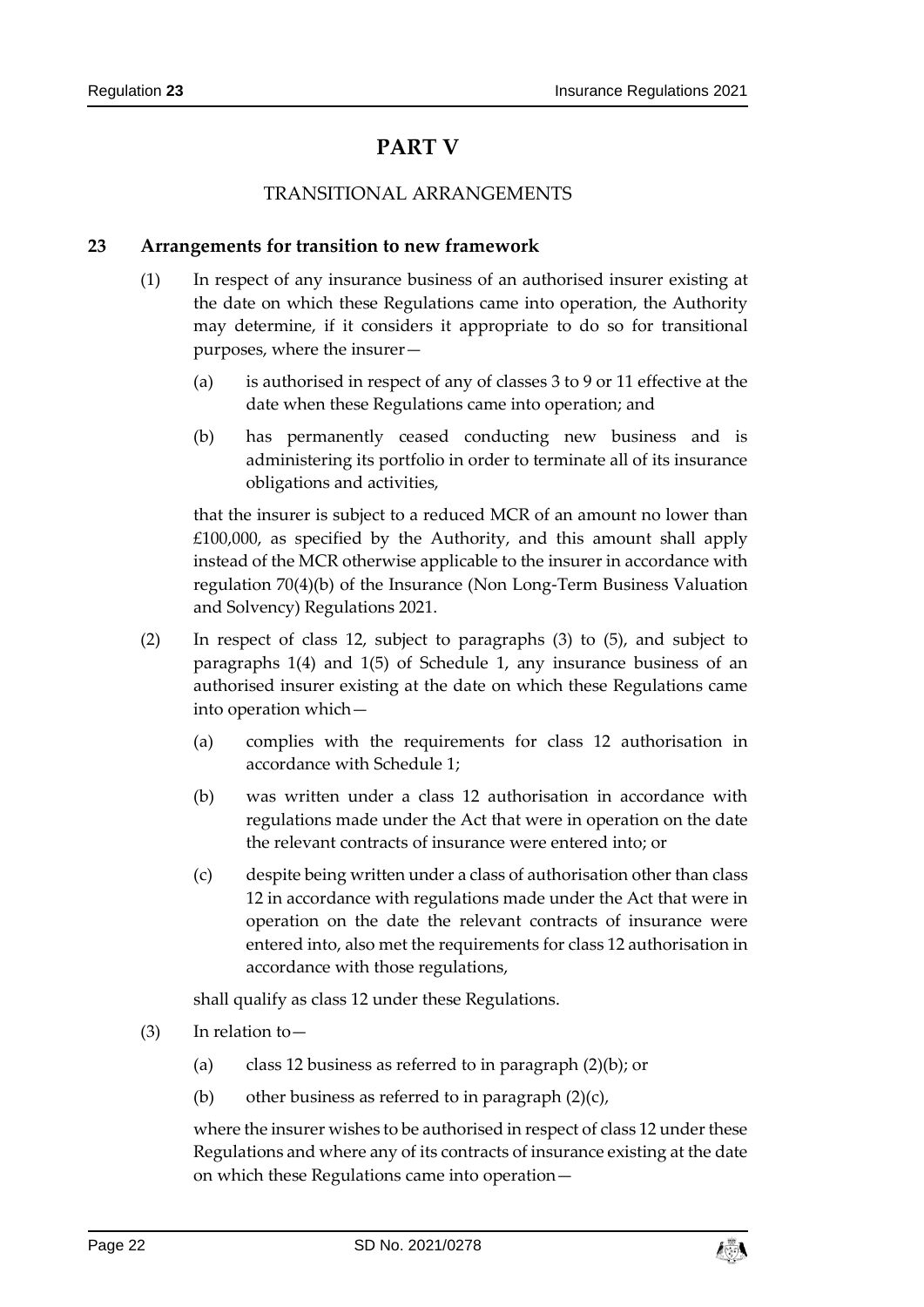- (i) are extended, amended, renewed or otherwise altered or changed on or after the date on which these Regulations came into operation, each such contract after its alteration or change, subject to sub-paragraph [\(ii\)](#page-22-4) and if it does not already comply with Schedule 1, must be in accordance with the regulations referred to in paragraph  $(2)(b)$  or  $(2)(c)$  (as applicable); and
- (ii) have a period of cover that for any reason goes beyond 30 June 2023 (or such later date as the Authority may agree in writing), each such contract must be in accordance with Schedule 1.
- <span id="page-22-4"></span>(4) In sub-paragraph [\(ii\)](#page-22-4) of paragraph [\(3\),](#page-21-5) "period of cover", in relation to a contract, means the period of time during which an insured event is protected by the contract (this is the period of time in respect of which a claim may arise under the contract, but does not include any additional time beyond that period as may be allowed after any insured event for notification of a corresponding claim).
- <span id="page-22-3"></span><span id="page-22-0"></span>(5) To avoid any doubt, in respect of a class 12 insurer, any contracts of insurance it enters into after the date on which these Regulations came into operation must comply with Schedule 1.

## **PART VI**

## REVOCATIONS

## <span id="page-22-2"></span><span id="page-22-1"></span>**24 Revocations**

The following regulations are revoked—

- (a) Insurance (Amendment) Regulations 2018<sup>8</sup>;
- (b) Insurance Regulations 2018<sup>9</sup>;
- (c) Insurance (Incorporated Cell Companies) Regulations 201110;
- (d) Insurance (Limited Partnerships) Regulations 200411;
- (e) Insurance (Limited Partnerships) (Solvency) (Amendment) Regulations 2011<sup>12</sup>;
- (f) Regulations 3 to 7 and 9 of the Insurance (Miscellaneous Amendments) Regulations 201513;

1

<sup>8</sup> SD 2018/0003

<sup>9</sup> SD 2018/0192

<sup>10</sup> SD 374/11

<sup>11</sup> SD 552/04

<sup>12</sup> SD 0018/11

<sup>13</sup> SD 2015/0314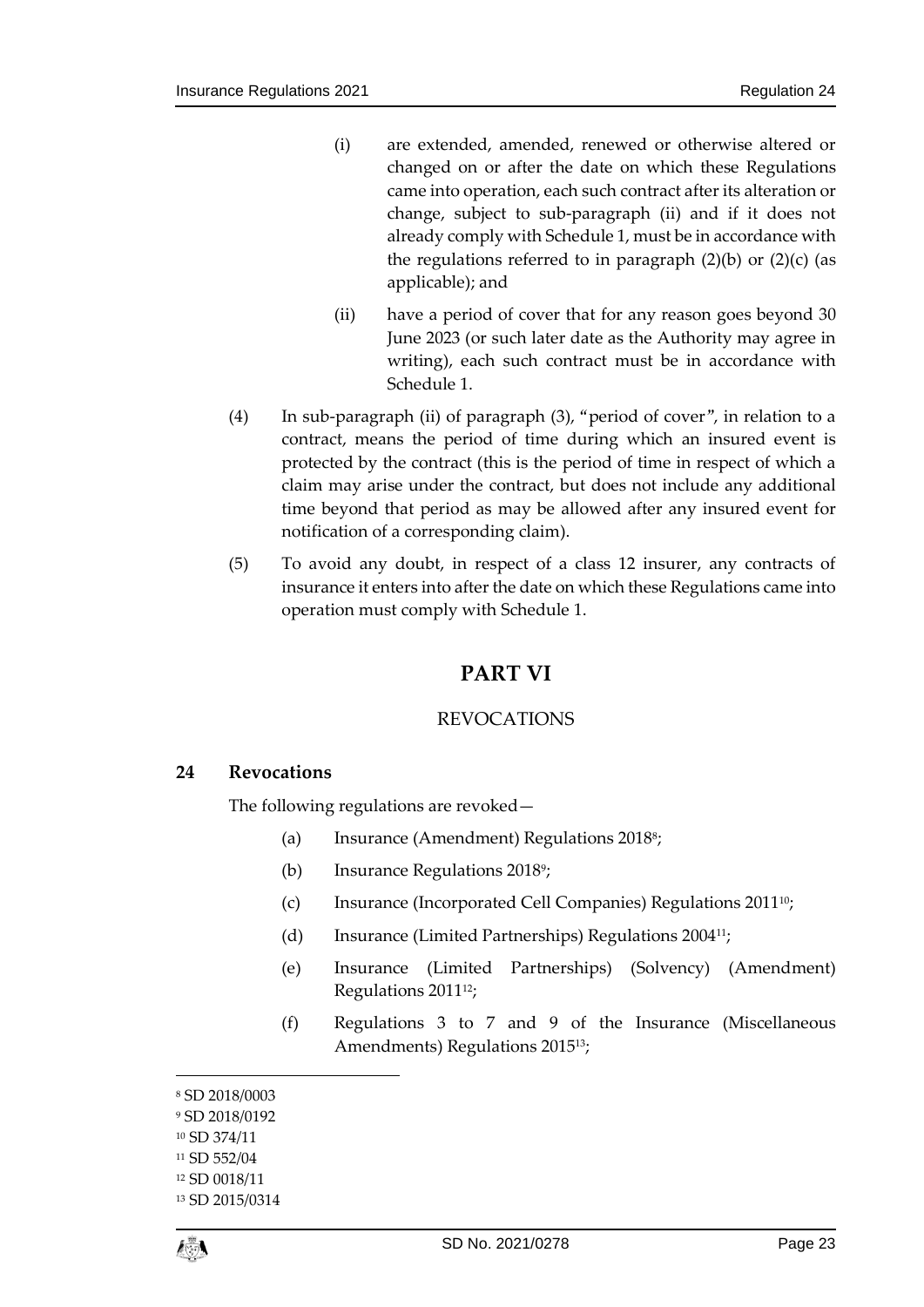- (g) Insurance (Protected Cell Companies) (Amendment) Regulations 200514;
- (h) Insurance (Protected Cell Companies and Limited Partnerships) Amendment Regulations 202015;
- (i) Insurance (Protected Cell Companies) Regulations 200416;
- (j) Insurance (Solvency) (Amendment) Regulations 201117;
- (k) Insurance (Solvency) (Amendment) Regulations 201218; and
- (l) Insurance (Transitional Provisions) (Amendment) Regulations 2015<sup>19</sup> .

#### **MADE 2 DECEMBER 2021**

**B. ROTH** *Chief Executive of the Isle of Man Financial Services Authority*

> **L. BOYLE** *Member of the Isle of Man Financial Services Authority*

-



<sup>14</sup> SD 267/05 <sup>15</sup> SD 2020/0144 <sup>16</sup> SD 149/04 <sup>17</sup> SD 0918/11 <sup>18</sup> SD 0294/12 <sup>19</sup> SD 2015/0315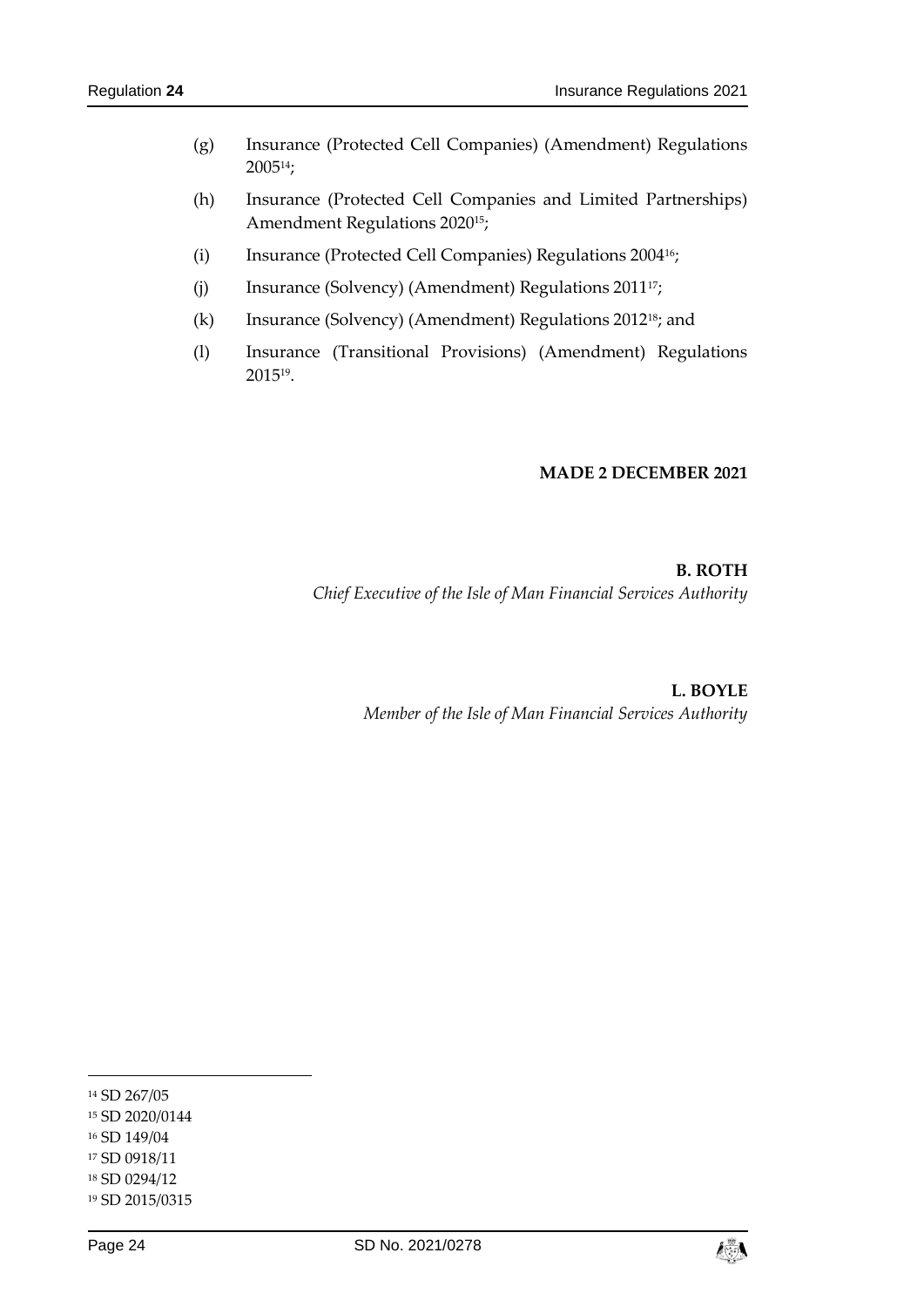## [Regulation [4\(2\)\]](#page-6-1)

## **CLASS 12 REQUIREMENTS**

#### <span id="page-24-10"></span><span id="page-24-1"></span><span id="page-24-0"></span>**1 Class 12 insurers and insurance business**

- <span id="page-24-3"></span>(1) The following applies to a class 12 insurer—
	- (a) it cannot hold any class of insurance authorisation other than class 12;
	- (b) up to (and including) 1% of its total insurance business carried on may be non-class 12 insurance business, as determined in accordance with paragraph [6\(2\)](#page-33-0) (the "de minimis rule"); and
	- (c) the remainder of its business must all be in accordance with subparagraph [\(2\).](#page-24-2)
- <span id="page-24-9"></span><span id="page-24-8"></span><span id="page-24-7"></span><span id="page-24-6"></span><span id="page-24-5"></span><span id="page-24-4"></span><span id="page-24-2"></span>(2) Subject to sub-paragraphs (1[\)\(b\)](#page-24-3) and [\(c\),](#page-24-4) [\(3\)](#page-25-2) to [\(6\)](#page-26-0) and regulation [23\(2\)](#page-21-4) to [\(5\),](#page-22-3) in relation to an authorised insurer, class 12 insurance business includes only contracts of the insurer which in each case are—
	- (a) a direct contract of insurance within classes 1 to 9 insofar as the contract insures only persons that in each case, on the date that the person enters into the contract or otherwise becomes insured under the contract for the risk in question, are—
		- (i) a related party of the insurer;
		- (ii) a person where the insurance is in respect of work carried out by that person for or on behalf of a related party (other than an individual) of the insurer and where the related party is liable for that work; or
		- (iii) a sophisticated person where that person has given the insurer their informed consent in accordance with paragraph [5\(1\)](#page-30-0) to [\(4\)](#page-31-0) (as applicable) to be insured under the contract; or
	- (b) a reinsurance contract within classes 1 to 11 insofar as the underlying direct contract of insurance being reinsured by the insurer (in this sub-paragraph, the "class 12 reinsurer")—
		- (i) insures only persons that, in each case, are a person in accordance with sub-paragraph [\(a\),](#page-24-5) except that for the purposes of this sub-paragraph—
			- $(A)$  a related party as referred to in sub-paragraph  $(a)(i)$ or [\(a\)\(ii\)](#page-24-7) (as applicable) must be a related party of the class 12 reinsurer; and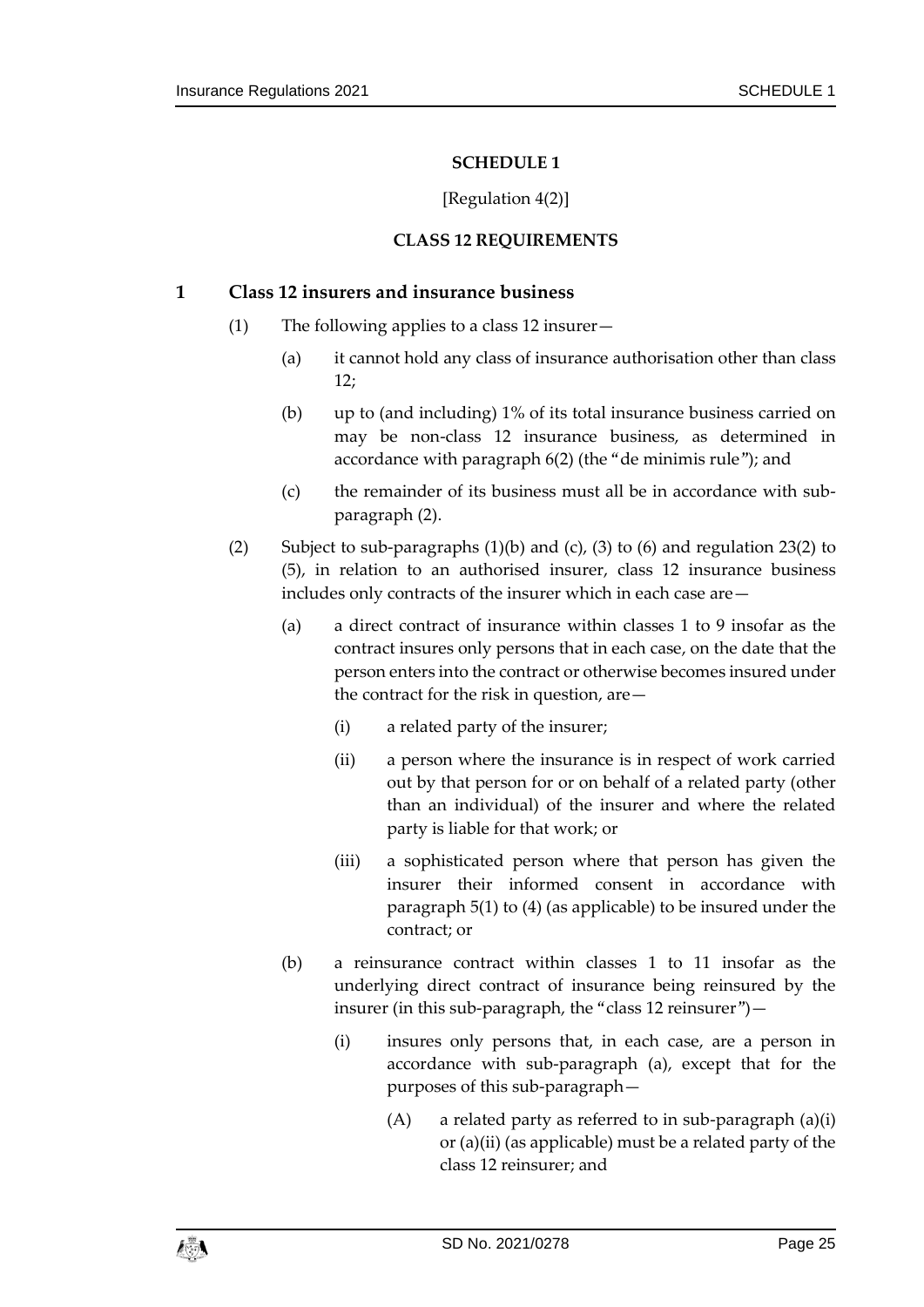- (B) in relation to sub-paragraph [\(a\)\(iii\),](#page-24-8) any informed consent must be for the class 12 reinsurer to provide reinsurance in relation to the underlying direct contract of insurance, and must be given to the class 12 reinsurer by the consenting underlying direct insured and cannot be given by an underlying ceding or retroceding insurer; or
- <span id="page-25-3"></span>(ii) is currently—
	- (A) written by a qualifying ceding insurer underlying the class 12 reinsurer's reinsurance; or
	- (B) reinsured by a qualifying retroceding insurer underlying the class 12 reinsurer's reinsurance,

provided that the qualifying ceding insurer or qualifying retroceding insurer (as the case may be) remains liable for its corresponding insurance obligations irrespective of whether or not it can recover directly or indirectly from the class 12 reinsurer's reinsurance any amounts it pays.

- <span id="page-25-2"></span>(3) The Authority may prohibit the use of sub-paragraph  $(2)(b)(ii)$  $(2)(b)(ii)$  if the business in question appears to the Authority to be of a type that should be deemed as non-class 12 insurance business.
- <span id="page-25-6"></span><span id="page-25-5"></span><span id="page-25-4"></span><span id="page-25-0"></span>(4) Where—
	- (a) a class 12 insurer has been, or will be, sold;
	- (b) some or all of the business of a class 12 insurer has been, or will be, transferred to another authorised insurer; or
	- (c) a class 12 insurer has been, or will be, merged or amalgamated with another authorised insurer,

<span id="page-25-8"></span><span id="page-25-7"></span>the Authority may require the—

- (i) class 12 insurer (in relation to sub-paragraph [\(a\)\)](#page-25-4); or
- (ii) recipient insurer or continuing insurer (in relation to subparagraph [\(b\)](#page-25-5) or [\(c\),](#page-25-6) as the case may be), if not already authorised for the appropriate non-class 12 class or classes,

to be authorised under a class or classes other than class 12 if it appears to the Authority that a change in accordance with any of sub-paragraphs [\(a\)](#page-25-4) to [\(c\)](#page-25-6) (as the case may be) would significantly reduce the likelihood of an insurer in accordance with subparagraph [\(i\)](#page-25-7) or [\(ii\)](#page-25-8) (as the case may be) receiving, if needed, financial assistance in the future.

<span id="page-25-1"></span>(5) In any situation where it is unclear whether some or all of an authorised insurer's business or prospective business meets any of the requirements of this Schedule or regulation [23\(2\)](#page-21-4) to [\(5\),](#page-22-3) the Authority may determine

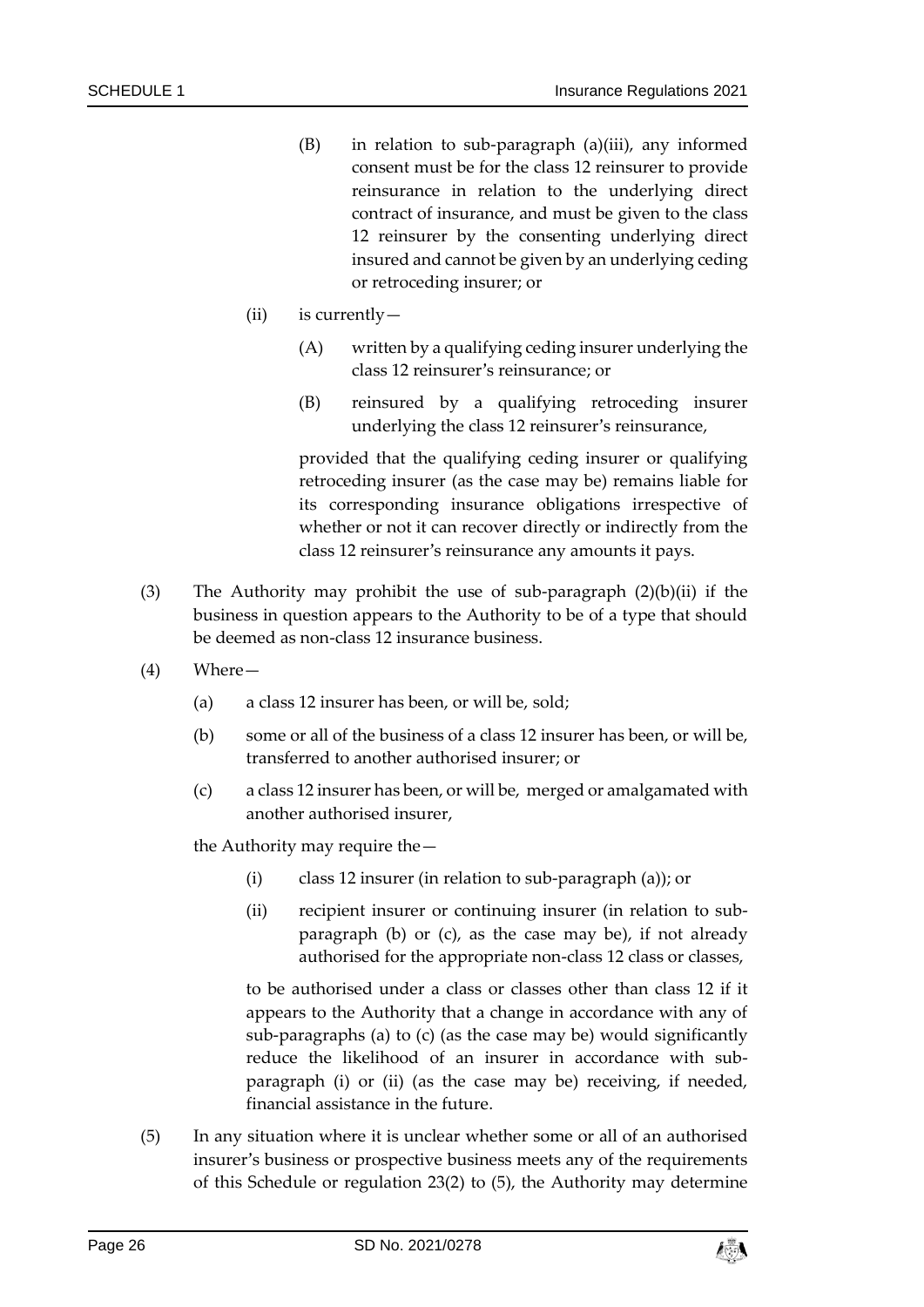the degree to which that business meets or does not meet those requirements.

<span id="page-26-0"></span>(6) In this Schedule—

**"de minimis rule"** has the meaning given in sub-paragraph (1[\)\(b\);](#page-24-3)

- **"direct contract of insurance"** means an insurance contract and not a reinsurance contract, and "direct insured" is to be construed accordingly;
- "**informed consent**" has the meaning given in paragraphs [5\(2\)\(b\)](#page-31-1) (as applicable);
- **"insures only persons"**, for the purposes of sub-paragraphs [\(2\)\(a\)](#page-24-5) and [\(2\)\(b\)\(i\)](#page-24-9) (as applicable) and in relation to a direct contract of insurance—
	- (a) "insures" includes being insured under the contract by name, category or any other description; and
	- (b) "persons" include policyholders and any other person that has a contractual right, or contingent contractual right, under the contract to make a claim under the policy directly against the insurer that has written the policy (to avoid any doubt this excludes a right to claim simply by way of The Third Parties (Rights against Insurers) Act 1932, or any relevant equivalent legislation outside the Island);

"**non-class 12 insurance business**" means any insurance business—

- (a) corresponding to contracts of insurance falling outside of the criteria set out in sub-paragraph [\(2\)](#page-24-2) (to avoid any doubt, this is to be determined without applying the de minimis rule); or
- (b) deemed by the Authority to be non-class 12 insurance business in accordance with sub-paragraph [\(3\)](#page-25-2) or [\(5\);](#page-25-1)
- "**qualifying ceding insurer**" and "**qualifying retroceding insurer**" mean an insurer that is licensed in a jurisdiction which requires the insurer to hold capital determined using a risk-based approach and calibrated to at least a '1 in 200' year (or a 99.5% value at risk) confidence level over a one year time horizon (for the purposes of this definition, the "qualifying criteria"), and include only an insurer—
	- (a) authorised accordingly to carry on an insurance business in the United Kingdom, any Member State of the European Union or any other jurisdiction which is acceptable to the Authority based on the qualifying criteria; or
	- (b) that is part of an insurance group where—
		- (i) the group overall is subject to such capital requirement; and
		- (ii) the group supervisor of the group is located in such jurisdiction:

"**reinsured**", in relation to a direct contract of insurance, includes—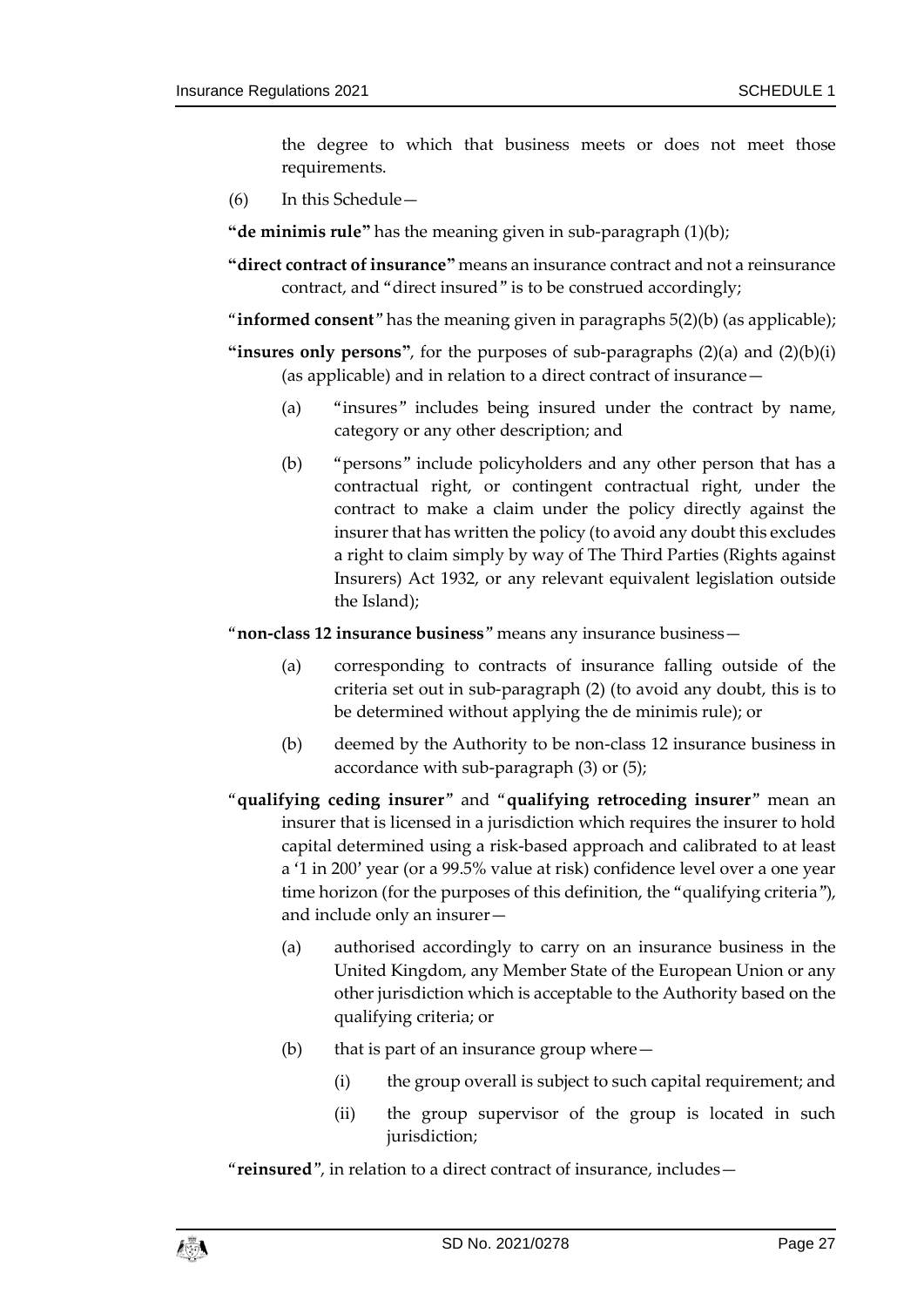- (a) reinsurance of the direct contract; and
- (b) any further retrocession,

as the case requires;

- "**related party**" has the meaning given in paragraphs [2](#page-27-0) to [4](#page-29-0) (as applicable); and
- "**sophisticated person**" has the meaning given in paragraph [5\(2\)\(a\)](#page-30-1) (as applicable).

#### <span id="page-27-0"></span>**2 Related parties (other than individuals)**

- (1) In relation to an authorised insurer, the following persons (other than individuals) may, in each case, be treated as a related party of the insurer—
	- (a) where the insurer is a company (but is not a PCC, LP or a company in accordance with sub-paragraph  $(b)$ ) —
		- (i) a holding company or subsidiary of  $-$ 
			- (A) the insurer; or
			- (B) a person in accordance with sub-paragraph [\(ii\),](#page-27-2)

and any subsidiary of that holding company;

- <span id="page-27-2"></span>(ii) a shareholder of—
	- (A) the insurer; or
	- (B) a holding company of the insurer,

and, pursuant to an agreement with other such shareholders, controls a majority of the voting rights of the insurer or that holding company respectively; and

- (iii) a person in respect of which 45% or more of its beneficial ownership is the same as 45% or more of the beneficial ownership of—
	- (A) the insurer; or
	- (B) a shareholder in accordance with sub-paragraph [\(ii\);](#page-27-2) or
- <span id="page-27-3"></span><span id="page-27-1"></span>(b) where the insurer is a mutual, or a mutual holds or controls a majority of the voting rights of the insurer or a majority of the voting rights of a holding company of the insurer (such mutual is the insurer's "controlling mutual")—
	- (i) a mutual member of—
		- (A) the insurer (where the insurer is a mutual); or
		- (B) a controlling mutual of the insurer,

as applicable;

(ii) a holding company or subsidiary of  $-$ 

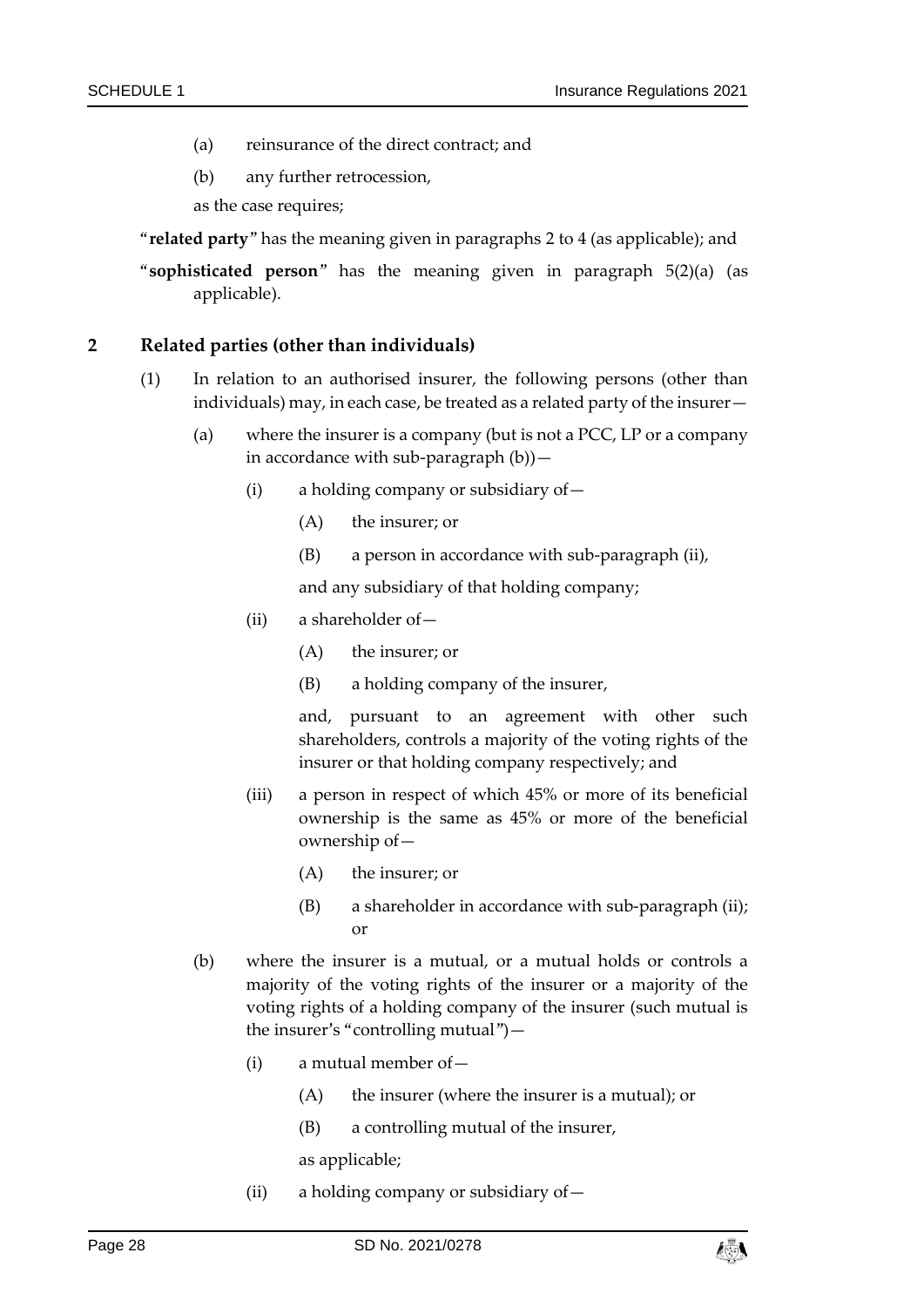- (A) the insurer;
- (B) a mutual member in accordance with sub-paragraph [\(i\);](#page-27-3) or
- (C) a person in accordance with sub-paragraph [\(iii\),](#page-28-0)

and any subsidiary of that holding company;

- <span id="page-28-0"></span>(iii) a shareholder of—
	- (A) a mutual member in accordance with sub-paragraph [\(i\);](#page-27-3) or
	- (B) a holding company of a mutual member in accordance with sub-paragraph [\(i\),](#page-27-3)

and, pursuant to an agreement with other such shareholders, controls a majority of the voting rights of the that mutual member or that holding company respectively; and

- (iv) a person in respect of which 45% or more of its beneficial ownership is the same as 45% or more of the beneficial ownership of—
	- (A) the insurer;
	- (B) a mutual member in accordance with sub-paragraph [\(i\);](#page-27-3) or
	- (C) a person in accordance with sub-paragraph [\(iii\).](#page-28-0)
- (2) In this paragraph (paragraph [2\)](#page-27-0)—
- **"beneficial ownership"** has the meaning given in section 4 of the Beneficial Ownership Act 2017 with the following addition: in respect of a person that is directly or indirectly owned or controlled by a discretionary trust, a beneficiary of the discretionary trust may also be treated as a "beneficial owner" of the person if the benefits in respect of the person accruing to the beneficiary by way of the discretionary trust are verified in a manner acceptable to the Authority as being, in practice, the equivalent of the beneficiary having a beneficial ownership interest in the profits of the person;
- **"company"** includes a foreign company and any other body corporate;
- **"controlling mutual"** has the meaning given in sub-paragraph (1[\)\(b\);](#page-27-1)
- **"holding company"** has the meaning given in section 220 of the Companies Act 2006, as amended by the definition of "subsidiary" in this sub-paragraph;
- **"mutual"** includes an equivalent of a mutual by any other name;
- **"subsidiary"** has the meaning given in section 220 of the Companies Act 2006 with the following amendment: for section 220(1)(a) of that Act, substitute—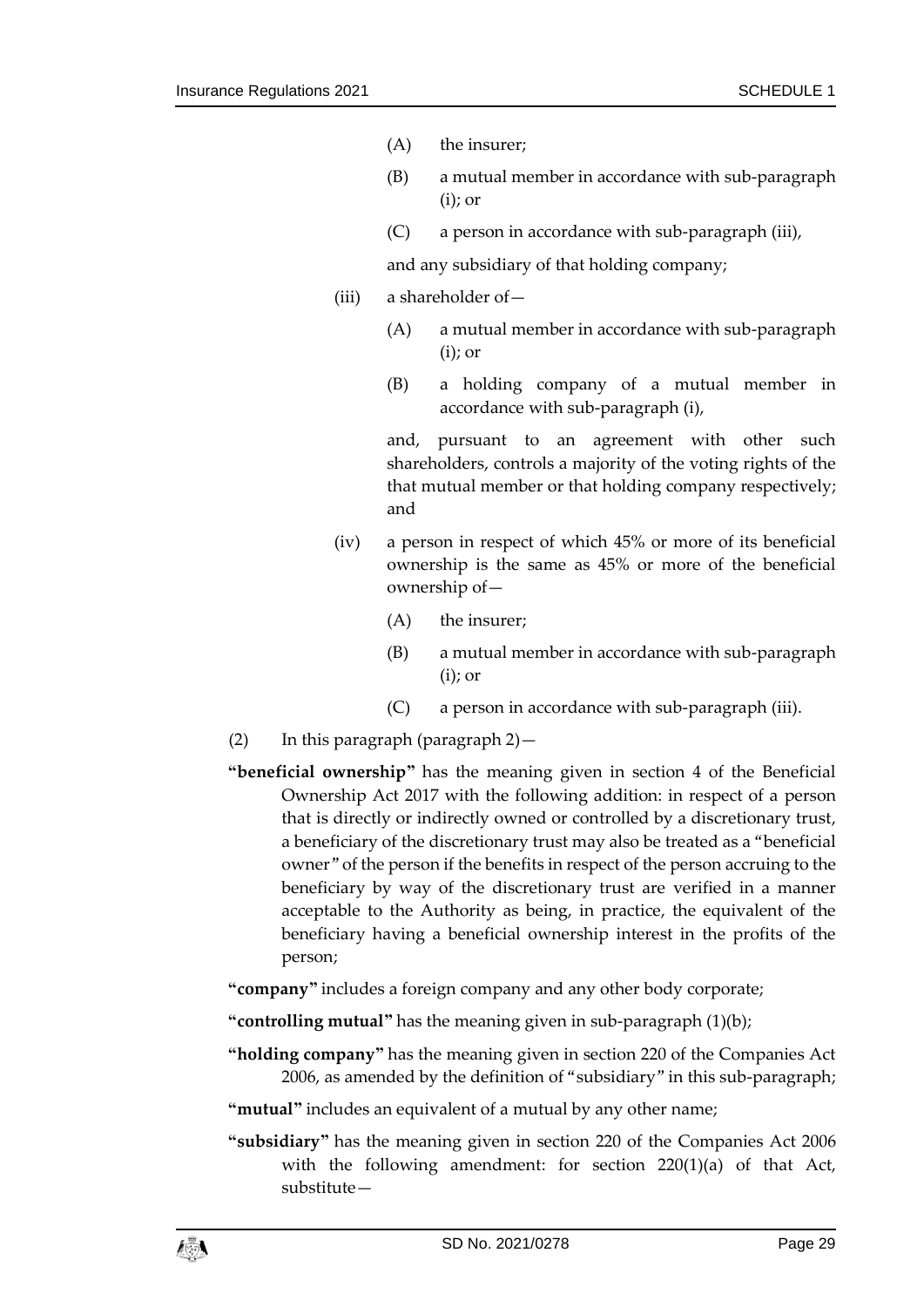**the second company—** 

- (i) holds or controls—
	- (A) a majority of the voting rights in the first company; or
	- (B) 45% or more of the voting rights in the first company (this sub-paragraph is applicable only in cases where the second company is prevented from holding or controlling a majority of the voting rights in the first company by relevant legislation or the requirements of a relevant government body, statutory body or other competent authority); or
- (ii) is a member of the first company and has the right to appoint or remove a majority of its board; or  $\boldsymbol{\Xi}$ ,

and, to avoid any doubt, section 220(1)(a)(iii) as appearing in the Companies Act 2006 does not apply; and

**"voting rights"** means, in relation to a resolution of the members of a company, or a class of members of a company, all the rights to vote on such resolution conferred on the members of the company.

## **3 Related parties (individuals)**

In relation to an authorised insurer, the following individuals may, in each case, be treated as a related party of the insurer—

- (a) an employee, director or other officer of—
	- (i) the insurer; or
	- (ii) a related party of the insurer in accordance with paragraph [2;](#page-27-0) and
- (b) a close family member of such an employee, director or officer where the insurance in question relates to the employee, director or officer's role with the insurer or the related party respectively.

## <span id="page-29-0"></span>**4 Former related parties that may be treated as related parties**

A person that was previously (but is no longer) a related party of an authorised insurer may be treated as a related party of the insurer where the relevant insurance contract involved, which may insure the person under a direct contract of insurance—

- (a) written by the insurer (in accordance with paragraph  $1(2)(a)$ ); or
- (b) underlying a reinsurance contract written by the insurer (in accordance with paragraph  $1(2)(b)(i)$ ),

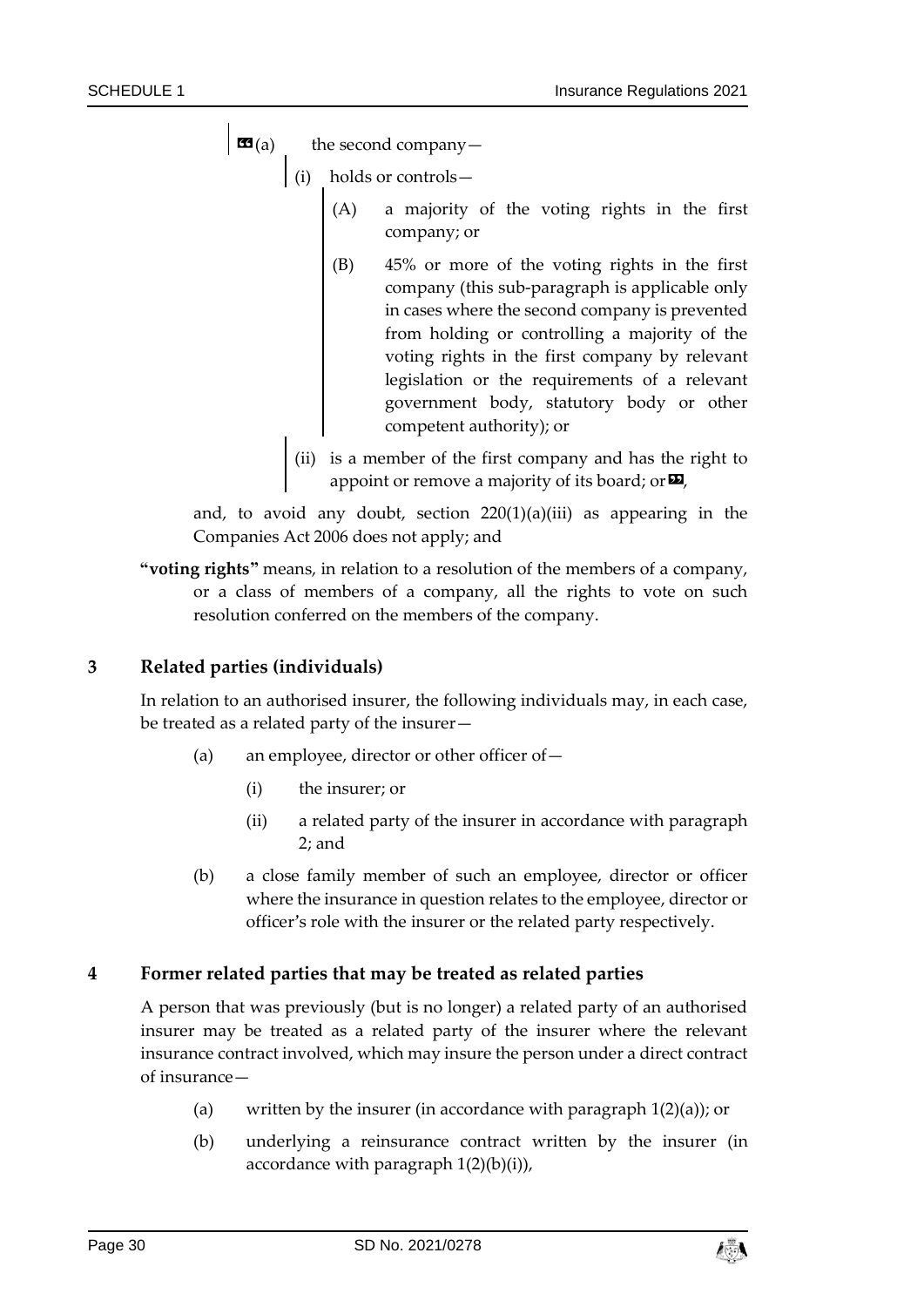is such that claims may only arise in respect of an insured event which occurred at a time when the person was a related party of the insurer.

## <span id="page-30-3"></span><span id="page-30-0"></span>**5 Sophisticated person and informed consent**

- (1) Without limiting sub-paragraphs [\(2\)](#page-30-2) to [\(4\),](#page-31-0) informed consent may only be given to an authorised insurer by a person which (at the time the consent is given)—
	- (a) alone has 10% or more, but less than, a relevant—
		- (i) majority; or
		- $(ii)$  45% or more,

relationship required to be a related party of the insurer in accordance with paragraph [2;](#page-27-0)

- (b) has a business relationship (other than insurance) with a related party (other than an individual) of the insurer and the insurance involved is incidental to, including being only a minor part of, that relationship; or
- (c) meets such other circumstances as the Authority may specify.
- <span id="page-30-2"></span><span id="page-30-1"></span>(2) For the purposes of paragraph  $1(2)(a)(iii)$ , and paragraph  $1(2)(b)(i)$  insofar as it relates to paragraph  $1(2)(a)(iii)$ , and subject to sub-paragraphs [\(3\)](#page-31-2) to  $(5)$ —
	- (a) a **"sophisticated person"**, in relation to an authorised insurer, that is—
		- (i) an individual, includes only a person whose net worth exceeds ten million pounds sterling (or equivalent in another currency) at the date when the relevant informed consent is given, who has confirmed that fact in writing to the insurer and where that confirmation is consistent with all other information about the individual obtained by the insurer (having made reasonable enquiries) or of which the insurer is otherwise aware; or
		- (ii) not an individual, includes only a person with net assets available to it exceeding three million pounds sterling (or equivalent in another currency) as evidenced by—
			- (A) its latest available audited financial statements; or
			- (B) the latest available consolidated audited financial statements of the group to which it belongs,

prepared in accordance with IFRS or FRS, or other equivalent accounting standards, and made up to a date no more than 18 months prior to the date when the relevant informed consent is given; or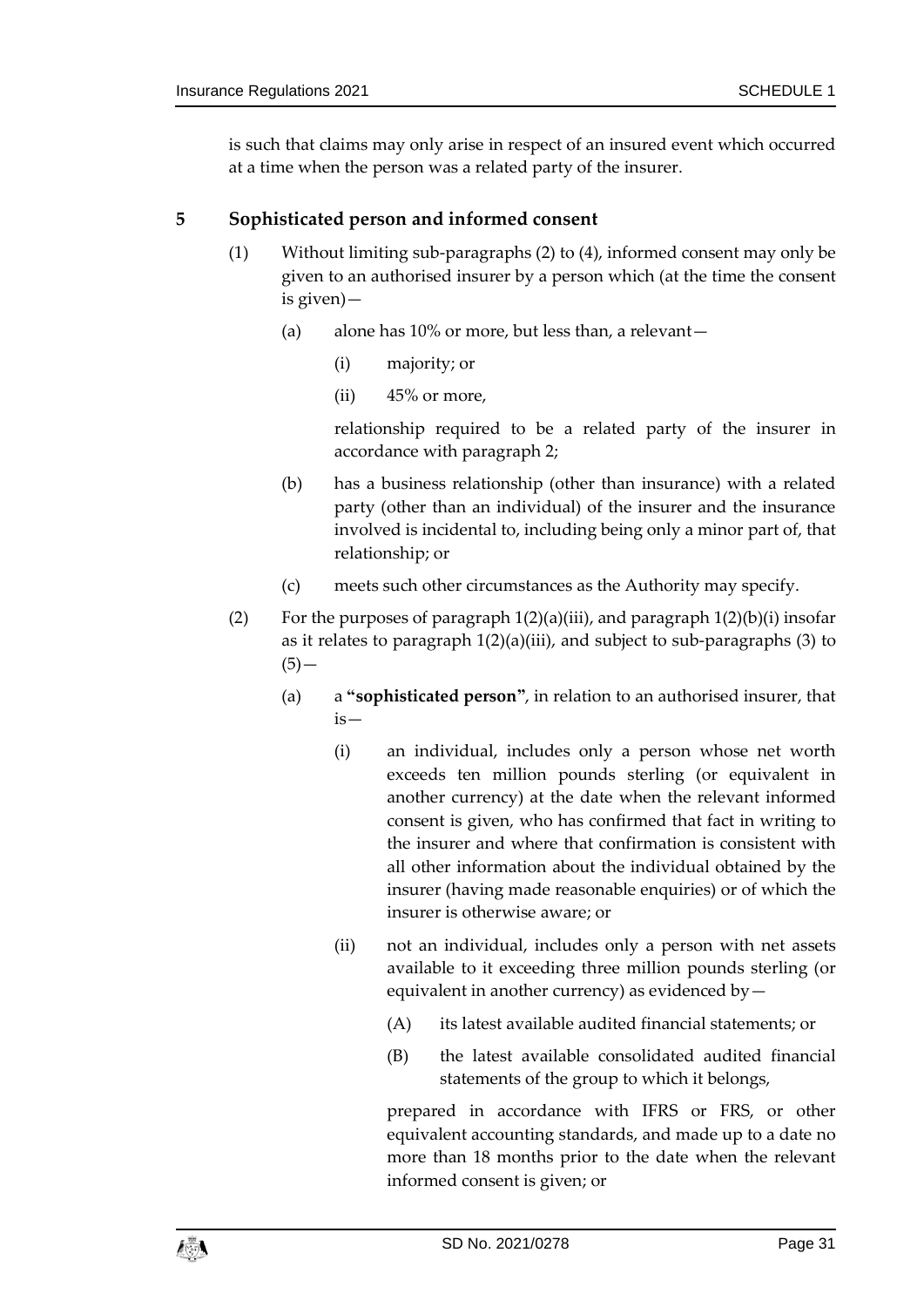- (C) confirmation of that fact in writing by or on behalf of its board of directors (or, if it has no board of directors, its equivalent governing body) to the insurer and where that confirmation is consistent with all other information about the person obtained by the insurer (having made reasonable enquiries) or of which the insurer is otherwise aware; and
- <span id="page-31-4"></span><span id="page-31-3"></span><span id="page-31-1"></span>(b) **"informed consent"**, in relation to an authorised insurer, means written evidence showing that a sophisticated person, prior to (or concurrent with) that person becoming insured under a direct contract of insurance—
	- (i) written by the insurer to which the informed consent relates (in accordance with paragraph  $1(2)(a)(iii)$ ); or
	- (ii) underlying a reinsurance contract written by the insurer to which the informed consent relates (in accordance with paragraph [1\(2\)\(b\)\(i\)](#page-24-9) insofar as it relates to paragraph  $1(2)(a)(iii)$ ,

(as the case requires) has consented to the insurer's involvement under sub-paragraph [\(i\)](#page-31-3) or [\(ii\)](#page-31-4) (as the case may be) after being specifically alerted to the fact that the insurer is authorised by the Isle of Man Financial Services Authority and holds a class of authorisation meaning the insurer is subject to a reduced level of regulation which may result in increased risk to the sophisticated person.

- <span id="page-31-2"></span>(3) The written evidence referred to in sub-paragraph  $(2)(b)$  $(2)(b)$  must include a document—
	- (a) signed by the consenting person (or the person's duly appointed representative); and
	- (b) which shows in clear and prominent wording that the consenting person has been informed, and has consented, in accordance with sub-paragraph (2[\)\(b\).](#page-31-1)
- <span id="page-31-0"></span>(4) Informed consent (as applicable)—
	- (a) relating to a contract of insurance entered into prior to the date on which these Regulations came into operation may be obtained after the date the contract was entered into;
	- (b) obtained prior to the date on which these Regulations came into operation is valid for the purposes of these Regulations if it meets the requirements of this paragraph (paragraph [5\)](#page-30-3); and
	- (c) relating to a contract of insurance entered into after the date on which these Regulations came into operation may be obtained after the date the corresponding contract was entered into, but only in

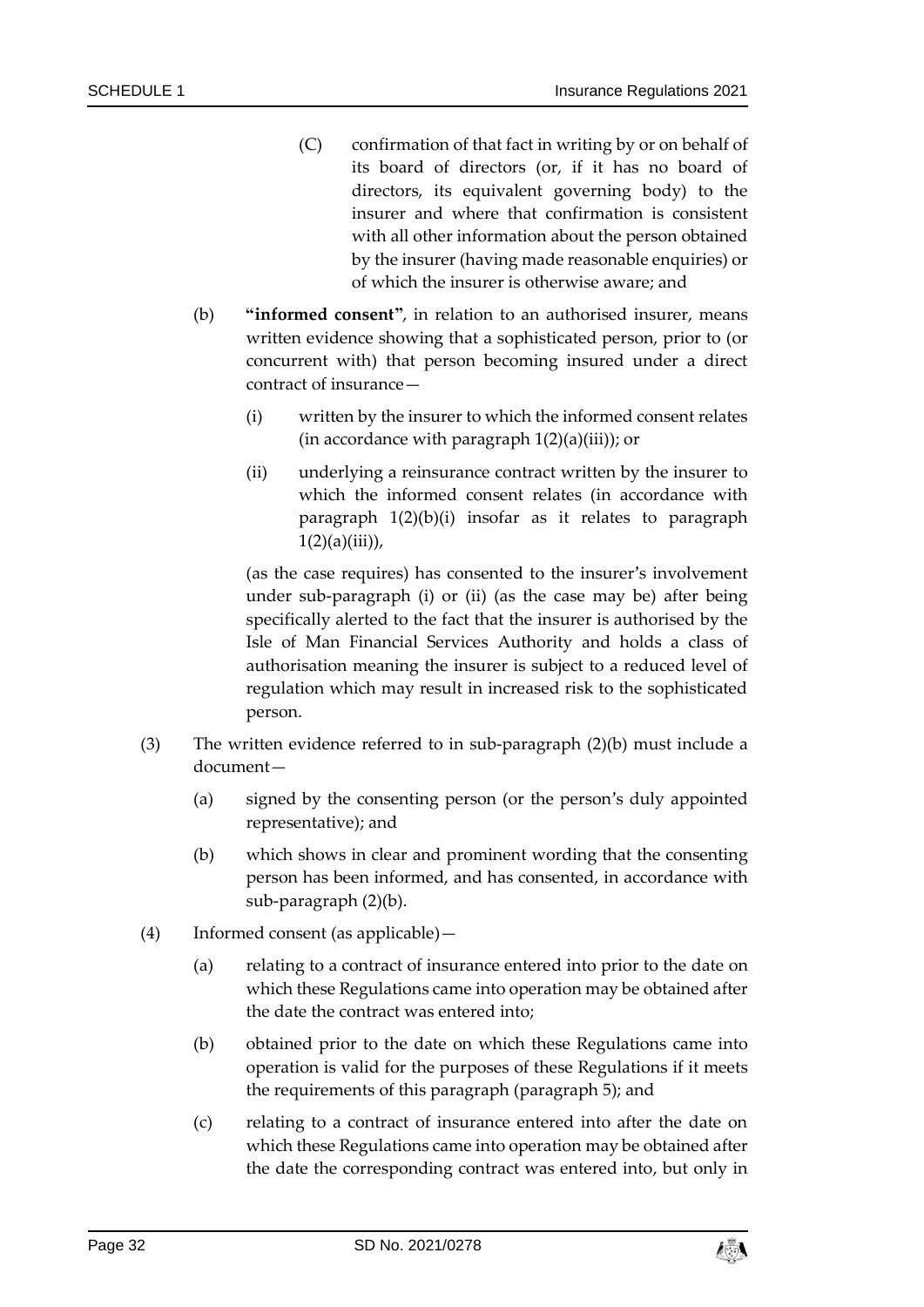exceptional circumstances and with the prior written approval of the Authority.

- <span id="page-32-1"></span>(5) Where a person that has provided informed consent withdraws that consent after the contract to which it relates has been entered into, the consent, for the purposes of these Regulations, shall be deemed to remain in force for the duration of the contract.
- <span id="page-32-2"></span>(6) A class 12 insurer must establish and maintain a log of any potential claimants included in its contracts on the basis of informed consent in order to facilitate preparation of the information referred to in subparagraph [\(7\)\(a\).](#page-32-0)
- <span id="page-32-0"></span>(7) The Authority may—
	- (a) require a class 12 insurer to report to the Authority on the proportion of its business which has been written on the basis of informed consent; and
	- (b) impose requirements on the insurer where—
		- (i) the Authority considers that its business on the basis of informed consent represents a significant portion of its total business;
		- (ii) such reports are not provided to the Authority as required; or
		- (iii) a log is not kept in accordance with sub-paragrap[h \(6\).](#page-32-2)

## **6 De minimis**

- (1) Without limiting sub-paragraphs [\(2\)](#page-33-0) to [\(4\),](#page-33-1) in order for any business of an authorised insurer to qualify as class 12 under the de minimis rule, that business must only include—
	- (a) a person insured under a direct contract of insurance—
		- (i) written by the insurer; or
		- (ii) underlying a reinsurance contract written by the insurer,

(as applicable) where that person (at the time the contract is entered into)—

- (A) alone has 10% or more, but less than, a relevant
	- i. majority; or
	- ii. 45% or more,

relationship required to be a related party of the insurer in accordance with paragraph [2;](#page-27-0)

(B) has a business relationship (other than insurance) with a related party (other than an individual) of the insurer and the insurance involved is incidental to,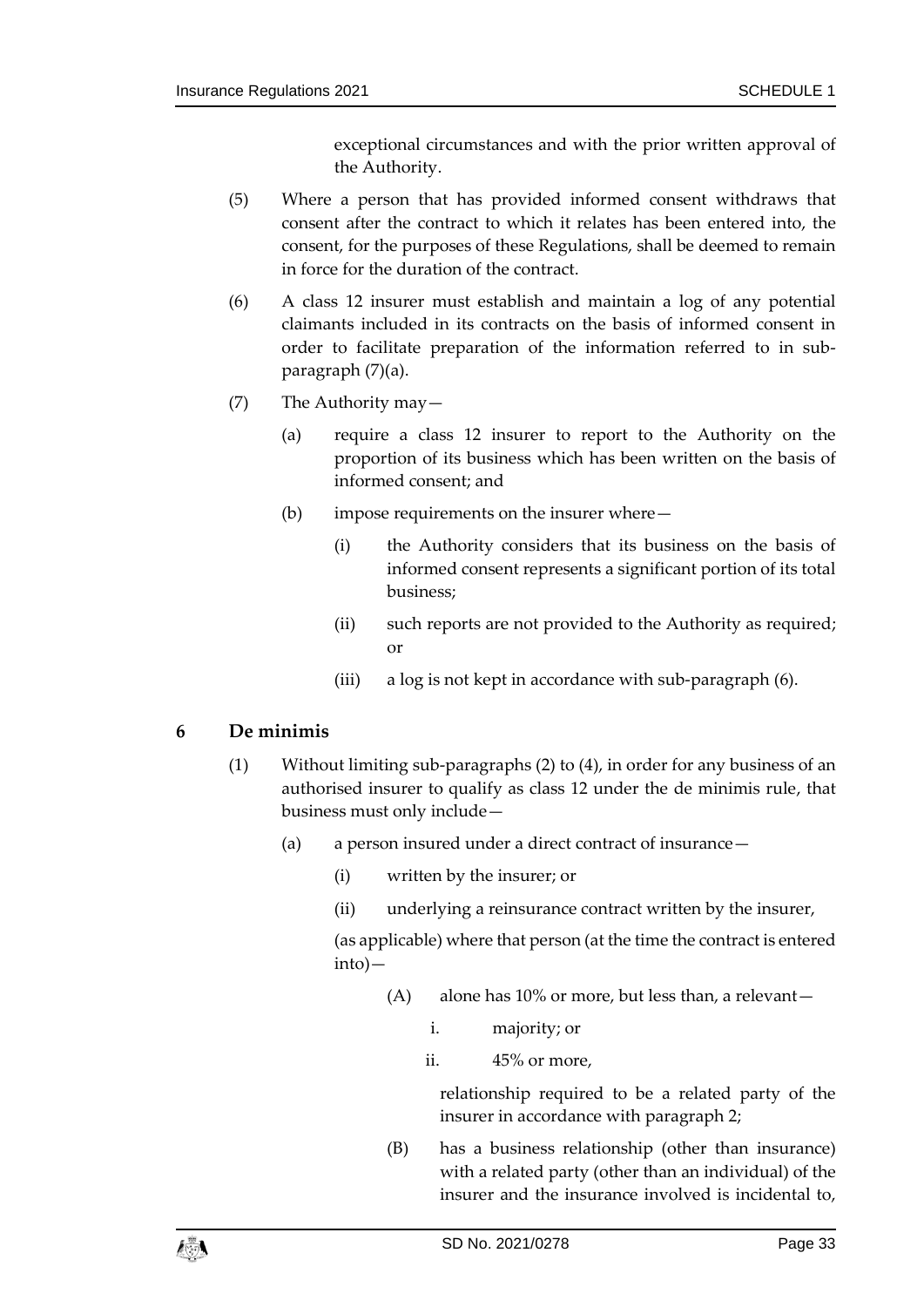including being only a minor part of, that relationship; or

- (C) meets such other circumstances as the Authority may specify; and
- (b) direct contracts of insurance—
	- (i) written by the insurer; or
	- (ii) underlying a reinsurance contract written by the insurer,

(as applicable) that are business-to-business (de minimis must not include, for example, any such contracts that insure retail customers).

- <span id="page-33-0"></span>(2) In paragraph  $1(1)(b)$ , and subject to sub-paragraphs [\(3\)](#page-33-2) and [\(4\),](#page-33-1) more than 1% is reached by an authorised insurer if, working from the date on which it intends to enter into any contract of insurance, the insurer's total written premiums corresponding to all of the non-class 12 insurance business it has written in the last 12 months represent more than 1% of its total written premiums corresponding to all of the insurance business it has written in the last 12 months and, for the purposes of such calculation, written premiums must be measured gross of reinsurance and corresponding reinsurance commission and net of other commission.
- <span id="page-33-2"></span>(3) The premiums referred to in sub-paragraph [\(2\)](#page-33-0) must be calculated in accordance with the recognition and valuation of premiums in the—
	- (a) Insurance (Long-Term Business Valuation and Solvency) Regulations 2021; or
	- (b) Insurance (Non Long-Term Business Valuation and Solvency) Regulations 2021,

as applicable.

- <span id="page-33-1"></span>(4) A class 12 insurer must not enter into a contract of insurance which includes any non-class 12 insurance business if to do so would cause it to exceed, or continue to exceed, the 1% de minimis rule threshold, as referred to in sub-paragraph [\(2\),](#page-33-0) as it would be if calculated immediately after entering into the contract and treating the contract's premium as written.
- <span id="page-33-3"></span>(5) A class 12 insurer must—
	- (a) keep a record of its de minimis calculations, as referred to in subparagraphs [\(2\)](#page-33-0) and [\(4\);](#page-33-1) and
	- (b) unless the Authority agrees otherwise in writing for transitional purposes, establish and maintain a log of any potential claimants included in its contracts under the de minimis rule in order to facilitate preparation of the information referred to in subparagraph [\(6\)\(a\).](#page-34-0)
- (6) The Authority may—

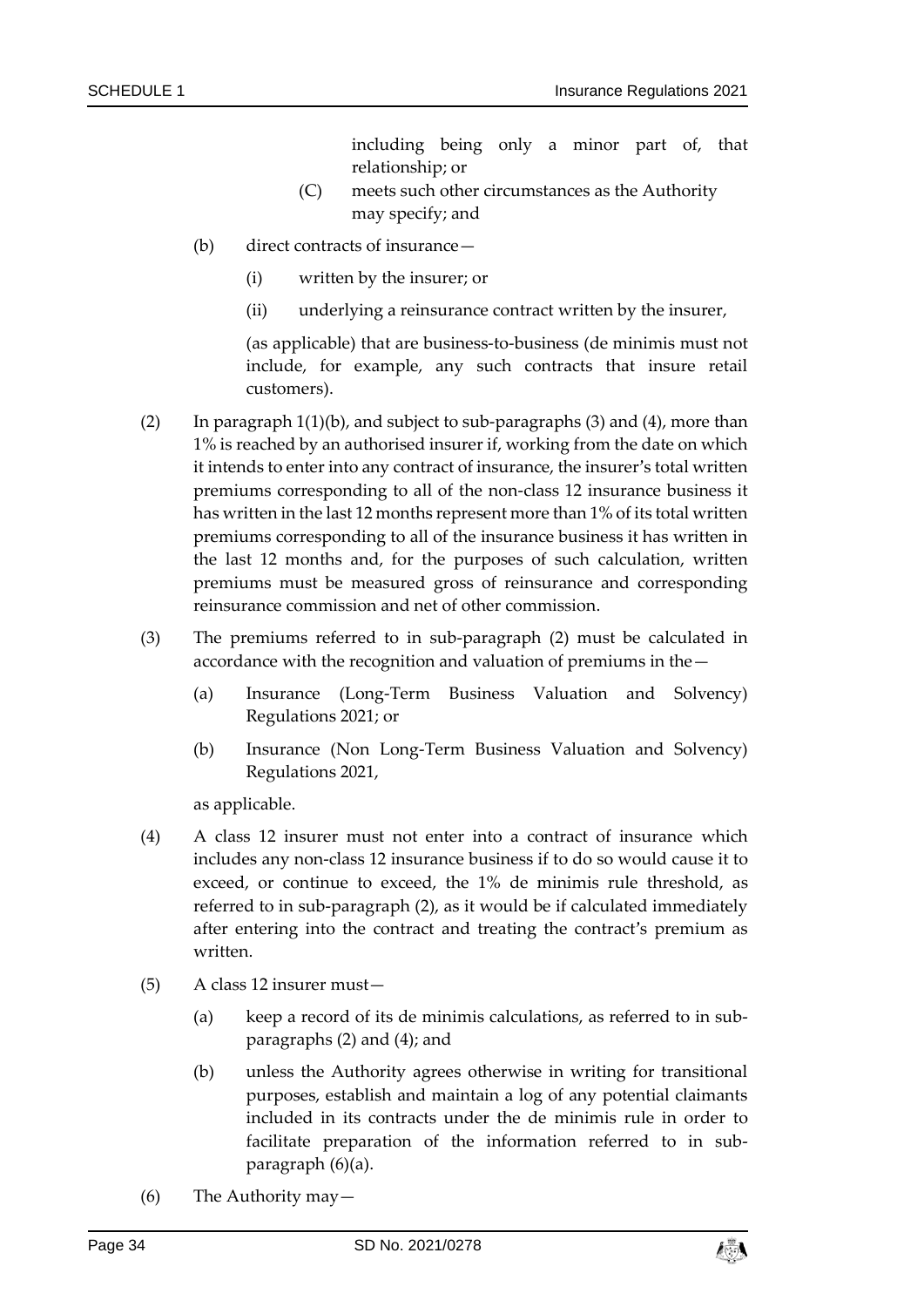- <span id="page-34-0"></span>(a) require a class 12 insurer to report to the Authority on the level of its reported but unsettled claims provisions which are in respect of claimants included in its contracts under the de minimis rule; and
- (b) impose requirements on the insurer where—
	- (i) the Authority considers that such provisions represent a significant portion of its total reported but unsettled claims provisions;
	- (ii) such reports are not provided to the Authority as required; or
	- (iii) a log or records are not kept in accordance with subparagraph [\(5\).](#page-33-3)

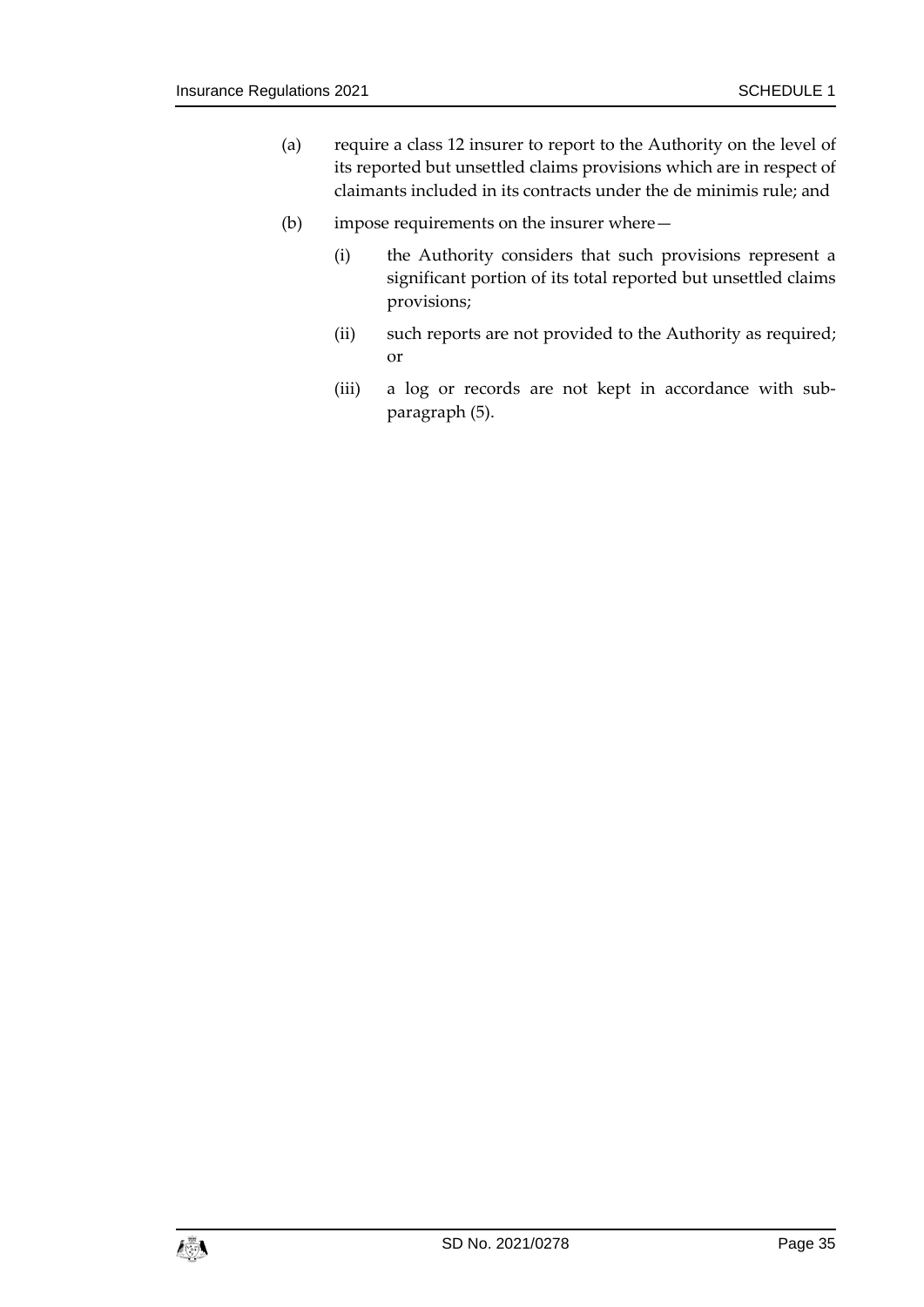#### [Regulation [10\(1\)\]](#page-10-3)

#### REGISTER OF AUTHORISED INSURERS

<span id="page-35-1"></span><span id="page-35-0"></span>The register of current authorised insurers required to be kept under section 48 of the Act must contain the following particulars of each authorised insurer—

- (a) the name of the authorised insurer and any business names it uses;
- (b) the address of its registered office;
- (c) its principal place of business in the Island (if different from the address of its registered office);
- (d) the categories and classes of insurance business carried on for which it is, or was, authorised;
- (e) in relation to each class of insurance business for which it is, or was, authorised—
	- (i) the date when the authorisation was granted; and
	- (ii) if it is no longer authorised in respect of any class of insurance business, for each such class, the date when it ceased to be so authorised;
- (f) any conditions to which its authorisation is subject;
- (g) the name of its registered insurance manager (if appointed);
- (h) if its authorisation has been withdrawn in respect of new business, that fact; and
- (i) its authorisation number.

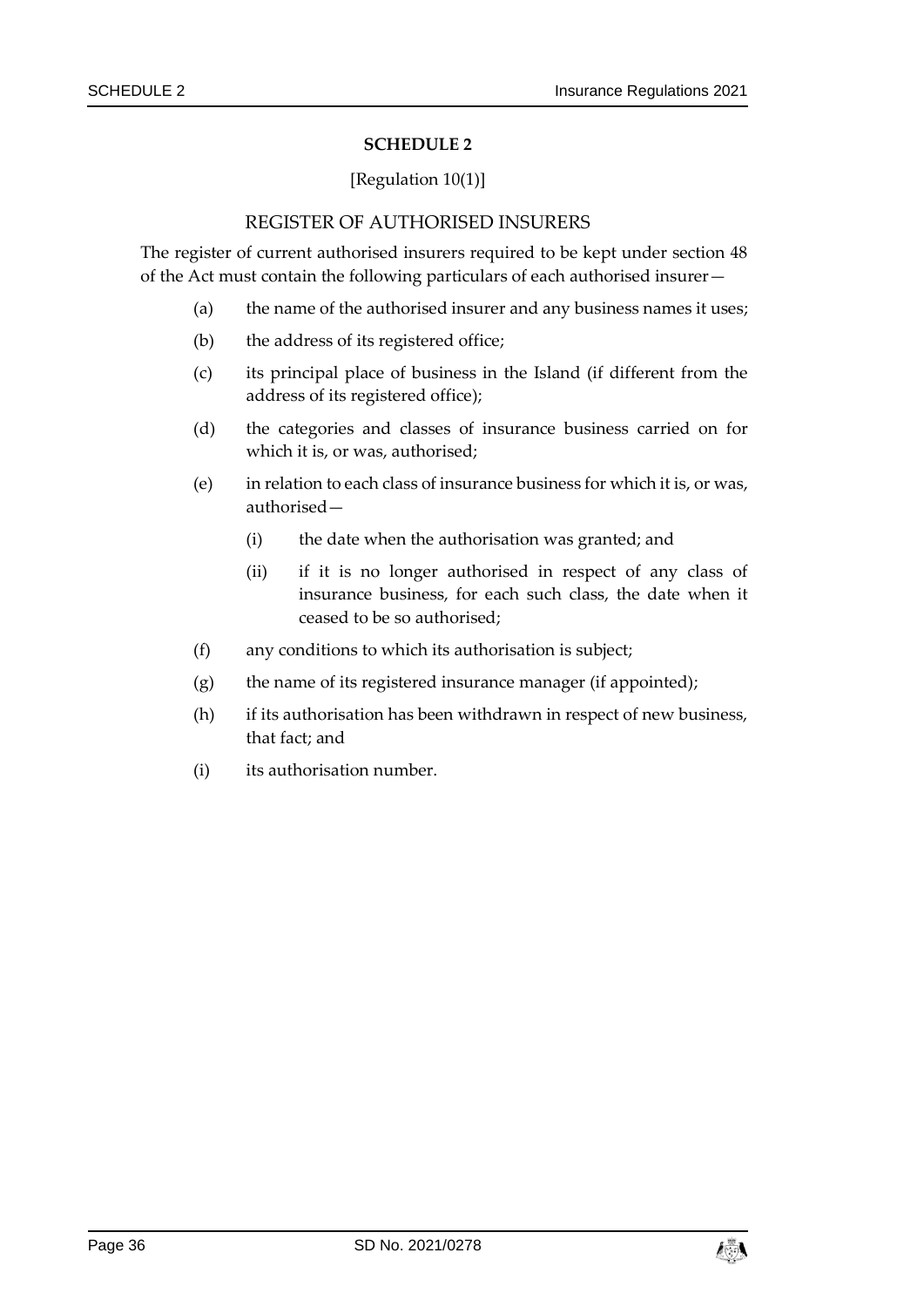#### [Regulation [10\(2\)\]](#page-10-4)

## REGISTER OF PERMIT HOLDERS

<span id="page-36-1"></span><span id="page-36-0"></span>The register of current permit holders required to be kept under section 48 of the Act must contain the following particulars of each permit holder—

- (a) the name of the permit holder and any other business names it uses that are relevant to its permit;
- (b) the address of its registered office;
- (c) its principal place of business in the Island;
- (d) its country or territory of incorporation;
- (e) the classes of insurance business carried on for which its permit is, or was, granted;
- (f) in relation to each class of insurance business for which its permit is, or was, granted—
	- (i) the date when the permit was granted; and
	- (ii) if it no longer holds a permit in respect of any class of insurance business, for each such class, the date when it ceased to hold such permit;
- (g) any conditions to which its permit is subject;
- (h) the name of its registered insurance manager (if appointed);
- (i) if its permit has been withdrawn in respect of new business, that fact; and
- (j) its permit number.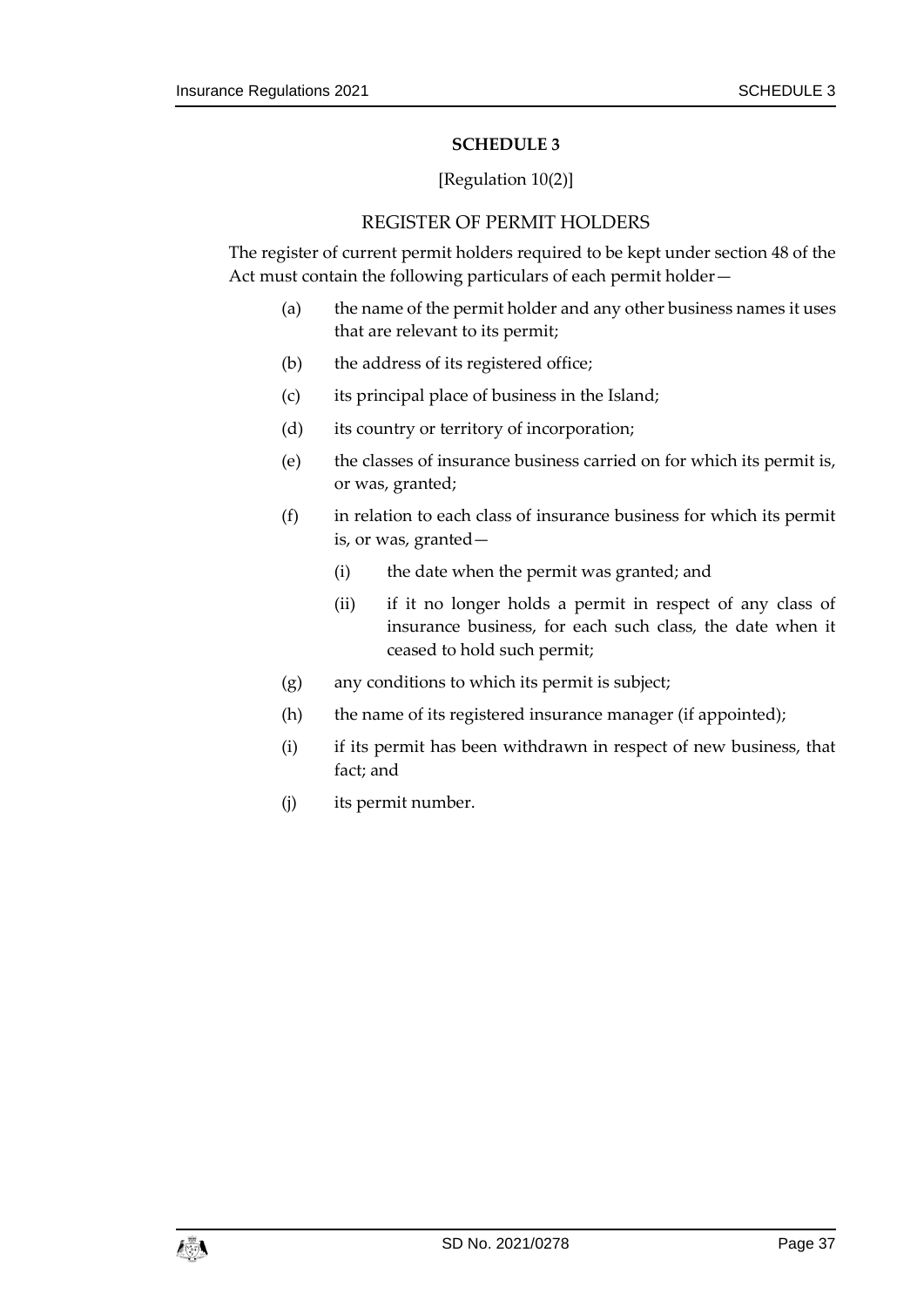#### [Regulation [10\(3\)\]](#page-10-5)

#### REGISTER OF INSURANCE MANAGERS

<span id="page-37-1"></span><span id="page-37-0"></span>The register of current registered insurance managers required to be kept under section 48 of the Act must contain the following particulars of each registered insurance manager—

- (a) the name of the registered insurance manager and any business names it uses;
- (b) the address of its registered office;
- (c) its principal place of business in the Island (if different from the address of its registered office);
- (d) the name of each authorised insurer it manages in or from the Island;
- (e) the name and country or territory of incorporation of each insurer not authorised in the Island but managed by the registered insurance manager in or from the Island;
- (f) the date of its registration;
- (g) any conditions to which its registration is subject; and
- (h) its registration number.

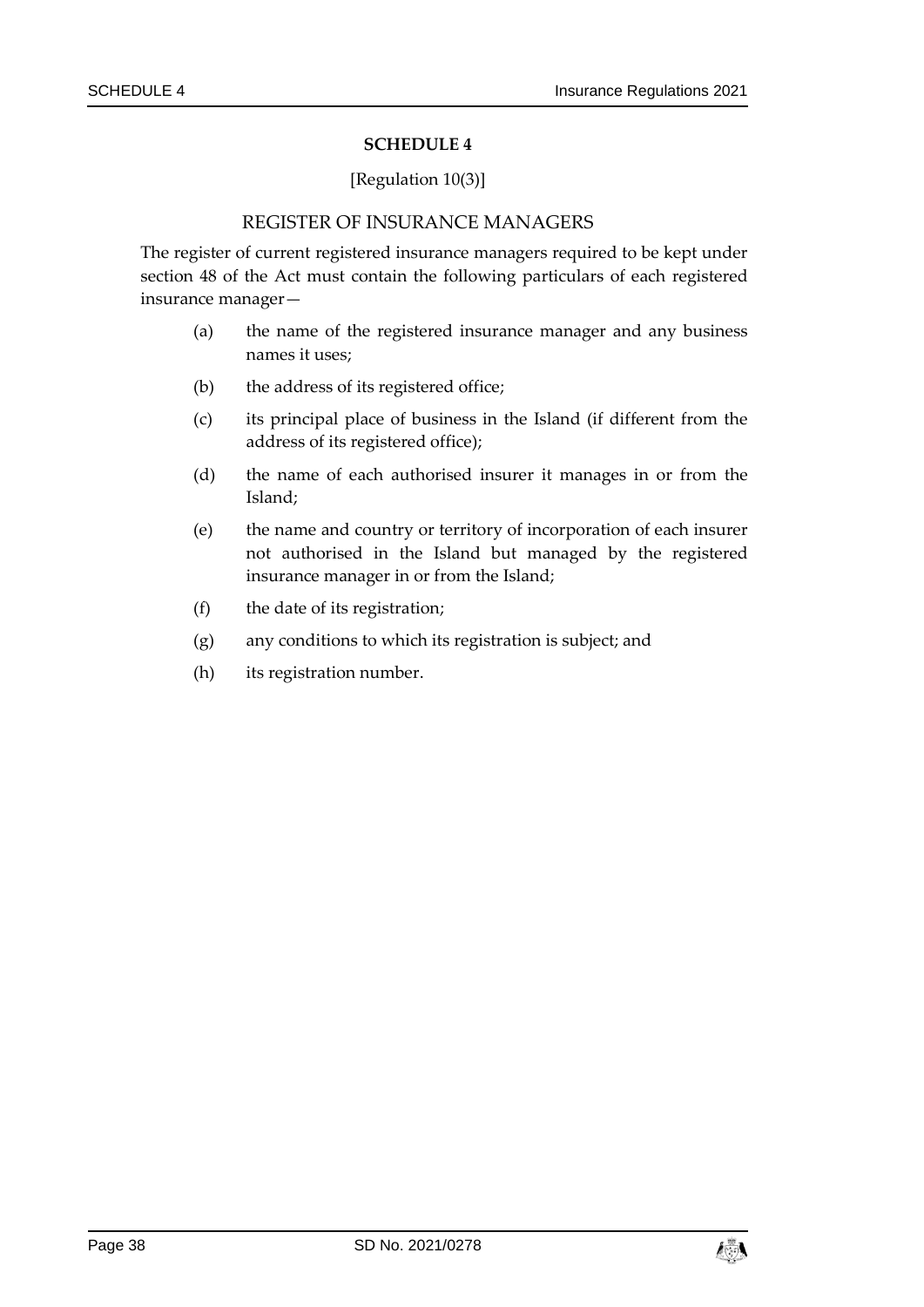## [Regulation [4\(3\)\]](#page-6-2)

## <span id="page-38-1"></span><span id="page-38-0"></span>**MATTERS RELATING TO INSURERS THAT ARE PROTECTED CELL COMPANIES**

## <span id="page-38-3"></span>**1 Application of the Act, these Regulations, other specified regulations and this Schedule**

- (1) The Act, these Regulations and the regulations referred to in regulation [15\(1\)\(b\)](#page-13-7) apply to an authorised PCC in accordance with the modifications specified in this Schedule.
- <span id="page-38-4"></span>(2) Where the Act, these Regulations and the regulations referred to in regulation [15\(1\)\(b\)](#page-13-7) (or any combination thereof) are applicable to a permit holder, they shall apply, in accordance with the modifications specified in this Schedule and with any other necessary modifications as may be specified in writing by the Authority, to a PCC equivalent that is a permit holder as they apply to an authorised PCC.

## <span id="page-38-2"></span>**2 Interpretation**

In this Schedule—

- **"cell"**, in relation to a PCC, has the meaning given in the PCC legislation and, in relation to a PCC equivalent, means the equivalent of a cell of a PCC in accordance with these Regulations;
- **"contract"**, in relation to a contract of insurance of a PCC, as the case requires, includes arrangements (and the same applies in relation to a contract of insurance of a PCC equivalent);
- **"core"**, in relation to a PCC, is its non-cellular part in accordance with the PCC legislation and, in relation to a PCC equivalent, means the equivalent of the core of a PCC in accordance with these Regulations;
- **"direct core holding company"** has the meaning given in sub-paragraph (c)(i) of the insertion under paragraph [4\(2\);](#page-40-0)
- **"non-cellular",** in relation to a PCC, has the meaning given in the PCC legislation and reference to non-cellular insurance business and non-cellular shares of the PCC means the insurance business or shares of the PCC (as the case may be) that are not attributable to (or, in the case of shares, not issued in respect of) any cell of the PCC (and, in relation to a PCC equivalent, means the equivalent of "non-cellular" in relation to a PCC in accordance with these Regulations);
- **"PCC"** is an abbreviation of "protected cell company" and has the meaning given in the PCC legislation;

**"PCC equivalent"** means a person which—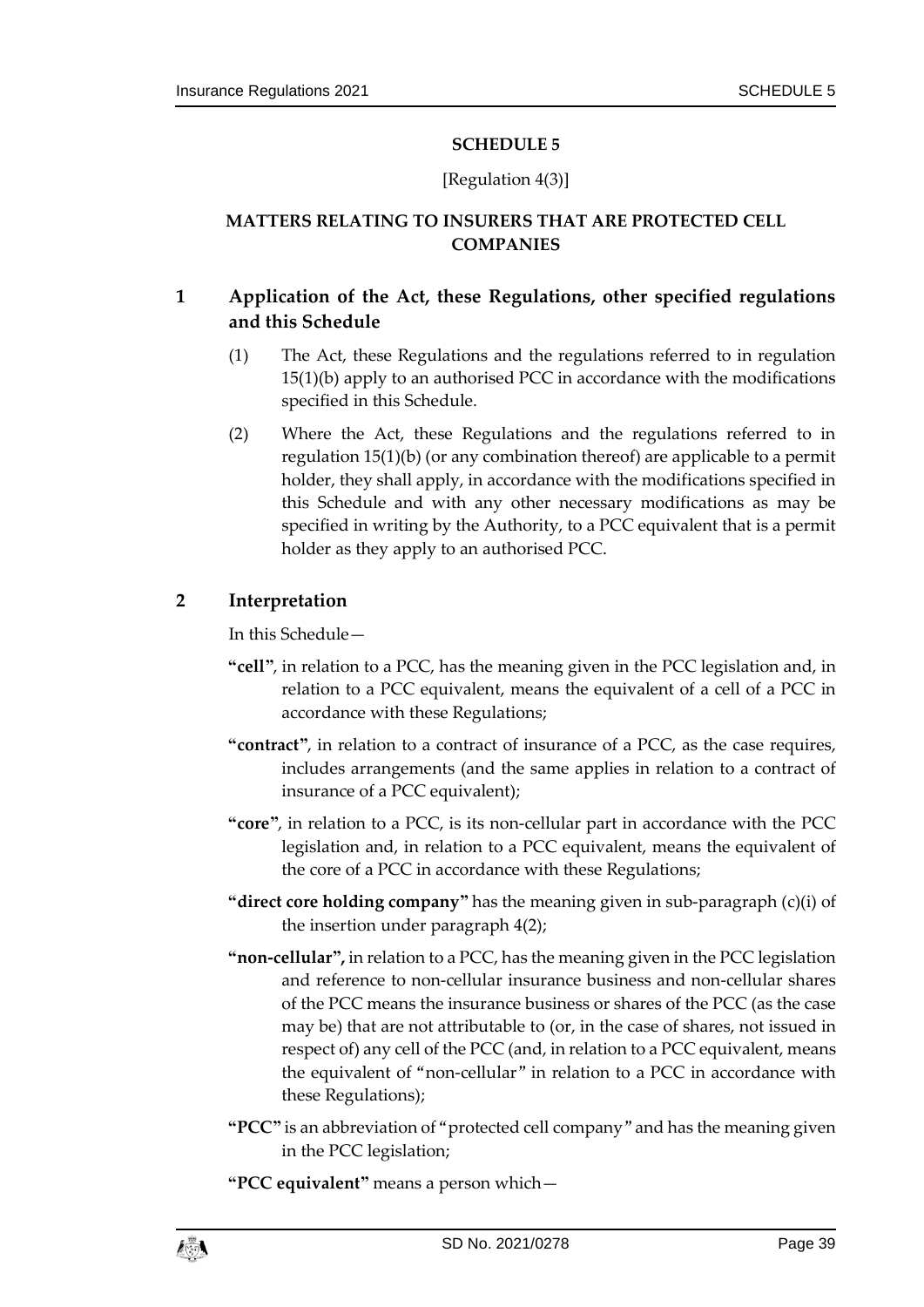- (a) is incorporated in a jurisdiction other than the Island; and
- (b) is the equivalent of a PCC in accordance with these Regulations;
- **"PCC legislation"** means the—
	- (a) Protected Cell Companies Act 2004, or
	- (b) Companies Act 2006,

as applicable;

- "**secondary liability**", in relation to a PCC, refers to where the PCC's core may become liable for the liabilities of one or more of the PCC's cells in accordance with section—
	- (a) 17 of the Protected Cell Companies Act 2004; or
	- (b) 122 of the Companies Act 2006,

(as applicable) and, in relation to a PCC equivalent, means any equivalent of secondary liability as may have effect in respect of a PCC in accordance with these Regulations which has effect in respect of the PCC equivalent; and

**"supporting core"** has the meaning given in paragraphs [3\(5\)](#page-40-1) and [\(6\).](#page-40-2)

#### <span id="page-39-4"></span><span id="page-39-3"></span>**3 Authorisation**

- <span id="page-39-1"></span>(1) Subject to sub-paragraphs [\(2\)](#page-39-0) to [\(7\),](#page-40-3) the authorisation of a PCC is limited to allow the PCC to carry on—
	- (a) by way of its core: only non-cellular insurance business (including all activities in connection with or for the purpose of that business) of a class specified by the Authority as being applicable to the core; or
	- (b) by way of a particular cell of the PCC: only insurance business that is attributable to that cell (including all activities in connection with or for the purpose of that business) which is of a class specified by the Authority as being applicable to that cell.
- <span id="page-39-2"></span><span id="page-39-0"></span>(2) In relation to an authorised PCC—
	- (a) its core must be authorised in accordance with sub-paragraph  $(1)(a)$ ; and
	- (b) each of its cells must be authorised in accordance with subparagraph (1[\)\(b\).](#page-39-2)
- (3) Sub-paragraphs [\(1\)](#page-39-3) and [\(2\)](#page-39-0) do not limit the operation of any secondary liability in respect of the PCC.
- (4) The core of a PCC authorised under sub-paragraph (1[\)\(a\)](#page-39-1) is not restricted (including by way of section 16 of the Act) from managing the insurance business of any of the PCC's cells in accordance with their respective authorisations under sub-paragraph (1[\)\(b\).](#page-39-2)

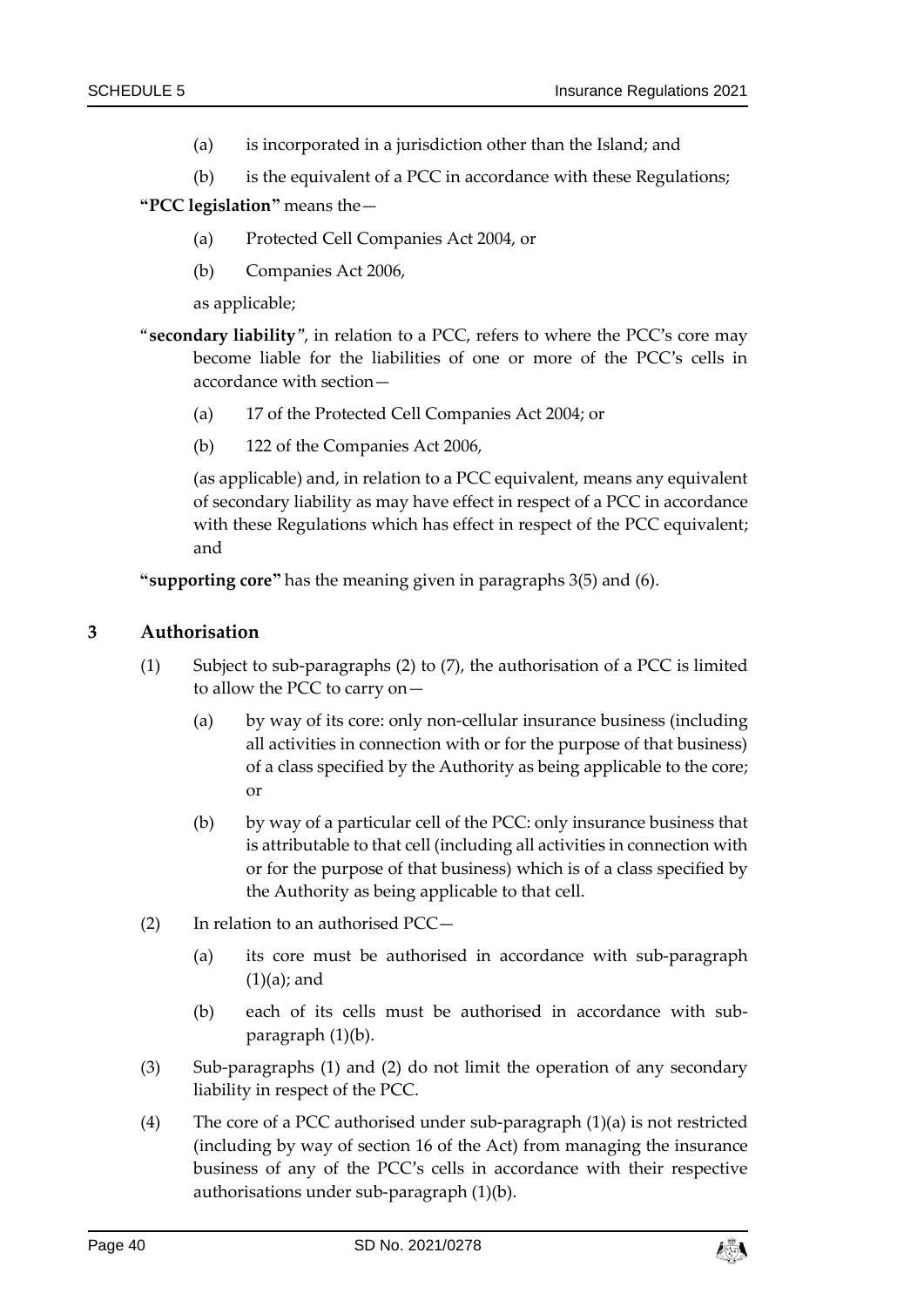- <span id="page-40-1"></span>(5) Where the core of a PCC meets the requirements of sub-paragraph [\(6\),](#page-40-2) the Authority may authorise the core under sub-paragraph (1[\)\(a\)](#page-39-1) as a class 12 "supporting core".
- <span id="page-40-2"></span>(6) A supporting core of an authorised PCC, as referred to in sub-paragraph [\(5\),](#page-40-1) is limited to being a central management resource of the PCC and must not carry on any non-cellular insurance business.
- <span id="page-40-3"></span>(7) Sub-paragraphs [\(1\),](#page-39-3) [\(2\)](#page-39-0) and [\(6\)](#page-40-2) have effect as conditions of authorisation under section 8 or 9 of the Act (as the case requires).
- <span id="page-40-4"></span>**4 Class 12** 
	- (1) Where a class 12 authorisation has been granted to the core or a cell of a PCC in accordance with paragraph [3](#page-39-4) (as the case may be), paragraph [1\(1\)](#page-24-10) of Schedule 1—
		- (a) shall apply only to the business of the core or that cell (as the case may be); and
		- (b) shall not apply to the PCC overall (unless the PCC has no cells and its core is authorised as class 12).
	- (2) Subject to sub-paragrap[h \(3\),](#page-41-0) after paragrap[h 2\(1\)\(b\)](#page-27-1) of Schedule 1 insert—

<span id="page-40-0"></span> **where the insurer is the core of a PCC authorised in respect of** class 12 in accordance with paragraph 3 of Schedule 5—

- (i) a holding company of the PCC provided that, if qualifying as such by way of voting rights, the required majority or 45% (as applicable) of voting rights are all voting rights attributed to the issued non-cellular shares of the PCC (a "direct core holding company");
- (ii) a holding company or subsidiary of—
	- (A) a direct core holding company; or
	- (B) a person in accordance with sub-paragraph (iii),

and any subsidiary of that holding company;

- (iii) a shareholder of—
	- (A) the issued non-cellular shares of the PCC;
	- (B) a direct core holding company; or
	- (C) a holding company of a direct core holding company,

and, pursuant to an agreement with other such shareholders, controls a majority of the voting rights of the PCC attributed to the issued non-cellular shares of the PCC, that direct core holding company or that holding company respectively;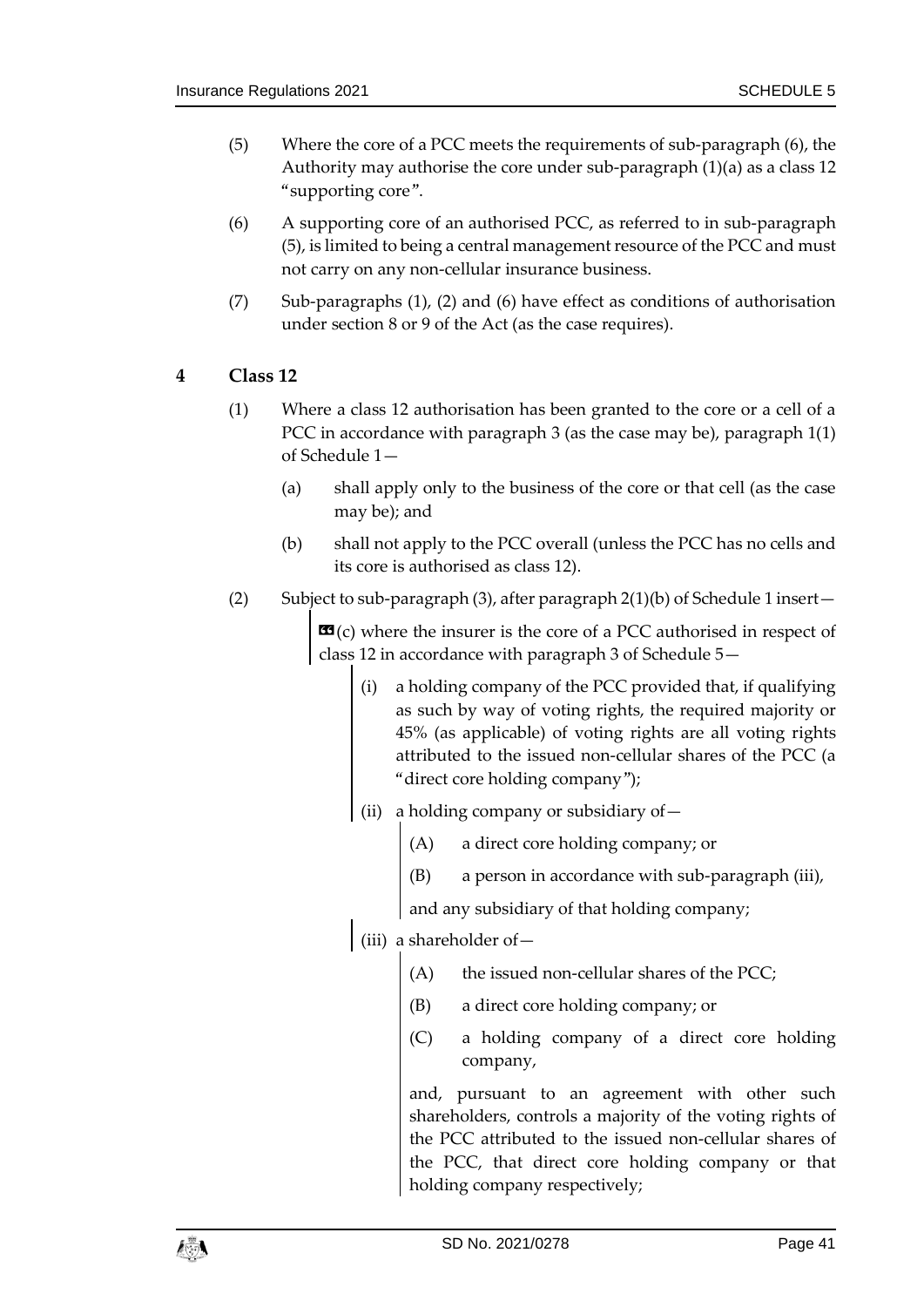- (iv) a subsidiary of the PCC that is not attributable to any cell of the PCC; and
- (v) a person in respect of which 45% or more of its beneficial ownership is the same as 45% or more of the beneficial ownership of—
	- (A) the issued non-cellular shares of the PCC; or
	- (B) a shareholder in accordance with sub-paragraph (iii); or
- (d) where the insurer is a cell of a PCC authorised in respect of class 12 in accordance with paragraph 3 of Schedule 5—
	- (i) a person that—
		- (A) holds a majority of the shares of the PCC issued in respect of the cell; or
		- (B) by way of a contractual agreement with the PCC, has a beneficial interest in a majority of the profits of the cell;
	- (ii) a holding company or subsidiary of  $-$ 
		- (A) a person in accordance with sub-paragraph (i); or
		- (B) a person in accordance with sub-paragraph (iii),

and any subsidiary of that holding company;

- (iii) is a shareholder of  $-$ 
	- (A) a person in accordance with sub-paragraph (i); or
	- (B) a holding company of a person in accordance with sub-paragraph (i),

and, pursuant to an agreement with other such shareholders, controls a majority of the voting rights of that person or that holding company respectively,

- (iv) a subsidiary of the PCC that is attributable to the cell; and
- (v) a person in respect of which 45% or more of its beneficial ownership is the same as 45% or more of the beneficial ownership of
	- the shares of the PCC issued in respect of the cell; or
	- a shareholder in accordance with sub-paragraph  $(iii)$ .
- <span id="page-41-0"></span>(3) Where an authorised PCC does not have a direct core holding company, or where the Authority otherwise considers it appropriate to do so, the Authority may modify sub-paragraph (c) or (d) of the insertion under sub-

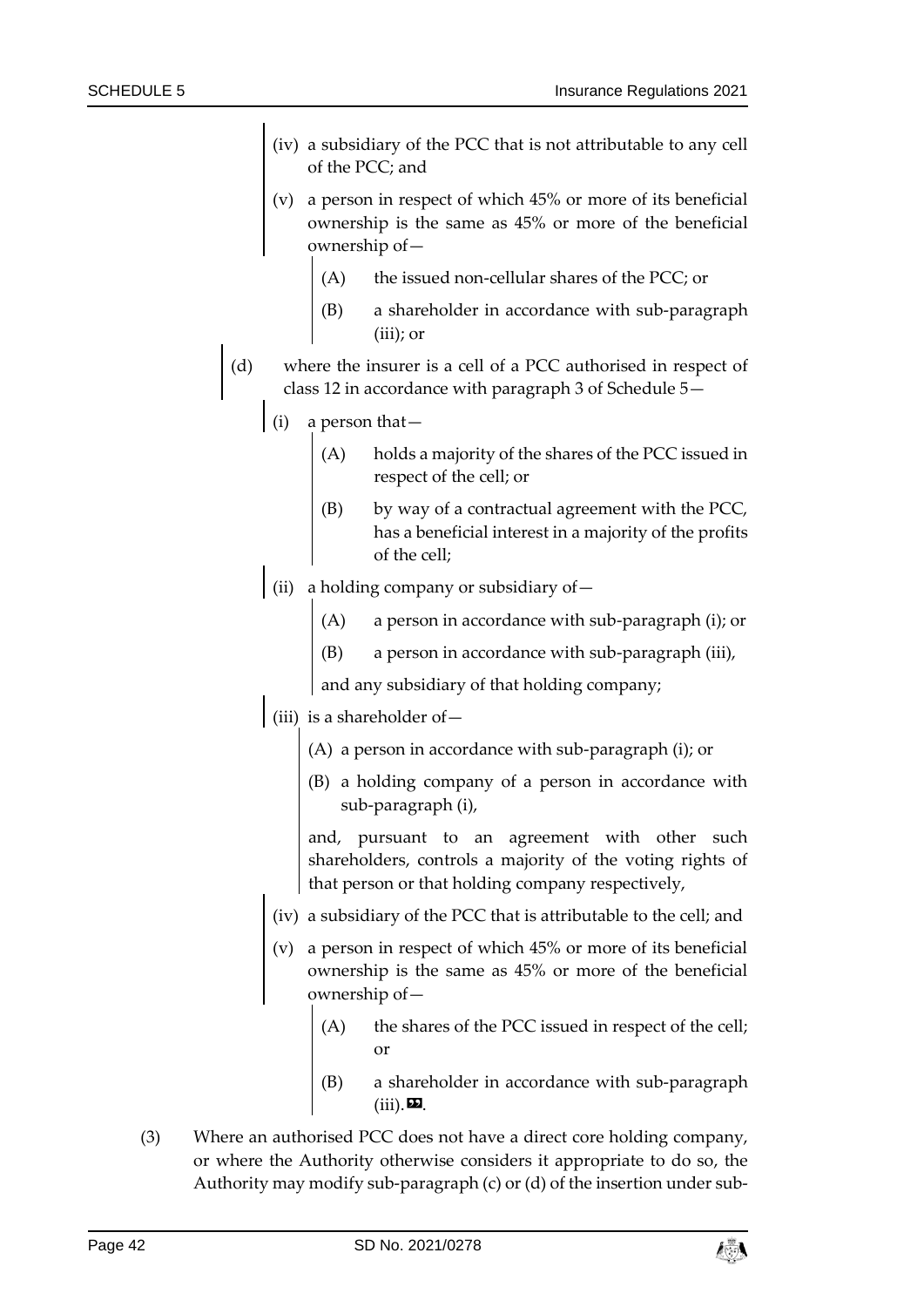paragraph [\(2\)](#page-40-0) as appropriate to the circumstances of the PCC (such as by modifying the approach used in respect of a cell and applying it to its core, or by modifying the approach used in respect of a mutual and applying it to the PCC).

## <span id="page-42-0"></span>**5 Reporting requirements**

(1) In relation to an authorised PCC, for regulations [17\(5\)](#page-16-2) an[d 17\(6\)](#page-17-2) substitute the following:

> $\mathbf{G}(5)$  Pursuant to paragraphs (1)(a) and (4), an annual return of an authorised PCC, in respect of the PCC and corresponding to the reporting period (ordinarily the financial year) of its accompanying audited accounts, must include the following—

- (a) separately for its core and each of its cells in accordance with the core or cell's authorisation under paragraph 3 of Schedule 5—
	- (i) a completed return containing for the core or cell (as applicable)—
		- (A) information in respect of its regulatory economic balance sheet and SCR and MCR results;
		- (B) other supplementary information about its business; and
		- (C) general information and statistical data (as may be specified by the Authority in respect of a core or cell, as applicable);
	- (ii) where the core or cell (as the case may be) is authorised in respect of long-term business, a copy of its actuarial report as required by regulation 7 of the Insurance (Long-Term Business Valuation and Solvency) Regulations 2021 in respect of the core or cell's business (as applicable);
	- (iii) where the core or cell (as the case may be) is authorised in respect of non long-term business, a copy of its board report as required by regulation 8 of the Insurance (Non Long-Term Business Valuation and Solvency) Regulations 2021 in respect of the core or cell's business (as applicable); and
	- (iv) in respect of a class 12 core (other than a supporting core) or a class 12 cell (as the case may be), the reports in relation to informed consent and de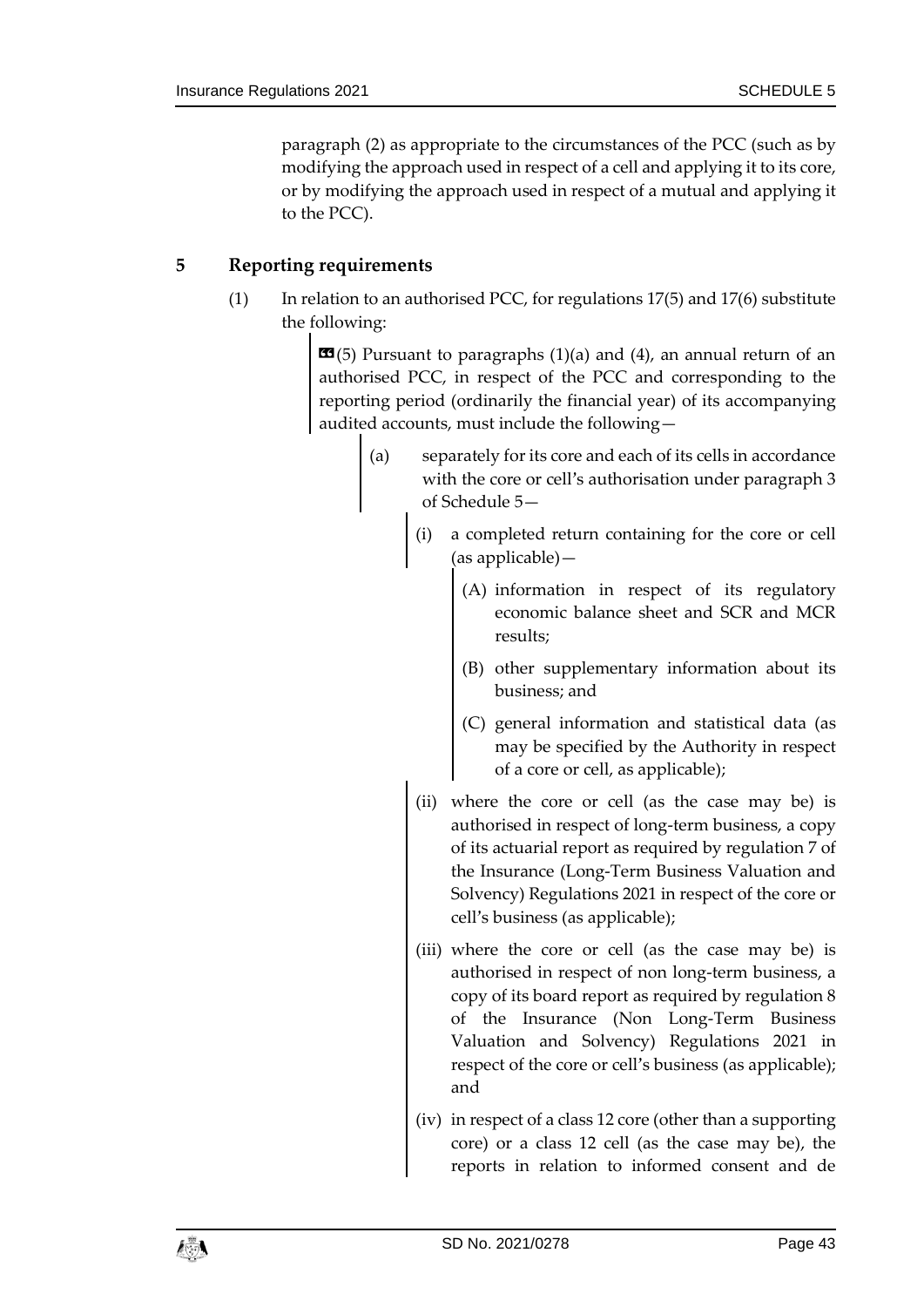minimis as referred to in paragraphs 5(7)(a) and 6(6)(a) of Schedule 1 (as applicable); and

- (b) for the PCC as a whole  $-$ 
	- (i) a "Directors' Certificate", including confirmations and certifications in respect of the PCC (and, where separately required, in respect of its core, a cell or cells, as applicable) and its regulatory returns as referred to in sub-paragraph (a)(i), which must be signed by two of the PCC's directors, at least one of whom must be resident in the Island;
	- (ii) an "Auditor's Report", including the auditor's opinion in respect of certain information submitted by the PCC as referred to in sub-paragraphs  $(a)(i)(A)$  and  $(b)(i)$ , which must be signed by the PCC's auditor;
	- (iii) the Directors' Certificate on Corporate Governance as required by paragraph 8 of the CGC (for any material matters required to be disclosed, if not already made clear in the certificate, the PCC must specify in each instance whether the matter relates to the PCC as a whole, or is restricted to its core or one or more of its cells (identifying each such cell) or, if a combination of these, that combination);
	- (iv) the information in respect of governance communication as required by paragraph 58(1) of the CGC (for any material matters included in the communication, if not already made clear in the communication, the PCC must specify in each instance whether the matter relates to the PCC as a whole, or is restricted to its core or one or more of its cells (identifying each such cell) or, if a combination of these, that combination);
	- (v) a PCC summary, including information in respect of secondary liability; and
	- (vi) general information and statistical data (as may be specified by the Authority in respect of a PCC as a whole).

(6) Pursuant to paragraphs  $(1)(b)$  and  $(c)$  and paragraph  $(4)$ , a quarterly or bi-annual return of an authorised PCC (as applicable) must include the following for the relevant reporting period—

(a) where the core or a cell (as the case may be) of the PCC is authorised under paragraph 3 of Schedule 5 in respect

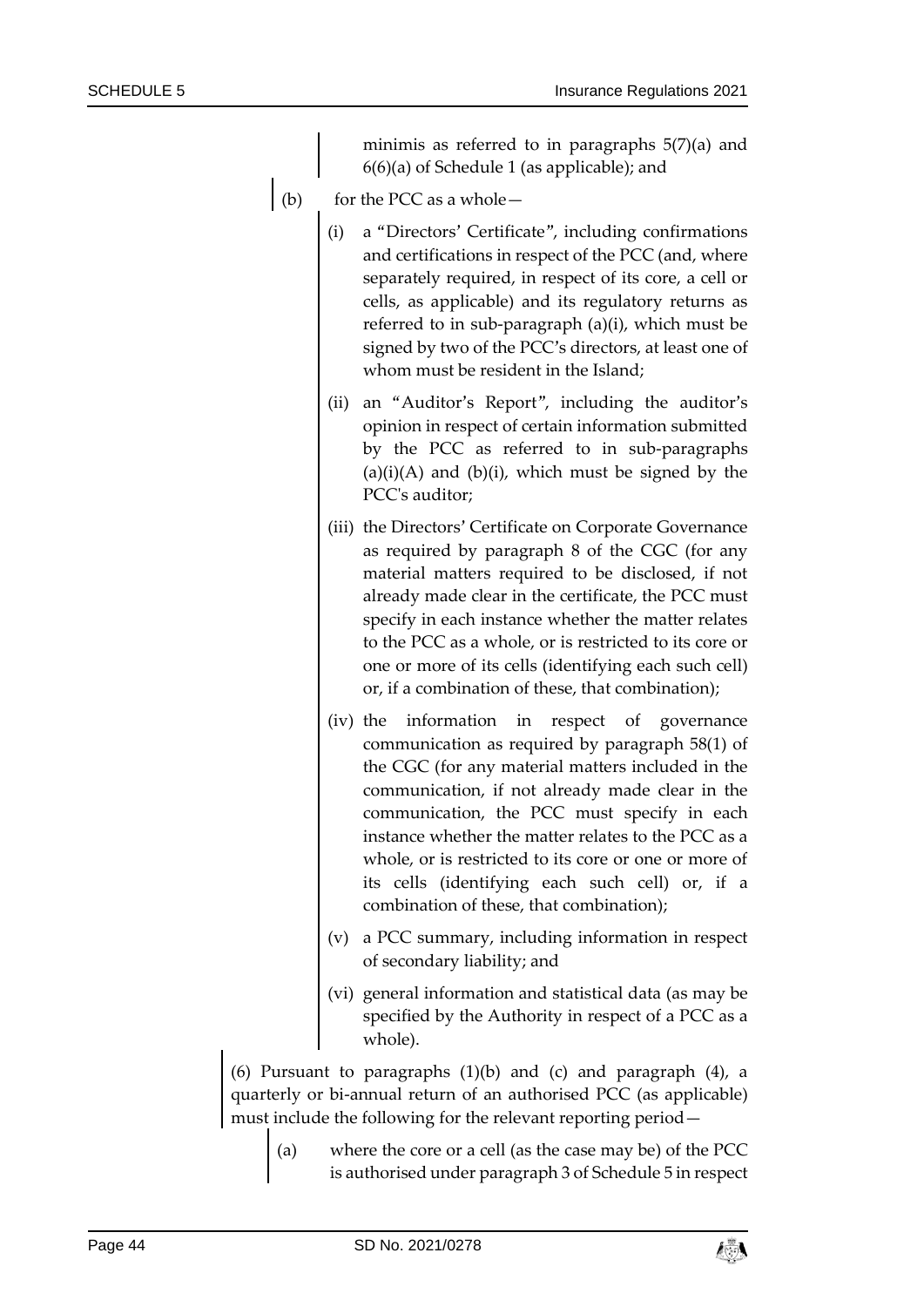of long-term business, separately for the core and each such cell (as applicable)—

- the information required in paragraph  $(5)(a)(i)(A);$ and
- (ii) a subset of the information required in paragraph  $(5)(a)(i)(B)$ , as specified by the Authority; and
- (b) where the core or a cell (as the case may be) of the PCC is authorised under paragraph 3 of Schedule 5 in respect of non long-term business, separately for the core and each such cell (as applicable)
	- the information required in paragraph  $(5)(a)(i)(A);$ and
	- (ii) subject to paragraph (7), a copy of its management accounts and any other information that the Authority may require to supplement those accounts.

(7) In paragraph  $(6)(b)(ii)$ , the quarterly or bi-annual returns of an authorised PCC (as applicable) may, unless the Authority requires otherwise, be provided in the form of—

- (a) separate management accounts for each of its cells and its core; or
- combined management accounts, provided that the financial information of—
	- (i) each cell included; and
	- (ii) the core, where included,

are clearly identified and separately shown in columnar format and any accompanying information, such as analysis, notes and commentaries, clearly state the cell or core to which they relate and, where appropriate, analyse the information between each such cell and core (as applicable).  $\mathbf{E}$ .

## <span id="page-44-0"></span>**6 Dormant authorised insurer**

In relation to an authorised PCC—

- (1) the core of the PCC is eligible to be a dormant authorised insurer under regulation [18\(2\)](#page-17-1) if—
	- (a) the insurance business in respect of which it is authorised under paragraph [3](#page-39-4) meets the requirements of regulation [18\(2\);](#page-17-1) and
	- (b) all of the cells of the PCC are dormant authorised insurers; and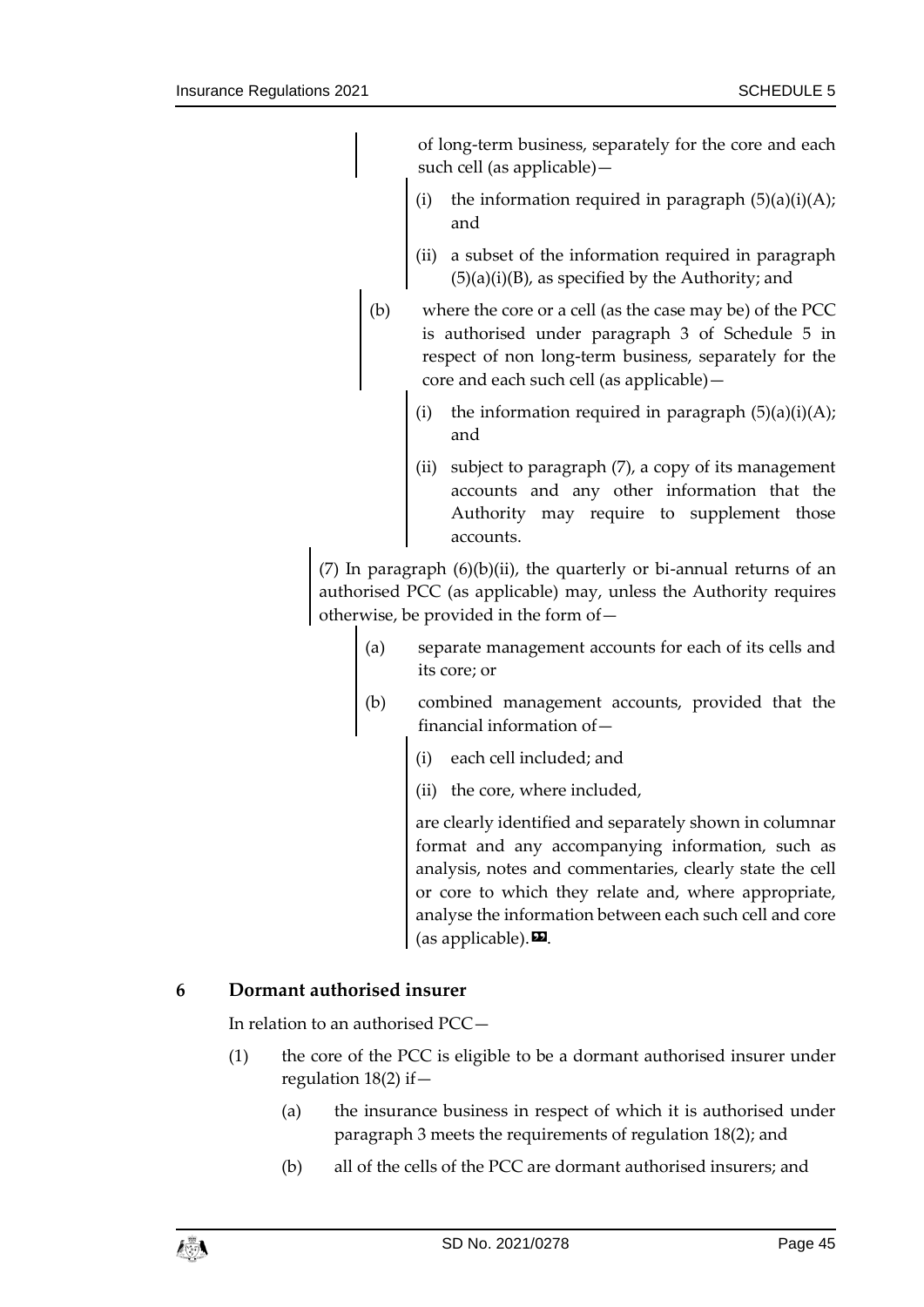(2) a cell of the PCC is eligible to be a dormant authorised insurer under regulation [18\(2\)](#page-17-1) if the insurance business in respect of which it is authorised under paragraph [3](#page-39-4) meets the requirements of regulation [18\(2\).](#page-17-1)

## <span id="page-45-1"></span>**7 Discretionary trust holding structures**

In relation to an authorised PCC, to avoid any doubt, regulation [9](#page-10-0) applies to the direct and indirect holding structure in respect of its issued cellular and noncellular shares respectively.

#### **8 Permit holders**

- (1) In respect of a PCC equivalent that is a permit holder—
	- (a) paragraphs [1,](#page-38-3) [2,](#page-38-2) [9\(2\)](#page-46-0) and, insofar as it applies to a PCC equivalent that is a permit holder, [9\(3\)](#page-47-0) apply as set out in those paragraphs;
	- (b) subject to sub-paragraph [\(2\),](#page-45-0) paragraphs [3](#page-39-4) and [4](#page-40-4) apply in the manner described in paragraph [1\(2\);](#page-38-4)
	- (c) paragraphs [5](#page-42-0) and [7,](#page-45-1) if required by way of regulation [15,](#page-13-3) apply in the manner described in paragraph [1\(2\);](#page-38-4) and
	- (d) paragraphs [6,](#page-44-0) [9\(1\)](#page-45-2) and, insofar as it applies to an authorised PCC, [9\(3\)](#page-47-0) do not apply.
- <span id="page-45-0"></span>(2) A PCC equivalent that is a permit holder is exempt from the requirements of paragraph [3\(2\)](#page-39-0) such that only its core and each of its cells that are required to hold a permit in accordance with section 22 of the Act and paragraph [3\(1\)](#page-39-3) must hold a permit.

## <span id="page-45-2"></span>**9 Registers**

(1) In relation to an authorised PCC, for Schedule 2 substitute—

**EREGISTER OF AUTHORISED INSURERS** 

The register of current authorised insurers required to be kept under section 48 of the Act must contain the following particulars of each authorised insurer that is a PCC—

- (a) the name of the PCC that is the authorised insurer and any business names it uses;
- (b) the name or designation (as applicable) of each of its cells respectively and any business names it uses in respect of each such cell respectively;
- (c) the address of its registered office;
- (d) its principal place of business in the Island (if different from the address of its registered office);

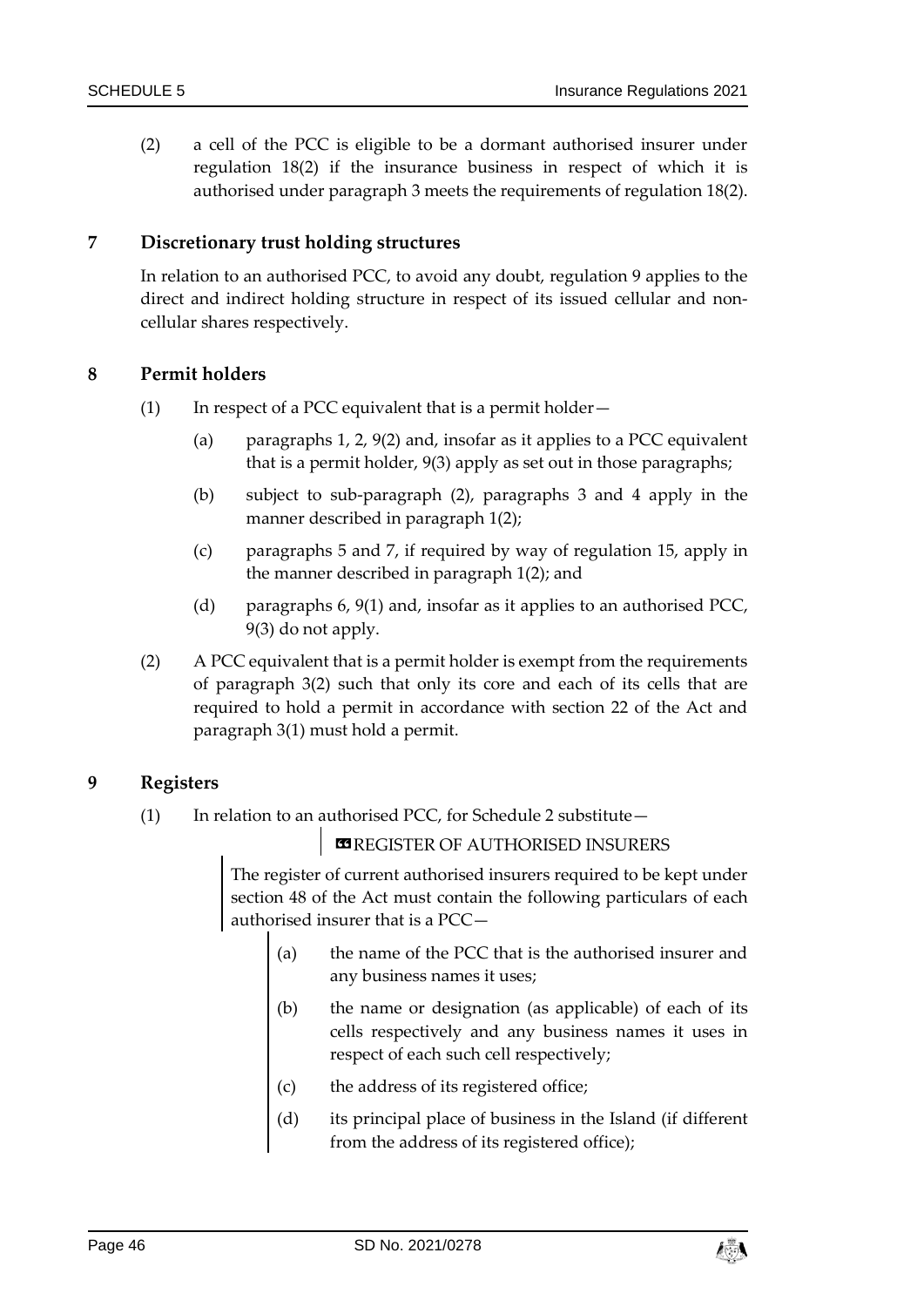| (e) | the categories and classes of insurance business carried      |
|-----|---------------------------------------------------------------|
|     | on for which it is, or was, authorised in respect of its core |
|     | and each of its cells respectively;                           |

- (f) in relation to each class of insurance business for which it is, or was, authorised
	- the date when the authorisation was granted to its core and each of its cells respectively; and
	- (ii) if its core or any of its cells is no longer authorised in respect of any class of insurance business, for each such class, the date when its core or cell (in each such case) ceased to be so authorised respectively;
- (g) any conditions to which the authorisation of its core or any of its cells is subject respectively (except a condition as referred to in paragraph 3(7) of Schedule 5);
- (h) the name of its registered insurance manager (if appointed);
- (i) if the authorisation of its core or any of its cells has been withdrawn in respect of new business, that fact respectively in each such case; and
- (j) its authorisation number applicable to its core and each of its cells respectively. $\boldsymbol{\mathsf{E}}$ .
- <span id="page-46-0"></span>(2) In relation to a PCC equivalent, for Schedule 3 substitute—

## **ES REGISTER OF PERMIT HOLDERS**

The register of current permit holders required to be kept under section 48 of the Act must contain the following particulars of each permit holder that is a PCC equivalent—

- (a) the name of the PCC equivalent that is the permit holder and any other business names it uses that are relevant to its permit;
- (b) the name or designation (as applicable) of each of its cells respectively, in respect of which its permit is, or was, granted and any other business names it uses in respect of each such cell respectively that are relevant to its permit;
- (c) the address of its registered office;
- (d) its principal place of business in the Island;
- (e) its country or territory of incorporation;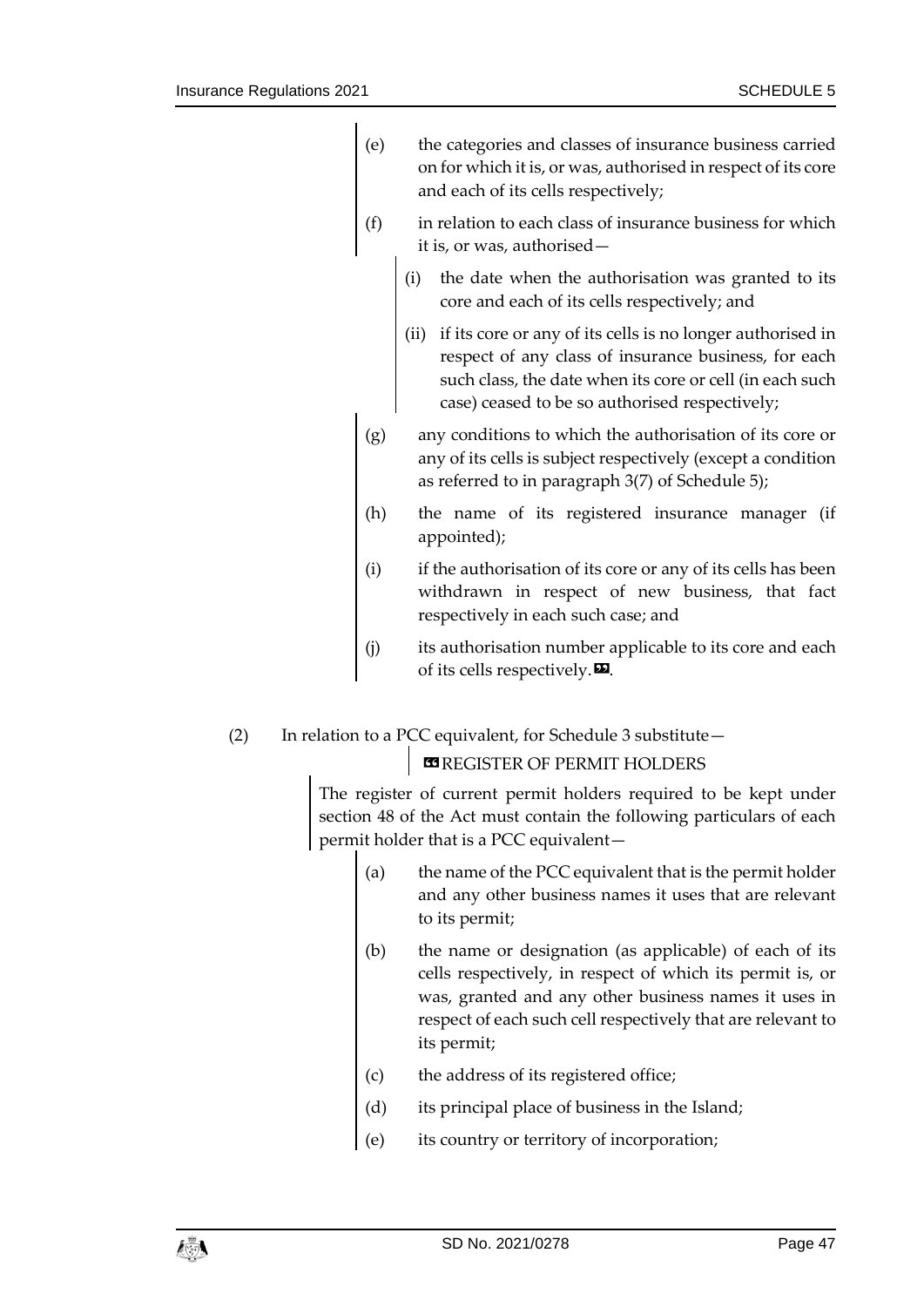- (f) the classes of insurance business carried on for which its permit is, or was, granted in respect of its core and each of its cells respectively (as applicable);
- (g) in relation to each class of insurance business for which its permit is, or was, granted
	- the date when the permit was granted to its core and each of its cells respectively (as applicable); and
	- (ii) if its core or any of its cells no longer holds a permit in respect of any class of insurance business, for each such class, the date when its core or cell (in each such case) ceased hold such permit respectively (as applicable);
- (h) any conditions to which the permit in respect of its core or any of its cells is subject respectively (except a condition as referred to in paragraph 3(7) of Schedule 5);
- (i) the name of its registered insurance manager (if appointed);
- (j) if the permit of its core or any of its cells has been withdrawn in respect of new business, that fact respectively in each such case; and
- (k) its permit number applicable to its core and each of its cells respectively (as applicable).  $\mathbf{E}$ .
- <span id="page-47-0"></span>(3) For regulation  $10(4)(b)$ , substitute -

 $\mathbf{G}(b)$  include (as applicable) the date the authorisation or permit of its core and each cell respectively was surrendered or terminated (and state which applies in each case).  $\mathbf{E}$ .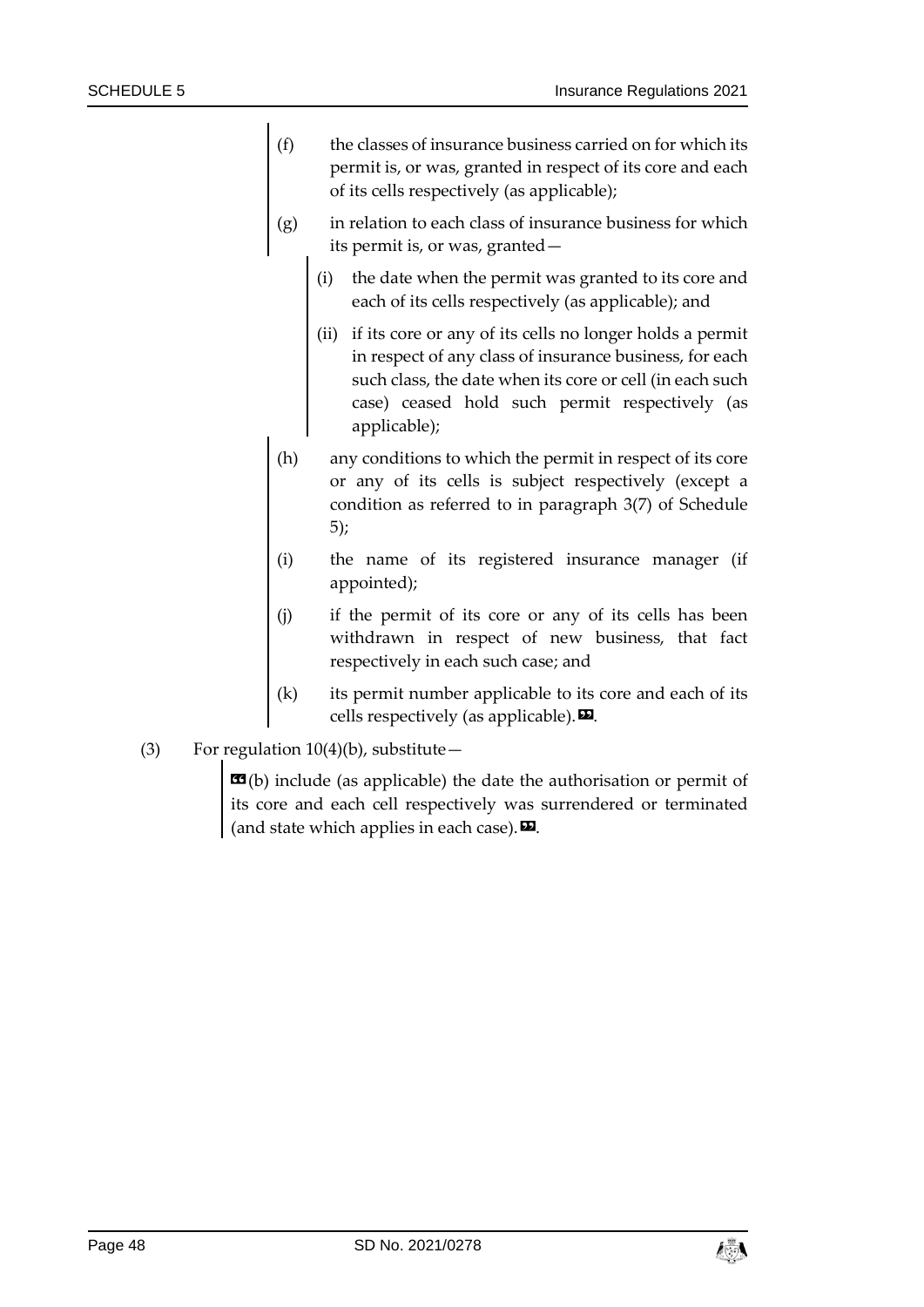## [Regulation [4\(4\)\]](#page-6-3)

## <span id="page-48-1"></span><span id="page-48-0"></span>**MATTERS RELATING TO INSURERS THAT ARE INCORPORATED CELL COMPANIES OR INCORPORATED CELLS**

## <span id="page-48-3"></span>**1 Application of the Act, these Regulations, other specified regulations and this Schedule**

- (1) The Act, these Regulations and the regulations referred to in regulation  $15(1)(b)$  apply to an -
	- (a) authorised ICC; and
	- (b) authorised IC,

(as the case may be) in accordance with the modifications specified in this Schedule.

- <span id="page-48-4"></span>(2) Where the Act, these Regulations and the regulations referred to in regulation [15\(1\)\(b\)](#page-13-7) (or any combination thereof) are applicable to a permit holder, they shall apply, in accordance with the modifications specified in this Schedule and with any other necessary modifications as may be specified in writing by the Authority, to an—
	- (a) ICC equivalent; and
	- (b) IC equivalent,

(as the case may be) that is a permit holder as they apply to an authorised ICC or authorised IC respectively.

## <span id="page-48-2"></span>**2 Interpretation**

In this Schedule—

"**authorised**", as the case requires, includes provisionally authorised;

- "**combine**", in relation to an election to combine the accounts of an ICC with any of its ICs or an IC with any other IC of its ICC, means an election under paragraph 3(3) of Schedule 1 to the ICC Act or paragraph 2(2) of Schedule 3 to the Incorporated Cells Regulations 2011<sup>20</sup> (as applicable);
- "**IC**" is an abbreviation of "incorporated cell" and has the meaning given in the ICC Act;
- "**ICC**" is an abbreviation of "incorporated cell company" has the meaning given in the ICC Act;

"**ICC Act**" means the Incorporated Cell Companies Act 2010;

**"ICC equivalent"** means a person which—

1

<sup>20</sup> SD 374/11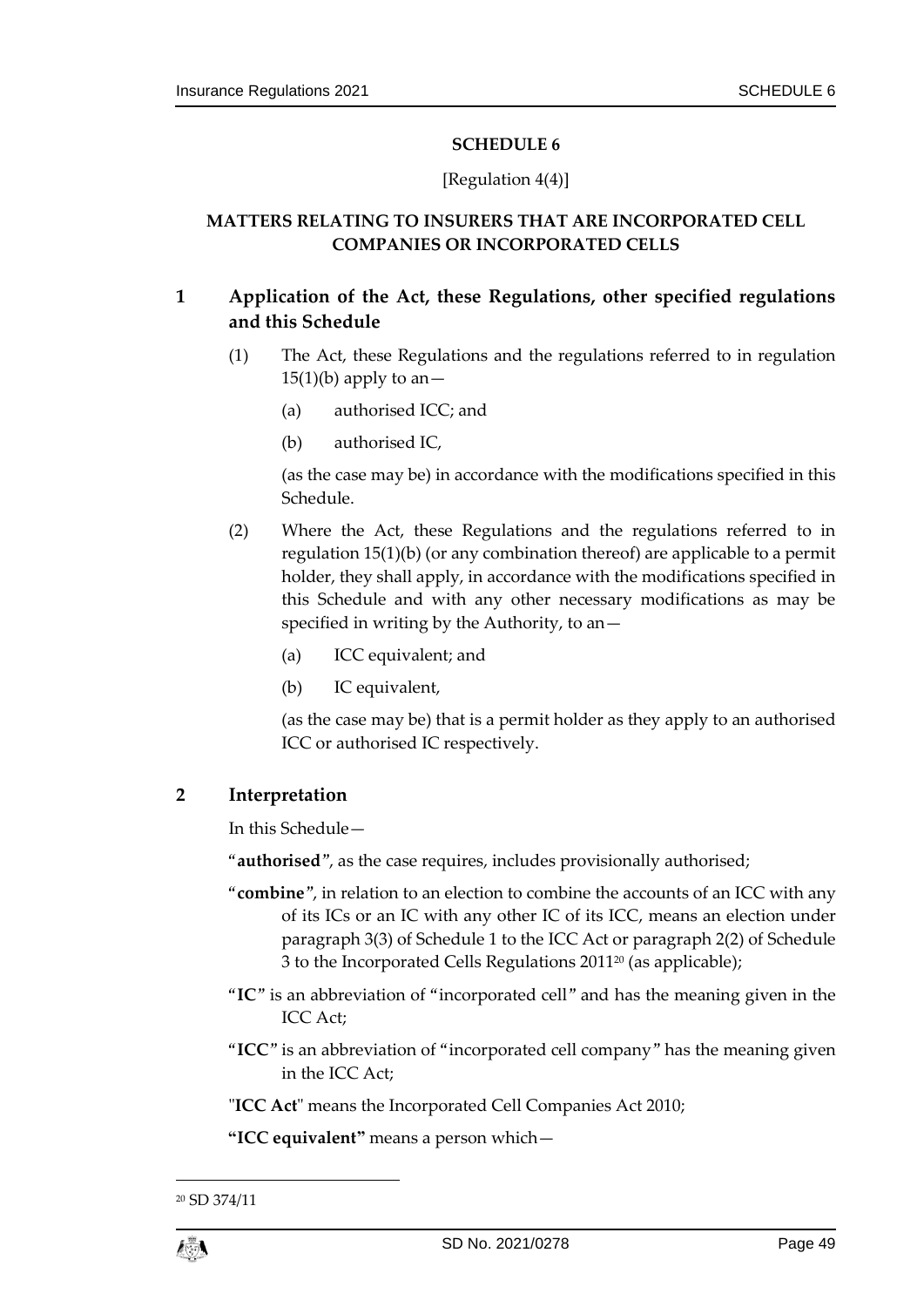- (a) is incorporated in a jurisdiction other than the Island; and
- (b) is the equivalent of an ICC in accordance with these Regulations;

**"IC equivalent"** means a person which—

- (a) is incorporated in a jurisdiction other than the Island; and
- (b) is the equivalent of an IC in accordance with these Regulations; and

**"provisional authorisation"** has the meaning given in paragraph [3](#page-49-0) and "provisionally authorised" is to be construed accordingly.

#### <span id="page-49-0"></span>**3 Provisional authorisation**

- (1) Persons intending—
	- (a) to form an ICC or an IC; or
	- (b) to convert a company which is not an ICC or an IC, or convert a PCC, into an ICC or an IC,

may apply in accordance with section 6 of the Act to the Authority for provisional authorisation for the ICC or IC, as the case may be, to carry on insurance business of a category specified in the application.

- (2) The Authority shall not grant a provisional authorisation in respect of an ICC or an IC, as the case may be, if it appears to the Authority that, on its formation or conversion, the Authority would be required by section 7 of the Act to refuse to authorise it under section 8 of that Act.
- (3) A provisional authorisation in respect of an ICC or an IC, as applicable, shall not of itself authorise the ICC or IC, when formed or converted, to carry on insurance business, but shall indicate, for the purpose of section 7(2), 21(4) or 22(4) of the ICC Act, as applicable, that the ICC or IC will (as the case may be), when formed or converted, be so authorised.
- <span id="page-49-1"></span>(4) In relation to every application for provisional authorisation, the Authority shall—
	- (a) provisionally authorise the applicant in writing; or
	- (b) refuse the application.
- (5) A provisional authorisation under sub-paragraph [\(4\),](#page-49-1) subject to there being no material change in the information provided to the Authority in connection with the application, shall be valid for a period of 3 months from the date such authorisation is granted, or such other period as the Authority may specify.

#### <span id="page-49-2"></span>**4 Exemption from requirement to register as an insurance manager**

(1) An authorised ICC is exempted from the requirement under Part 6 of the Act to be registered in the register of insurance managers required to be

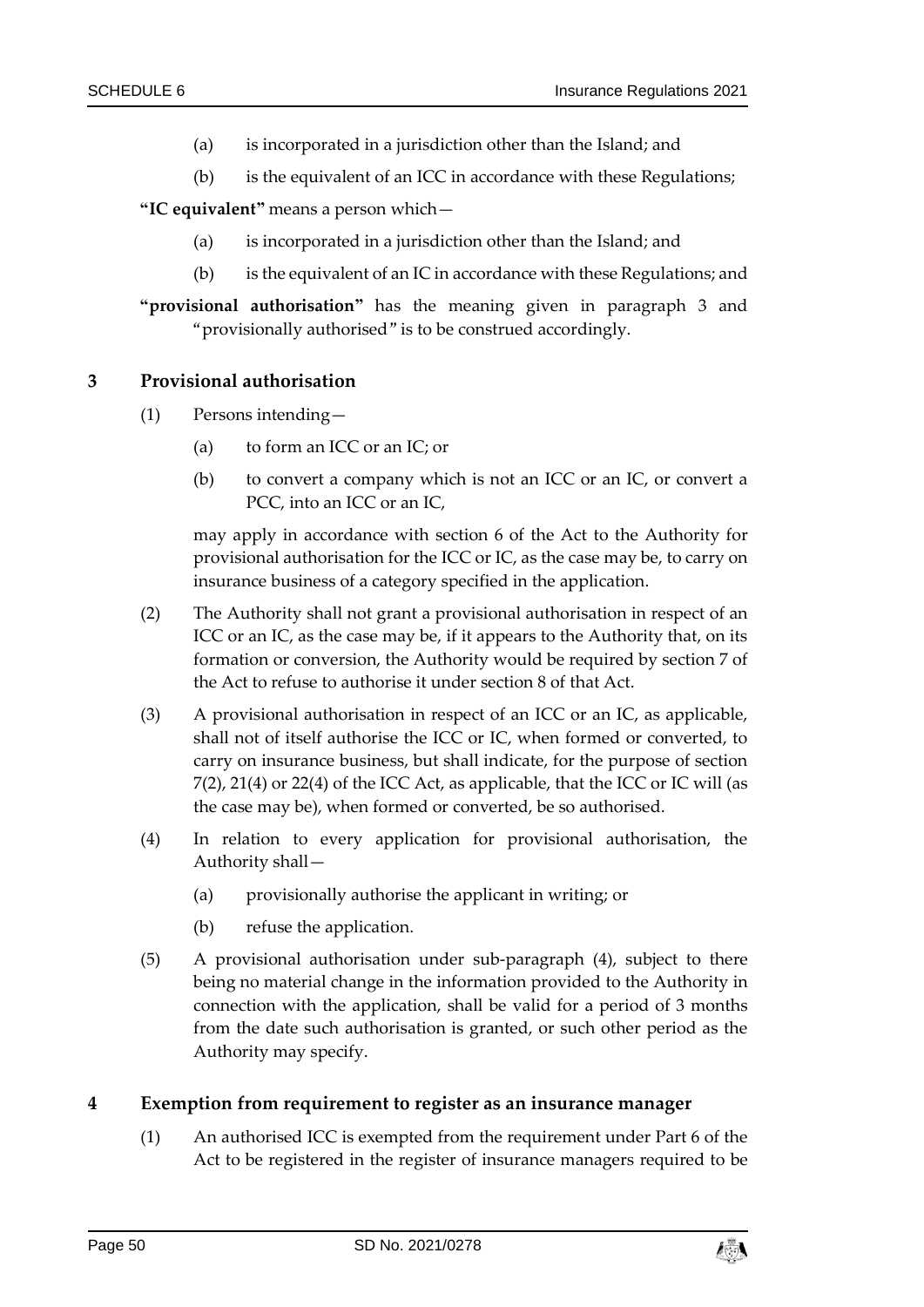kept under section 48 of the Act insofar as it provides management services to one or more of its ICs.

## <span id="page-50-0"></span>**5 Audited accounts**

- (1) An authorised ICC must not combine its audited accounts with any of its ICs.
- (2) An authorised IC must not combine its accounts with—
	- (a) its ICC; or
	- (b) any other IC of its ICC.

## <span id="page-50-2"></span>**6 Reporting**

An authorised ICC, and every authorised IC, must provide the information required under regulation [17](#page-15-2) as applicable to its class of authorisation.

## <span id="page-50-1"></span>**7 Notification of possible striking off**

- (1) If a person to whom this Schedule applies becomes aware of any act or omission, or the happening of any event, as a result of which an authorised ICC may be struck off the register of companies, that person must immediately notify the Authority of the act, omission or event; or immediately make the enquiries necessary to be satisfied that the Authority has been so notified.
- (2) This paragraph applies to any controller, director or chief executive of—
	- (a) the ICC; and
	- (b) any IC of the ICC.

## **8 Permit holders**

- (1) In respect of an—
	- (a) ICC equivalent; and
	- (b) IC equivalent,

(as the case may be) that is a permit holder—

- (i) paragraphs [1,](#page-48-3) [2](#page-48-2) and [9\(2\)](#page-51-0) apply as set out in those paragraphs;
- (ii) paragraphs [3,](#page-49-0) [5,](#page-50-0) [7,](#page-50-1) [9\(1\)](#page-51-1) and [10](#page-51-2) do not apply;
- (iii) paragraph [4](#page-49-2) applies in the manner described in paragraph [1\(2\);](#page-48-4) and
- (iv) paragraph [6,](#page-50-2) if required by way of regulation [15,](#page-13-3) applies in the manner described in paragraph [1\(2\).](#page-48-4)
- $(2)$  An-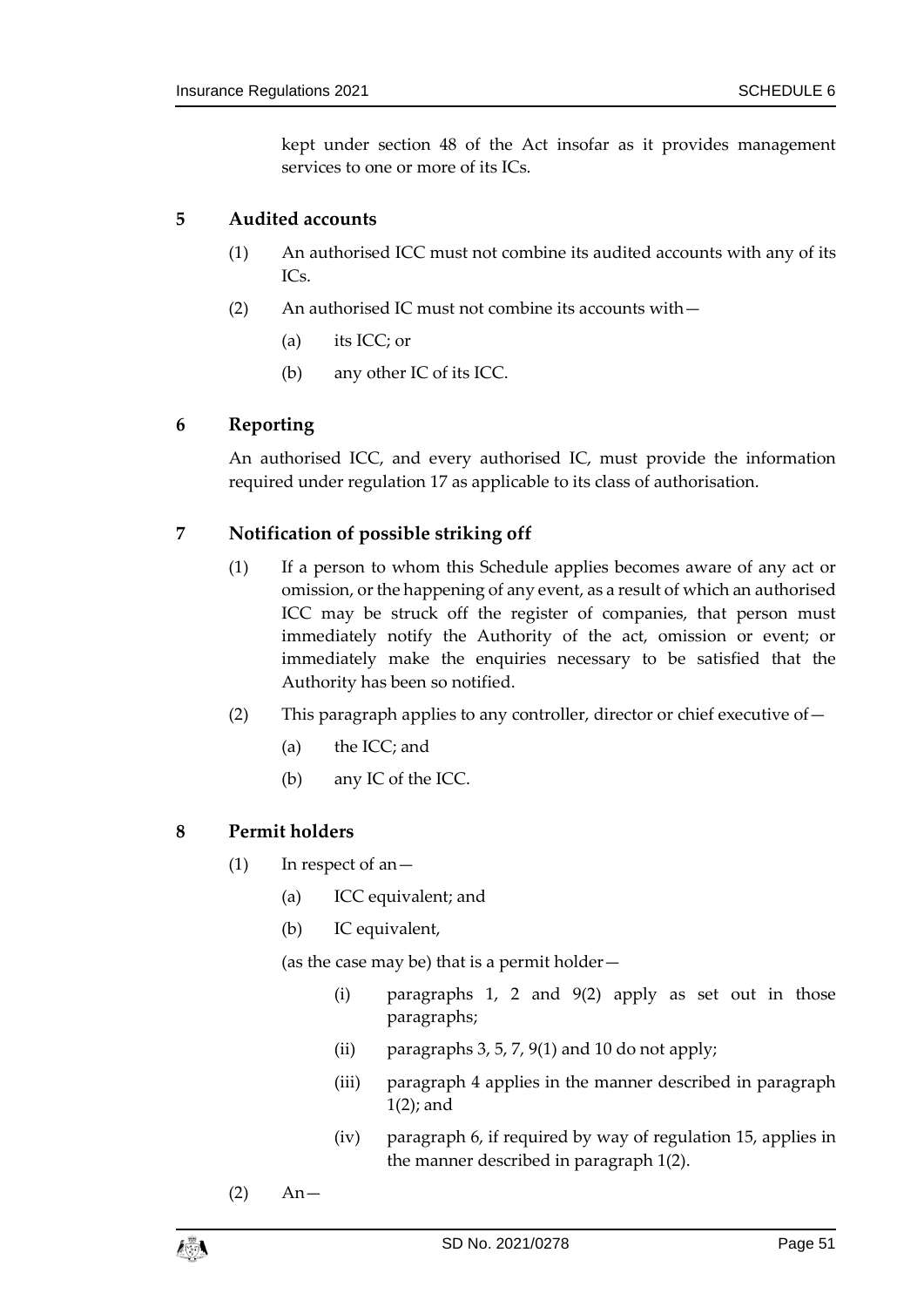- (a) ICC equivalent; and
- (b) IC equivalent,

(as the case may be) that is a permit holder, if required by way of regulation [16](#page-14-0) to produce accounts for the purposes of section 14(3) of the Act, must produce unconsolidated audited accounts to the Authority.

#### <span id="page-51-1"></span>**9 Registers**

- (1) In Schedule 2—
	- (a) in respect of an authorised ICC, after paragraph (a) insert—

 $\mathbf{C}$  (aa) the name of each of its ICs;  $\mathbf{E}$ ; and

(b) in respect of an authorised IC, after paragraph (a) insert—

 $\Box$  (aa) the name of its ICC;  $\Box$ .

## <span id="page-51-0"></span>(2) In Schedule 3—

(a) in respect of an ICC equivalent that is a permit holder, after paragraph (a) insert—

> $\mathbf{G}(aa)$  the name of each of its IC equivalents that is a permit holder (as applicable);  $\mathbf{E}$ ; and

(b) in respect of an IC equivalent that is a permit holder, after paragraph (a) insert—

 $\mathbf{G}$  (aa) the name of its ICC equivalent;  $\mathbf{E}$ .

#### <span id="page-51-2"></span>**10 Dormant authorised insurer**

- (1) An authorised IC is eligible to be a dormant authorised insurer under regulatio[n 18\(2\)](#page-17-1) if it meets the requirements of that regulation.
- (2) An authorised ICC is eligible to be a dormant authorised insurer under regulatio[n 18\(2\)](#page-17-1) if it meets the requirements of that regulation and—
	- (i) it has no ICs; or
	- (ii) all of its ICs are dormant authorised insurers.

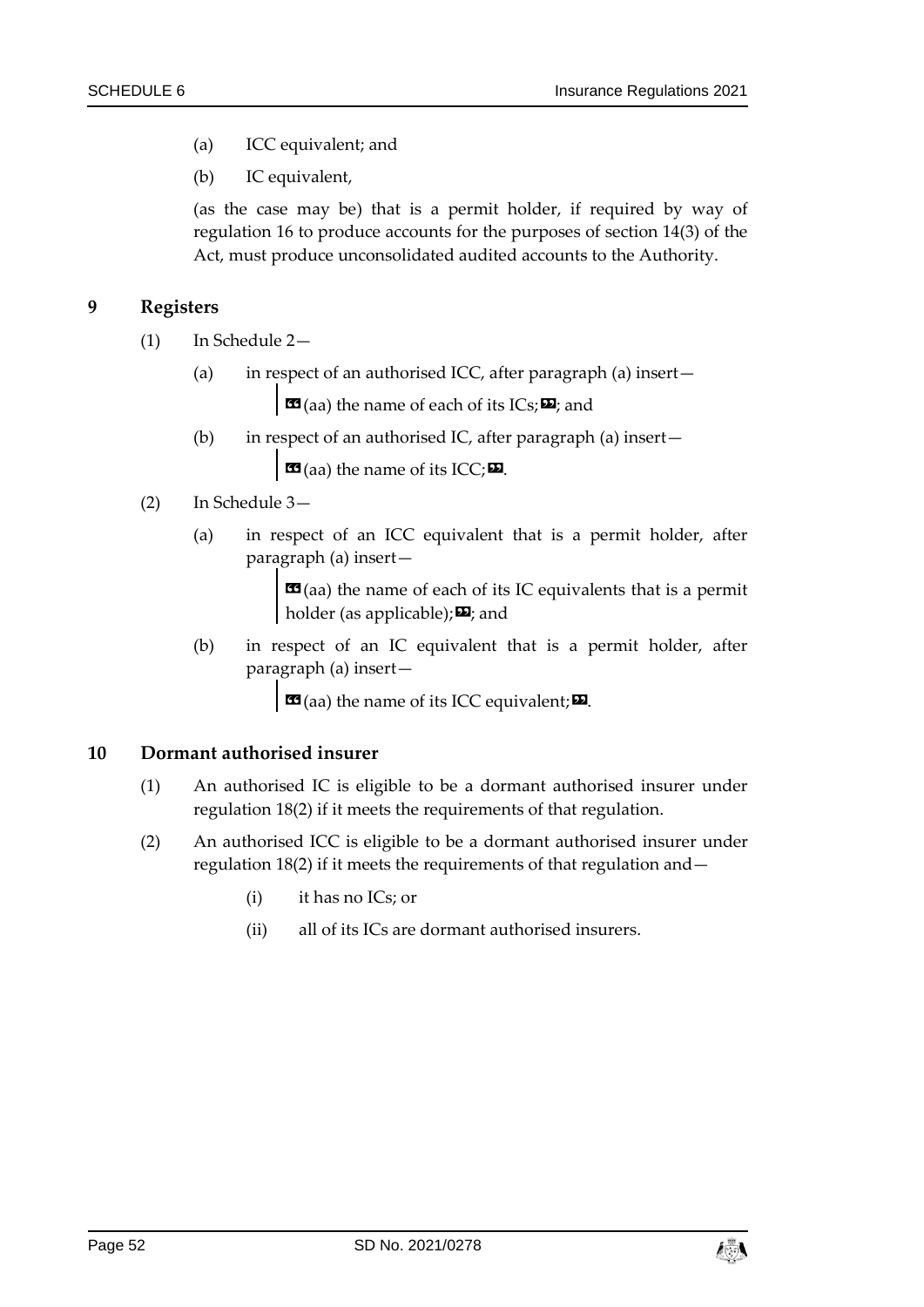#### [Regulation [4\(5\)\]](#page-7-2)

#### <span id="page-52-1"></span><span id="page-52-0"></span>**MATTERS RELATING TO INSURERS THAT ARE LIMITED PARTNERSHIPS**

## <span id="page-52-3"></span>**1 Application of the Act, these Regulations, other specified regulations and this Schedule**

- (1) The Act, these Regulations and the regulations referred to in regulation [15\(1\)\(b\)](#page-13-7) apply to an authorised LP in accordance with the modifications specified in this Schedule.
- <span id="page-52-5"></span>(2) Where the Act, these Regulations and the regulations referred to in regulation [15\(1\)\(b\)](#page-13-7) (or any combination thereof) are applicable to a permit holder, they shall apply, in accordance with the modifications specified in this Schedule and with any other necessary modifications as may be specified in writing by the Authority, to an LP equivalent that is a permit holder as they apply to an authorised LP.

#### <span id="page-52-4"></span>**2 Prescribed persons**

There is prescribed for the purposes of section 6 of the Act a limited partnership.

## <span id="page-52-2"></span>**3 Interpretation**

In this Schedule—

**"general partner"** has the meaning given in the insertion under paragraph [5\(22\)\(a\)](#page-58-0) and, in relation to an LP equivalent, means the equivalent of a general partner of an LP in accordance with these Regulations;

**"limited partner"** has the meaning given in the insertion under paragraph [5\(22\)\(b\)](#page-58-1) and, in relation to an LP equivalent, means the equivalent of a limited partner of an LP in accordance with these Regulations;

**"limited partnership"** has the meaning given in the insertion under paragraph  $5(22)(b)$ ;

**"LP"** is an abbreviation of "limited partnership";

**"LP equivalent"** means a person which—

- (a) is established in a jurisdiction other than the Island; and
- (b) is the equivalent of an LP in accordance with these Regulations; and
- **"partner"** has the meaning given in the insertion under paragraph [5\(22\)\(c\)](#page-59-0) and, in relation to an LP equivalent, means the equivalent of a partner of an LP in accordance with these Regulations.
- <span id="page-52-6"></span>**4 Modifications to these Regulations and other regulations under the Act**
	- (1) In regulation [5\(3\)](#page-7-3) an[d \(4\)](#page-8-4) for "member" substitute  $\blacksquare$  partner  $\blacksquare$ .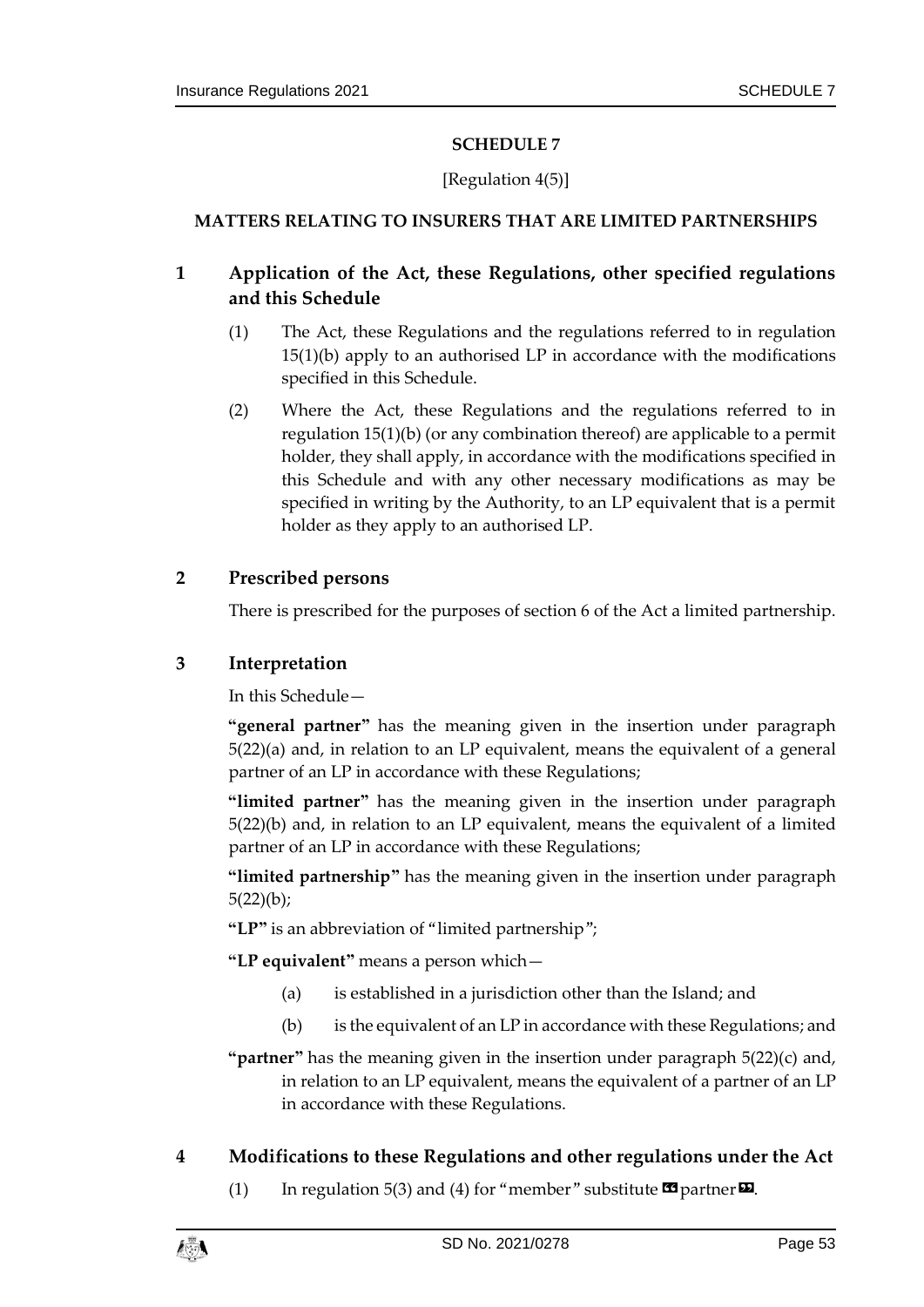- <span id="page-53-1"></span>(2) After paragraph [2\(1\)\(b\)](#page-27-1) of Schedule 1, insert—
	- $\mathbf{G}(c)$  where the insurer is an  $LP-$ 
		- (i) a partner of the insurer;
		- (ii) a holding company or subsidiary of—
			- (A) a partner of the insurer; or
			- (B) a person in accordance with sub-paragraph (iii),

and any subsidiary of that holding company;

- (iii) a shareholder of—
	- (A) a partner of the insurer; or
	- (B) a holding company of a partner of the insurer,

and, pursuant to an agreement with other such shareholders, controls a majority of the voting rights of that partner or that holding company respectively;

- (iv) a subsidiary of the insurer (where the insurer is a body corporate);
- (v) a company in respect of which a majority of its share capital is held by the insurer (where the insurer not a body corporate), and any subsidiary of that company; and
- (vi) a person in respect of which 45% or more of its beneficial ownership is the same as 45% or more of the beneficial ownership of—
	- (A) a partner of the insurer; or
	- (B) a person in accordance with sub-paragraph (iii).  $\boxtimes$ .
- <span id="page-53-0"></span>(3) In Schedules 2 and 3—
	- (a) omit paragraph (b) and renumber the remaining paragraphs accordingly; and
	- (b) in paragraph (c) omit the words "(if different from the address of its registered office)".
- <span id="page-53-2"></span>(4) In the Insurance (Long-Term Business Valuation and Solvency) Regulations 2021 and Insurance (Non Long-Term Business Valuation and Solvency) Regulations 2021, for "board of directors" substitute  $\blacksquare$  general partners $\boldsymbol{\Xi}$ , and "board" is to be construed accordingly unless stated otherwise in those regulations.
- (5) In respect of an LP equivalent that is a permit holder—
	- (a) paragraphs [1](#page-52-3) and [3](#page-52-2) and, insofar as it applies to Schedule 3, subparagraph [\(3\)](#page-53-0) apply as set out in those paragraphs;

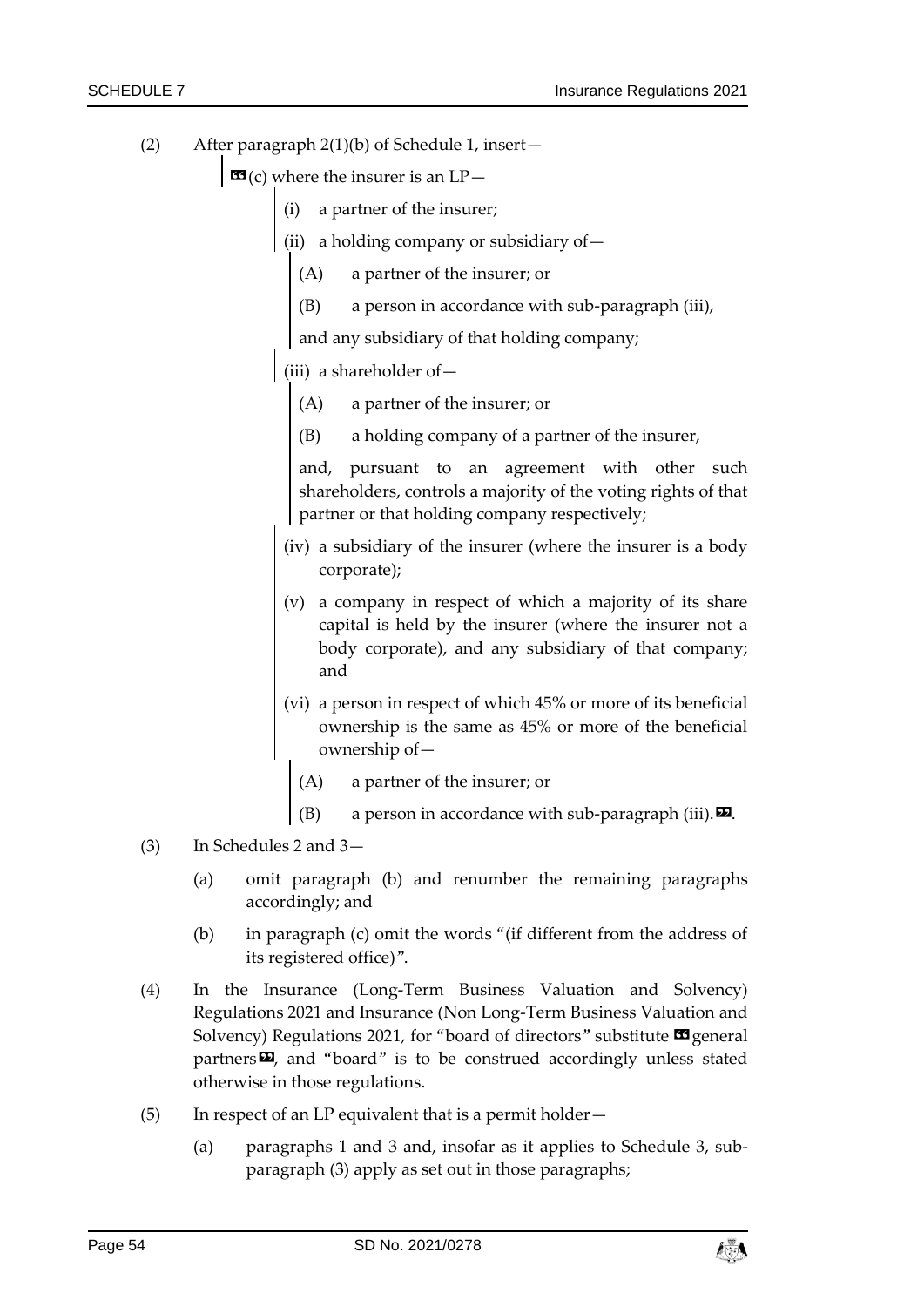- (b) paragraph [2](#page-52-4) and, insofar as it applies to Schedule 2, sub-paragraph [\(3\)](#page-53-0) do not apply;
- (c) sub-paragraph [\(2\)](#page-53-1) applies in the manner described in paragraph [1\(2\);](#page-52-5) and
- (d) sub-paragraphs [\(1\)](#page-52-6) and [\(4\),](#page-53-2) if required by way of regulation [15](#page-13-3) or [16,](#page-14-0) apply in the manner described in paragraph [1\(2\).](#page-52-5)

## **5 Modifications to the Act.**

(1) For section  $7(a)(ii)$  of the Act, substitute —

 $\text{13}$ (ii) the partners and, where partners are bodies corporate, the controllers (if any), directors, chief executive (if any) of each of the partners of the applicant and any chief executive of the applicant; and $\mathbf{E}$ .

(2) For section  $12C(2)$  of the Act, substitute –

 **For the purposes of subsection (1)(b) where the eligible capital** resources of an authorised insurer fall below the MCR the insurer is deemed for the purposes of section 37(e) of the Partnership Act 1909 to be capable of only being carried on at a loss. $\boldsymbol{\mathsf{E}}$ .

(3) For section  $13(7)(a)$  of the Act, substitute –

 **in the case of a scheme submitted under this section by virtue** of a requirement made under section 12C(1)(a), the insurer is deemed for the purposes of section 37(e) of the Partnership Act 1909 to be capable of only being carried on at a loss and the Authority may apply to wind up the insurer under paragraph 4 of Schedule 3; and  $\mathbf{\Sigma}$ .

- (4) In section 14(3) of the Act, for "board of directors" substitute  $\blacksquare$  general  $partners$ .
- (5) For section 16 of the Act, substitute—

 $16$  An authorised insurer, or any general partner of an authorised insurer that is a limited partnership in connection with that role, shall not carry on any activities, in the Island or elsewhere, otherwise than in connection with or for the purpose of its insurance business.  $\boldsymbol{\mathsf{\Xi}}$ .

- (6) To avoid any doubt, in relation to section 17A of the Act, the general partners of an authorised insurer that is a limited partnership together represent the governing body that is equivalent to a board of directors.
- (7) For section  $21B(1)(a)(i)$  of the Act, substitute –

 $\mathbf{G}(i)$  which is the holding company or a subsidiary of a partner of the insurer, or a subsidiary of the insurer;  $\mathbf{E}$ .

(8) For sections 29(1) to (3) of the Act, substitute  $-$ 

 **(1) No person to whom this Part applies may appoint a person as a** general partner (or director or chief executive of a general partner),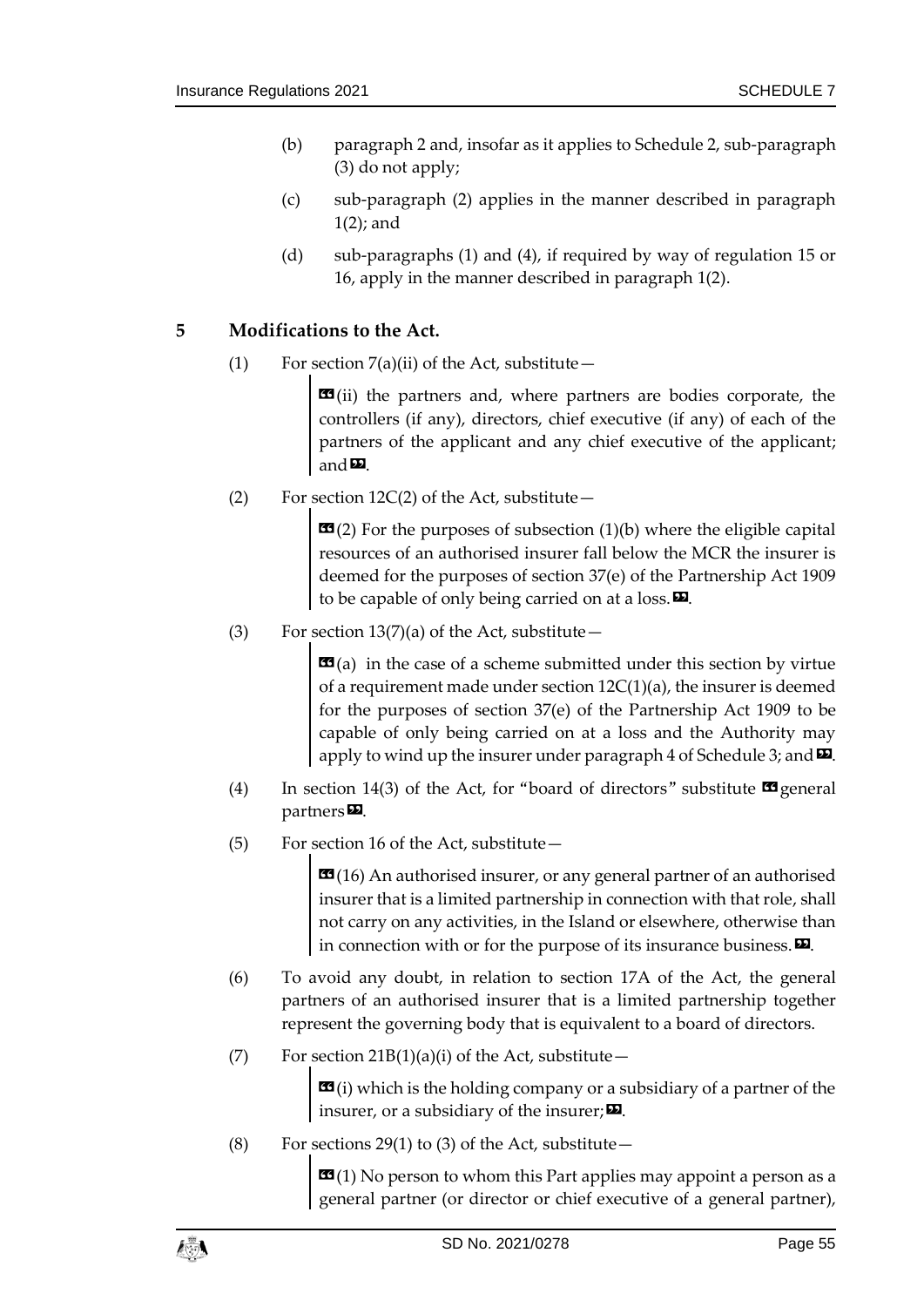limited partner (or director of a limited partner), chief executive, auditor, principal control officer or manager of that person, nor may a person become controller of, or insurance manager of, a person to whom this Part applies, nor may a person become the controller of a general partner of a person to whom this Part applies, unless a written notice containing such particulars as may be determined by the Authority is served on the Authority by—

- (a) in the case of a general partner (or director or chief executive of a general partner), limited partner (or director of a limited partner), chief executive, auditor, principal control officer or manager, the person to whom this Part applies; or
- (b) in the case of a controller or insurance manager, the proposed controller or manager,

not less than 28 days before the event or such other period as the Authority may agree in writing.

(2) If it appears to the Authority that any person is not a fit and proper person—

- (a) to be appointed as a general partner (or director or chief executive of a general partner), limited partner (or director of a limited partner), chief executive, auditor, principal control officer or manager;
- (b) to become a controller or insurance manager; or
- (c) to become a controller of a general partner,

of a person to whom this Part applies, the Authority may direct that such person must not, without the written consent of the Authority, be appointed as such a general partner (or director or chief executive of a general partner), limited partner (or director of a limited partner), chief executive, auditor, principal control officer or manager or become such a controller or insurance manager.

- (3) If it appears to the Authority that any  $-$ 
	- (a) general partner (or director or chief executive of a general partner), limited partner (or director of a limited partner), chief executive, auditor, principal control officer or manager;
	- (b) controller or insurance manager; or
	- (c) controller of a general partner,

of a person to whom this Part applies, is not a fit and proper person to continue as such, the Authority may direct that such person shall not, without the written consent of the Authority,

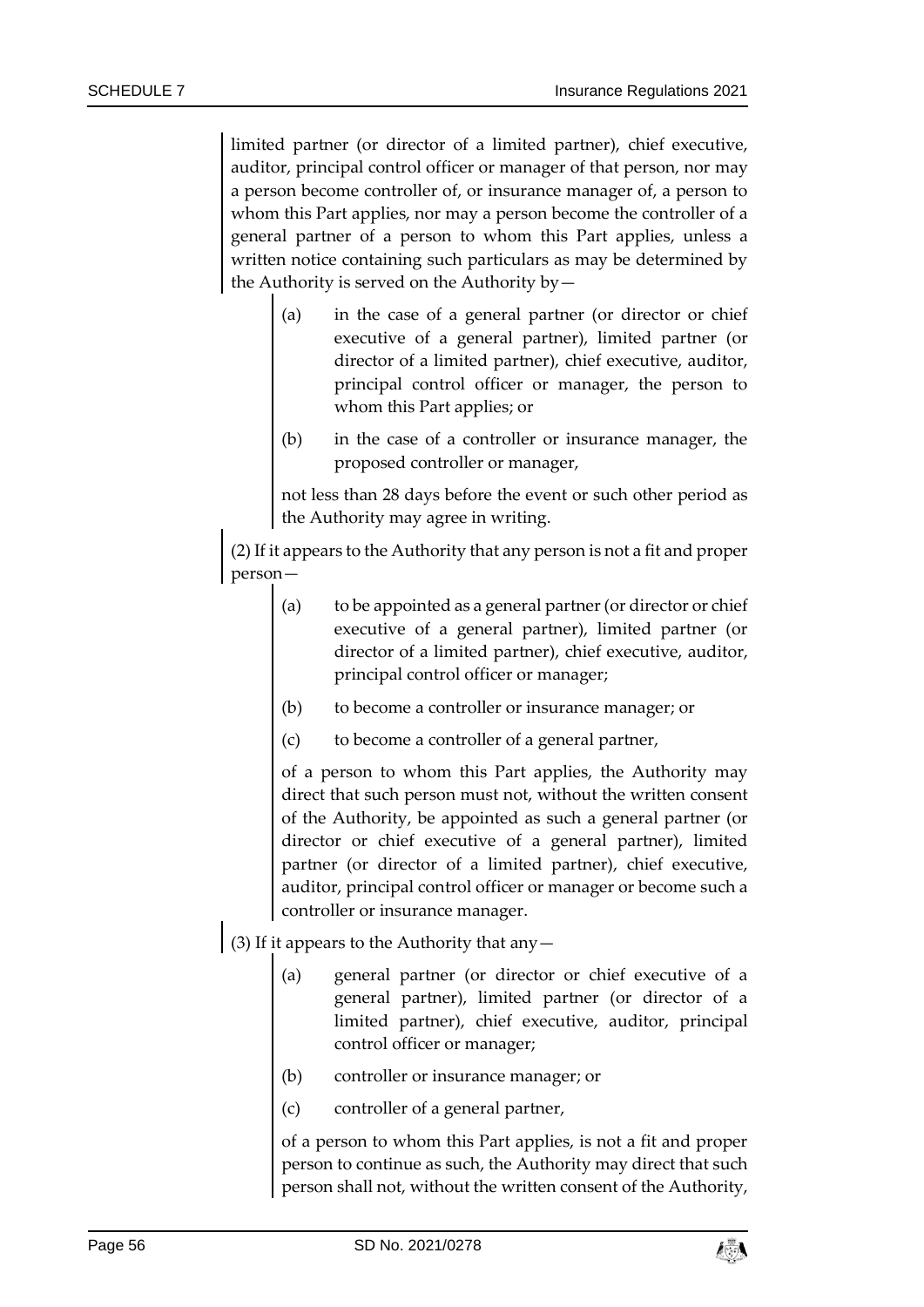continue as such a general partner (or director or chief executive of a general partner), limited partner (or director of a limited partner), chief executive, auditor, principal control officer, manager, controller or insurance manager. $\boldsymbol{\mathsf{\Xi}}$ .

(9) For the paragraph appearing before section 29(9)(a) of the Act, substitute—

 $\mathbf{G}(9)$  In this section and section 29E –

"manager" means (except in relation to references to an insurance manager) a person working for or on behalf of the insurer concerned who, under the immediate authority of a general partner (or director or chief executive of a general partner), limited partner (or director of a limited partner) or its chief executive— $\mathbf{E}$ .

(10) For section 29(10) of the Act, substitute $-$ 

 $\mathbf{G}(10)$  This section is additional to and not in derogation of any other enactment relating to the qualification, appointment or removal of directors, partners or auditors.<sup>DD</sup>.

(11) For the text appearing after section  $29E(1)(c)$  of the Act, substitute –

give a written warning notice under this section to a person who is or has been an actuary to an insurer, or a general partner (or director or chief executive of a general partner), limited partner (or director of a limited partner), company secretary, chief executive, controller, manager or principal control officer ("the relevant person") of a person to whom this Part applies.  $\mathbf{\Sigma}$ .

(12) For section 29E(7)(b) of the Act, substitute  $-$ 

 **a person who has received an employment application from a** relevant person and who, if successful in the application, would be required to be an actuary to an insurer or a general partner (or director or chief executive of a general partner), limited partner (or director of a limited partner), company secretary, chief executive, controller, manager or principal control officer of a person to whom this Part applies; or  $\mathbf{E}$ .

(13) For the text appearing before section  $30(a)$  of the Act, substitute –

 $\mathbf{G}(a)$  Where a person ceases to be a director, general partner (or director or chief executive of a general partner), limited partner (or director of a limited partner), company secretary, chief executive, auditor, principal control officer, manager, controller or insurance manager of a person to whom this Part applies, a written notice containing such particulars as may be determined by the Authority shall be served on the Authority within 14 days of such cessation  $bv - D$ .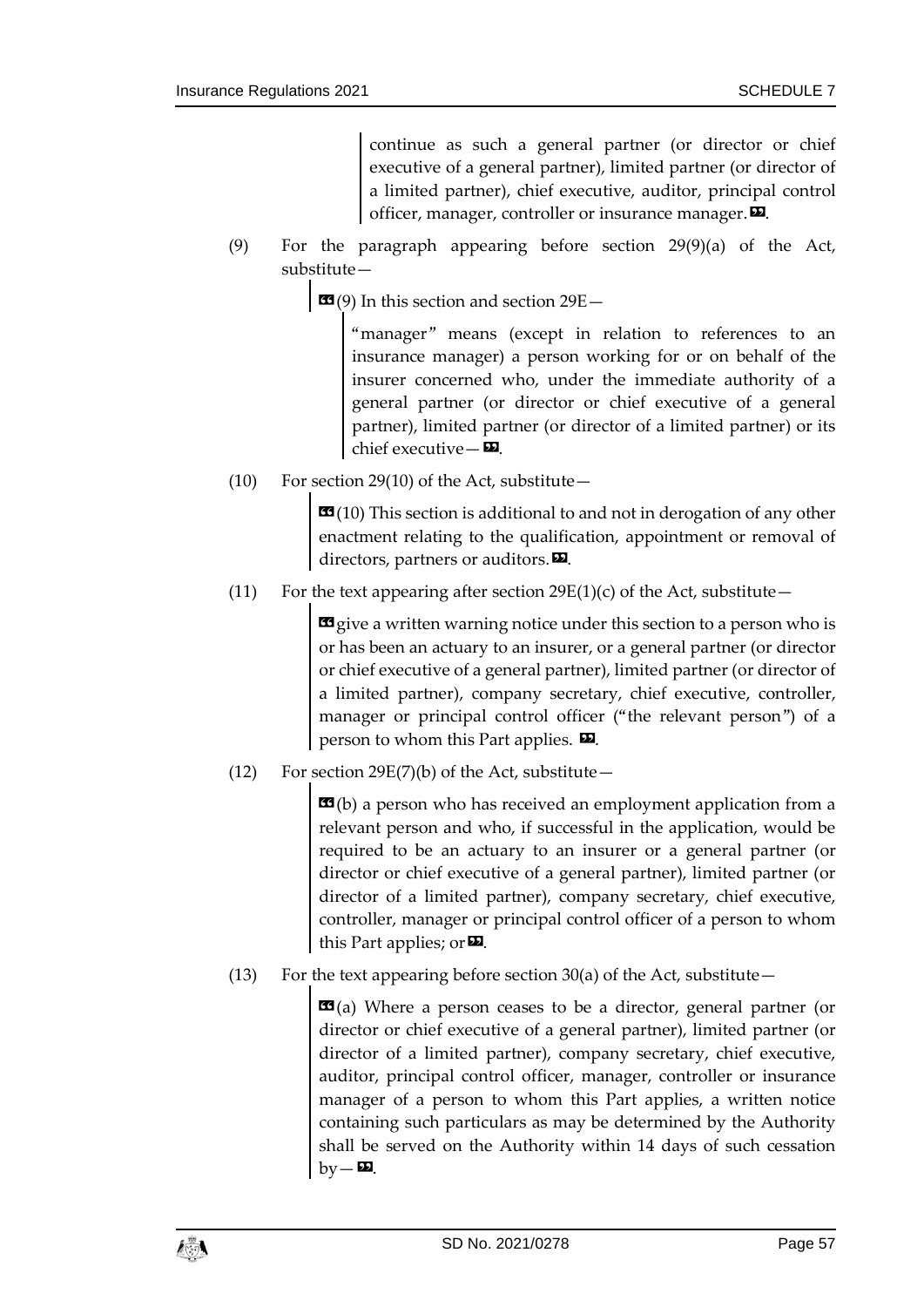(14) For section 37(2) of the Act, substitute—

 **(2) If a penalty is imposed under subsection (1) and the Authority** considers that the relevant contravention was caused or permitted by a partner, controller, director, chief executive (if any), chief executive of any of the partners or senior manager of the person on whom the penalty is imposed, the Authority may in addition impose a penalty of such amount as the Authority considers appropriate on the partner, controller, director or chief executive or senior manager.  $\boldsymbol{\mathsf{\Xi}}$ .

(15) In section 37(9) of the Act for subsections (a) to (c), substitute  $-$ 

 **(a) an individual working for or on behalf of the person on whom** the penalty was imposed who, jointly with the chief executive, is responsible under the immediate authority of the general partners (or the directors of the general partners) for the conduct of the whole of the insurance business of the person on whom the penalty was imposed;

(b) an individual working for or on behalf of the person on whom the penalty was imposed who, either alone or jointly with others, is responsible under the immediate authority of the general partners (or the directors of the general partners) for the conduct of any other aspect of the business of the person on whom the penalty was imposed (for example finance, marketing or compliance);

(c) an individual working for or on behalf of the person on whom the penalty was imposed, the controller of that person, a controller of a partner of that person or an associate of that person, who is under the immediate authority of such controller or the directors of an associate, and, either alone or jointly with others, is responsible for the conduct of any such aspect of the business of the person on whom the penalty was imposed. $\mathbf{E}$ .

(16) For section 39A(5), substitute—

 $\mathbf{G}(5)$  Without prejudice to the generality of subsection (4), an interim order under that subsection may be made ex parte and may restrict (whether by reference to the consent of the Court or otherwise) the exercise of any powers of—

(a) the person;

(b) if the person is a body corporate, its directors; or

(c) if the person is a limited partnership, its general partners,

in respect of the affairs, business and property of that person.

(17) For section 53(5) of the Act, substitute—

 $\mathbf{G}$ (5) In proceedings against a person for a contravention of section 30, it shall be a defence for that person to show that such person did

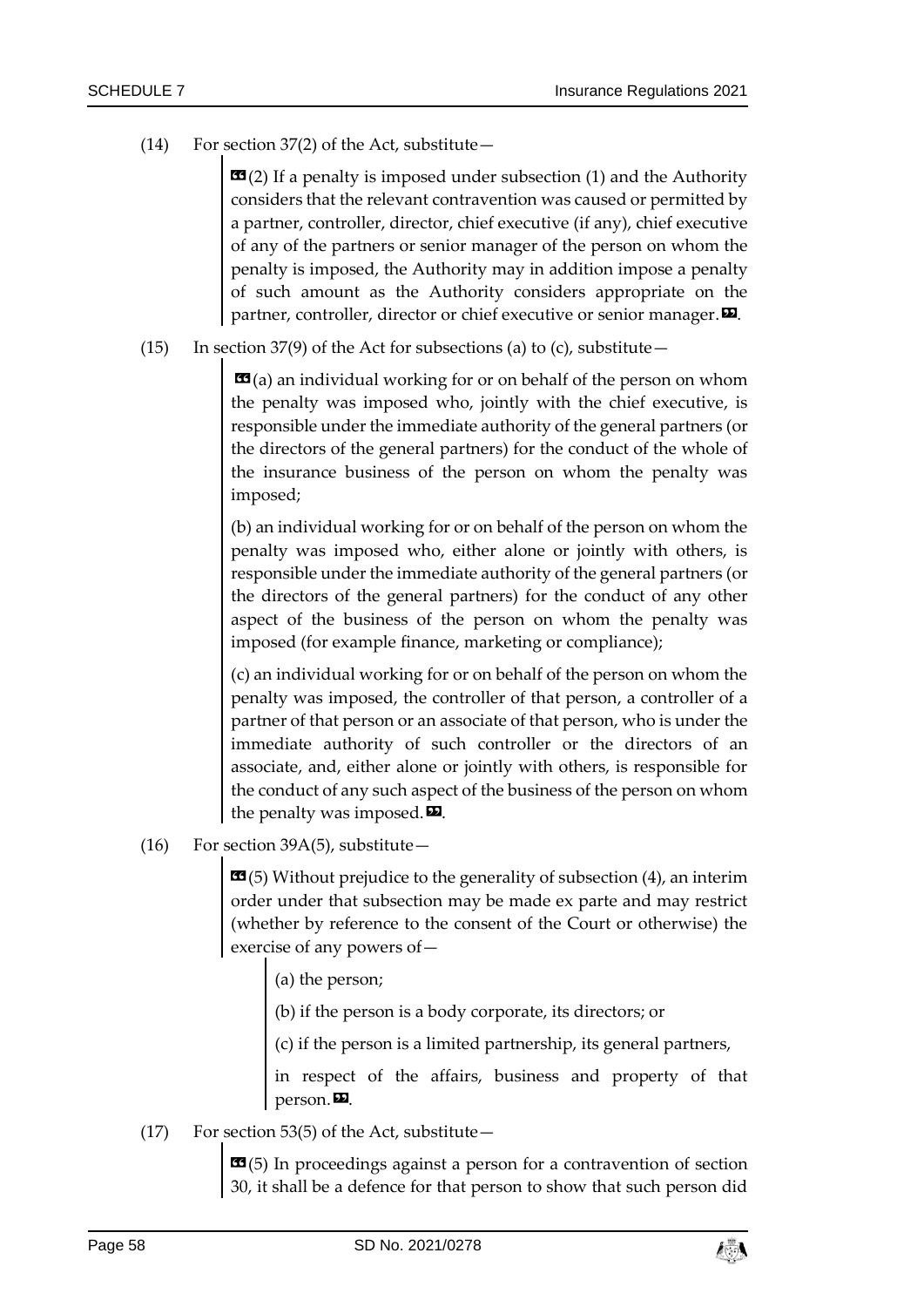not know of the cessation of director, general partner (or director or chief executive of a general partner), limited partner (or director of a limited partner), company secretary, chief executive, auditor, principal control officer, manager, controller or insurance manager (as the case may be)  $\mathbf{E}$ .

(18) After section 53(6A) of the Act, insert—

 $**19**$  **(6B) Where an offence under this Act committed by a limited** partnership is proved to have been committed with the consent or connivance of, or to be attributable to neglect on the part of a general partner of the partnership or a director, chief executive, manager, secretary, principal control officer or other similar officer of the general partner or any person who was purporting to act in such a capacity, that person, as well as the limited partnership, shall be guilty of that offence and liable to be proceeded against and punished  $accordingly.  $\blacksquare$$ 

(19) In section 54 of the Act after part (d) of the definition of "associate", insert after "if that person"—

> $\mathbf{G}$ , or (in the case of a limited partnership) one or more of that person's partners,  $\boldsymbol{\mathsf{E}}$ .

(20) In section 54 of the Act, for sub-paragraph (a) of the definition of "chief executive", substitute—

> $\mathbf{G}(a)$  in relation to an authorised insurer that is a limited partnership, an employee of such insurer, who, either alone or jointly with others, is responsible under the immediate authority of its general partners (or the directors of its general partners) for the conduct of the whole of the insurance business of that insurer;  $\boldsymbol{\Sigma}$ .

(21) In the definition of "controller" in section 54 of the Act, after subparagraph (f), insert—

> $\mathbf{G}(g)$  in the case of an authorised insurer that is a limited partnership, paragraphs (a) to (f) shall have effect as if the words "a person which is a body corporate" included a reference to a partner of the insurer.

- <span id="page-58-0"></span>(22) In section 54 of the Act—
	- (a) after the definition of "Financial Services Tribunal", insert—

«"**general partner**" has the meaning given in the Partnership Act  $1909;$ 

<span id="page-58-1"></span>(b) after the definition of "insurer", insert—

«"**limited partner**" has the meaning given in the Partnership Act 1909;

"**limited partnership"** means a limited partnership formed under the Partnership Act 1909; **D**; and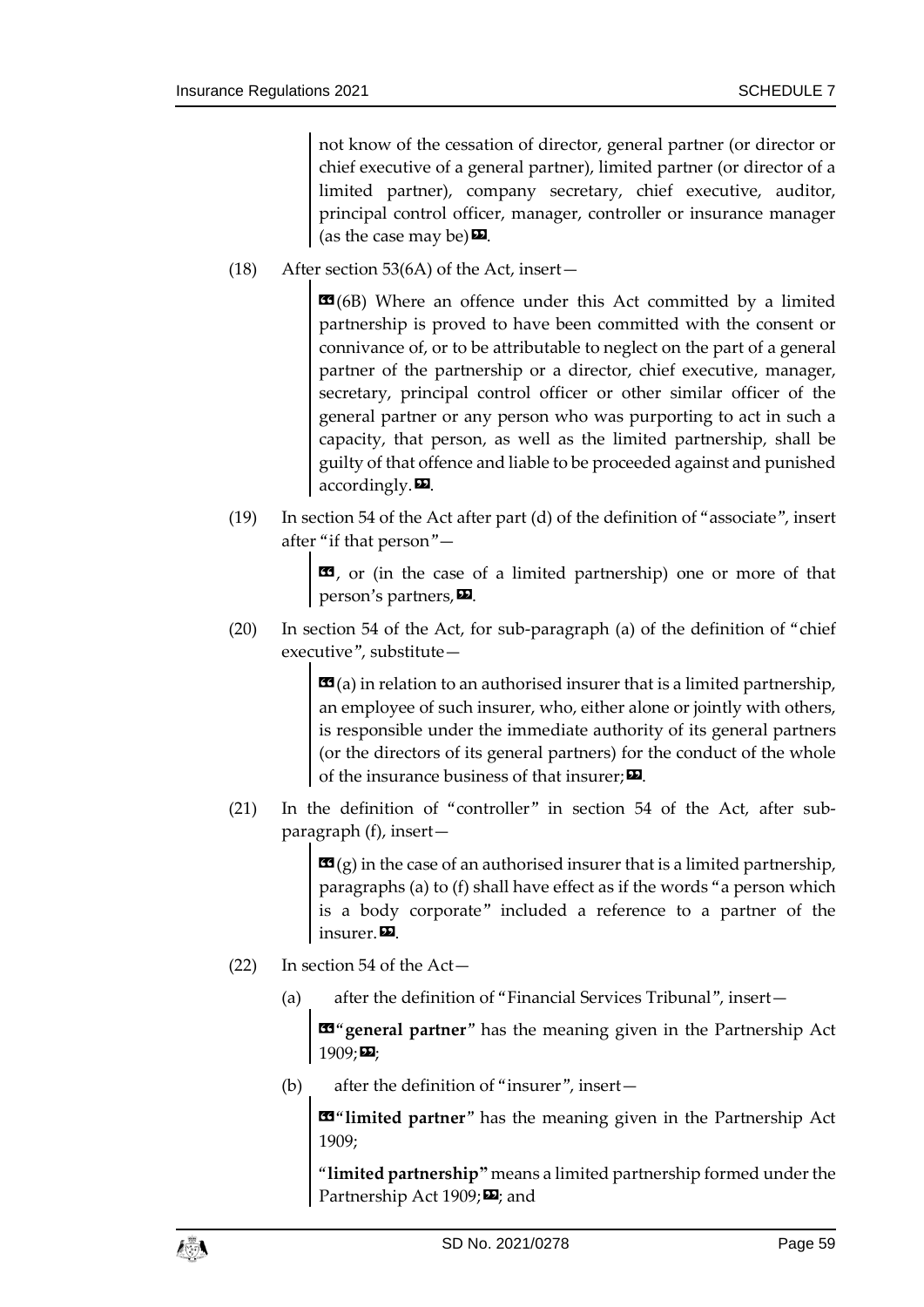<span id="page-59-0"></span>(c) after the definition of "long-term insurance contracts", insert—

«**"partner**", in relation to an insurer that is a limited partnership, includes a general partner or a limited partner of the insurer, or both, as the context requires;  $\Sigma$ .

(23) For paragraph 1(2) of Schedule 3 to the Act, substitute—

 **In this Schedule, "insurance company" means a company** which is an insurer and includes an insurer that is a limited partnership and "company" shall be construed accordingly. $\boldsymbol{\mathsf{E}}$ .

(24) After paragraph 1(6) of Schedule 5 to the Act, insert—

«(7) For the purpose of this Schedule "insurer" includes, where the insurer is a limited partnership, its partners);  $\boldsymbol{\Sigma}$ .

(25) After paragraph 18 of Schedule 7 to the Act, insert—

**EG** 18A In relation to authorised insurers that are limited partnerships, the respective functions of the partners and chief executive (if any) of the insurers and the directors and chief executive (if any) of the partners and committees of partners of the insurers in respect of the administration and management of their businesses. $\boldsymbol{\mathsf{\Xi}}$ .

(26) After paragraph 19 of Schedule 7 to the Act, insert—

**EG** 19A In relation to authorised insurers that are limited partnerships, provisions requiring the establishment and maintenance of strategic objectives by their general partners. $\boldsymbol{\mathsf{\Xi}}$ .